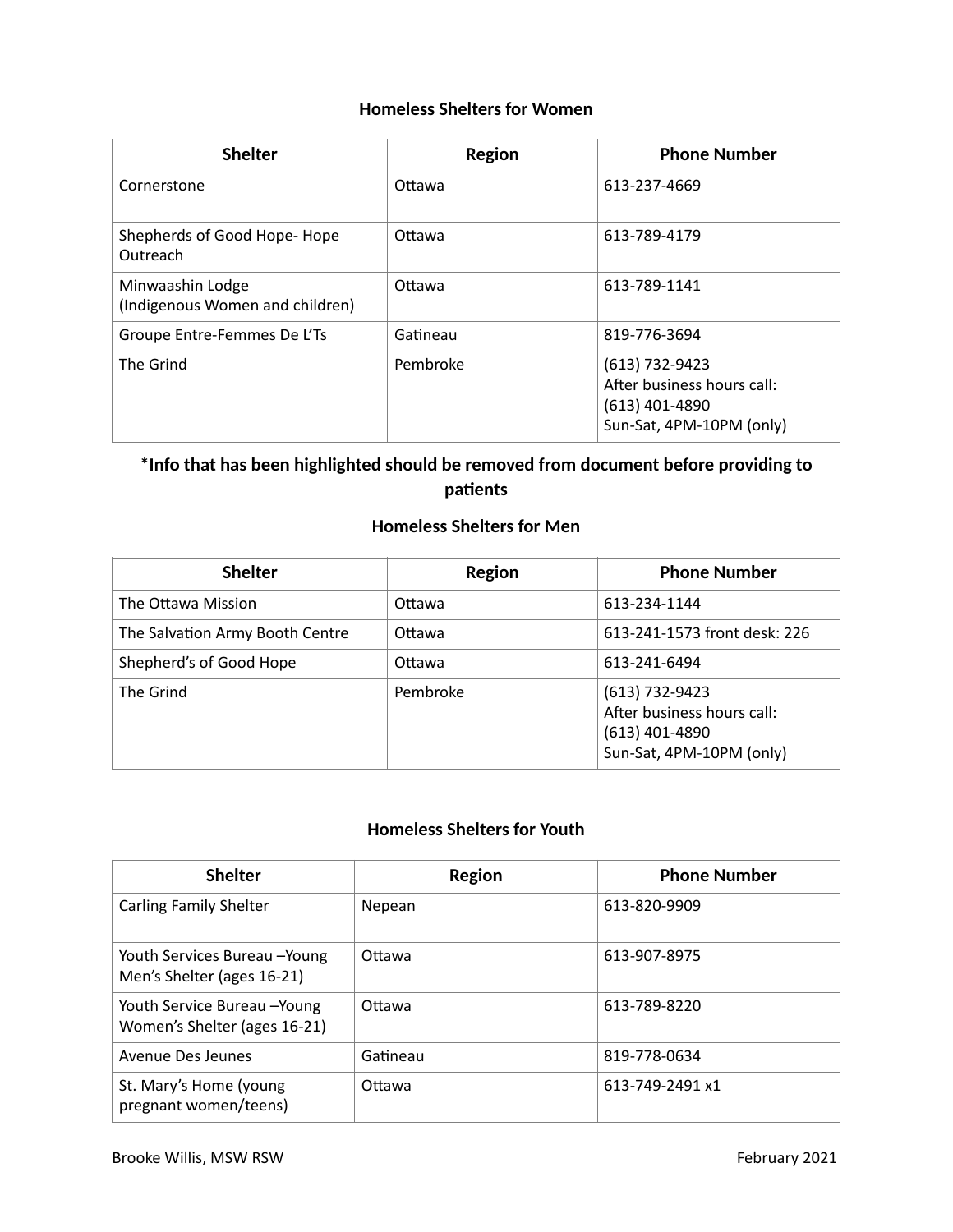#### **Shelters for Abused Women and Children**

| <b>Shelter</b>                                                                              | <b>Region</b>                        | <b>Phone Number</b>  |
|---------------------------------------------------------------------------------------------|--------------------------------------|----------------------|
| Harmony House                                                                               | Ottawa                               | 613-233-3386         |
| Oshki Kizis/Minwaashin Lodge<br>(for Indigenous Women)                                      | Ottawa                               | 613-741-5590         |
| Sakeenah Homes (Islamic based)                                                              | Ottawa, Toronto,<br>Brampton, London | 1-888-671-3446 Ext 3 |
| <b>Nelson House</b>                                                                         | Nepean                               | 613-225-3129         |
| Maison D'Amitie                                                                             | Gloucester                           | 613-747-0020         |
| <b>Chrysalis House</b>                                                                      | Kanata                               | 613-591-5901         |
| Interval House of Ottawa                                                                    | <b>Manotick Area</b>                 | 613-234-5181         |
| Lanark County Interval House                                                                | <b>Carleton Place</b>                | 1-800-267-7946       |
| Naomi's Family Resource Centre                                                              | Winchester                           | 613-774-2838         |
| <b>Maison Baldwin House</b>                                                                 | Cornwall                             | 613-938-2958         |
| L'Autre Chez-Soi                                                                            | Aylmer                               | 819-685-0006         |
| <b>Maison Unies-Vers-Femmes</b>                                                             | Gatineau                             | 819-568-4710         |
| <b>Maison Libere-Elles</b>                                                                  | Chelsea                              | 819-827-4044         |
| Maison d-Hebergement Pour Elles Des<br><b>Deux Vallees</b>                                  | Buckingham                           | 819-986-8289         |
|                                                                                             |                                      |                      |
| City of Ottawa-Emergency Assistance<br>(Shelter Coordination for families fleeing<br>abuse) | Ottawa                               | 613-560-6000         |

#### Please note women in domestically violent situations seeking counseling and case management **supports do not need to be residents within shelters to receive support services from shelters.**  https://www.sheltersafe.ca/

#### **Distress and Crisis Lines**

| TAN. | Information | <b>Phone Number</b> |
|------|-------------|---------------------|
|------|-------------|---------------------|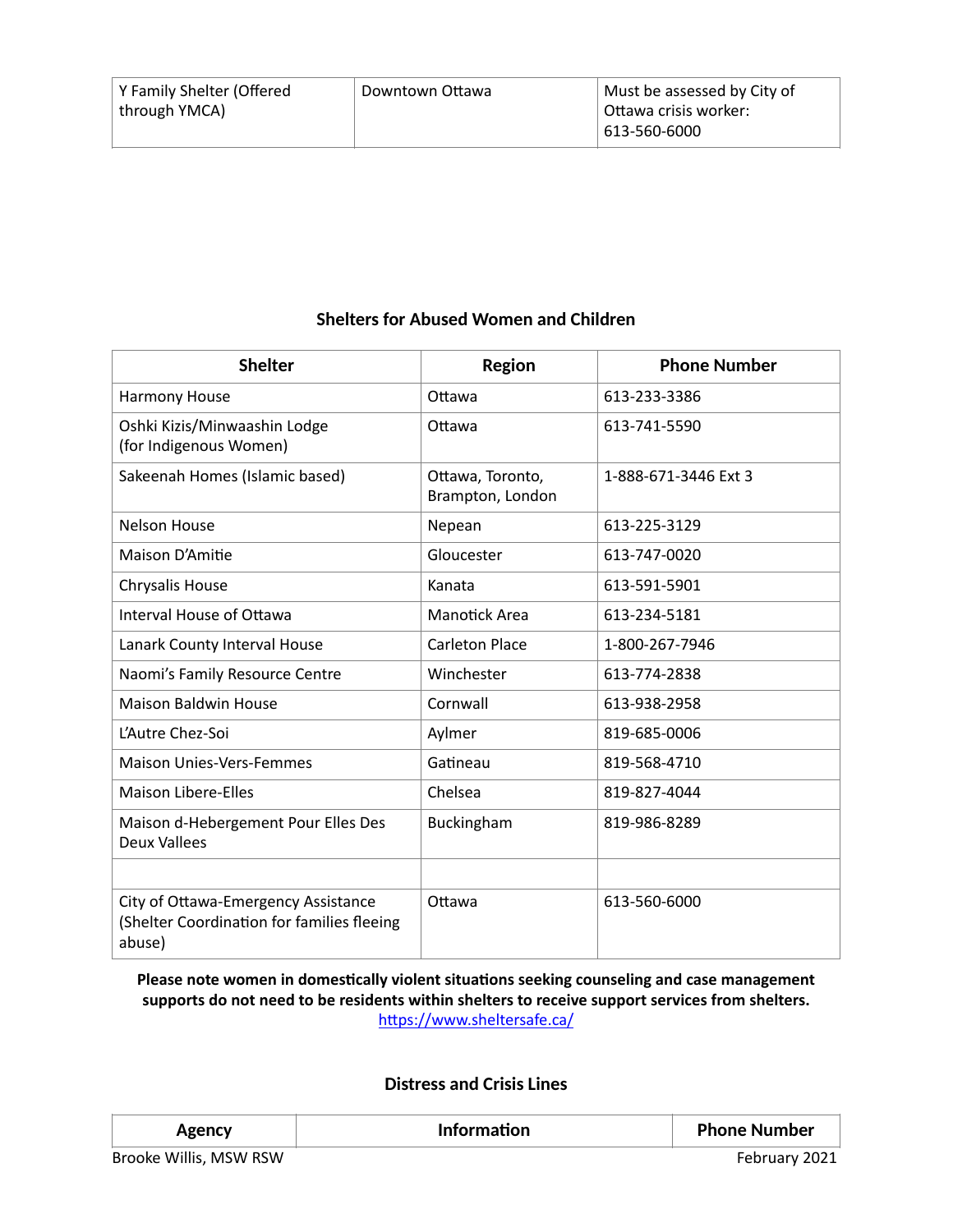| Distress Centre of<br>Ottawa Region                              | Confidential Listening services available 24/7<br>Database of resources to connect callers with                                                                                                       | 613-238-3311                                                                                                |
|------------------------------------------------------------------|-------------------------------------------------------------------------------------------------------------------------------------------------------------------------------------------------------|-------------------------------------------------------------------------------------------------------------|
| Kids Help Phone                                                  | For youth, also offers a text line for crisis or distress                                                                                                                                             | 1-800-668-6868                                                                                              |
| Sexual Assault Support<br>Centre of Ottawa                       | 24/7 confidential support for women of all<br>backgrounds                                                                                                                                             | 613-234-2266                                                                                                |
| Assaulted Women's<br>Help Line                                   | Awhl.org                                                                                                                                                                                              | 1-866-863-0511<br>Text based:<br>1-866-863-7868<br>Bell, Rogers, Fido,<br>Telus: #SAFE #7233)               |
| <b>Ottawa Rape Crisis</b><br>Centre Line                         | Available 24/7 to provide emotional support.                                                                                                                                                          | 613-562-2333                                                                                                |
| <b>Mental Health Crisis</b><br>Line                              | Crisisline.ca<br>Available 24/7 for individuals 16+ within the<br>Ottawa, Prescott and Russell, Renfrew, Stormont,<br>Dundas, Glengarry and Akwesasne regions                                         | 613-722-6914<br>1-866-996-0991                                                                              |
| Spectrum Crisis Line                                             | For LGBTQ+ Youth<br>Available 24/7                                                                                                                                                                    | 613-260-2360<br>1-877-377-7775                                                                              |
| Youth Services Bureau<br>Crisis Line                             | For youth up to 18yo                                                                                                                                                                                  | 613-260-2360<br>1-877-377-7775                                                                              |
| <b>Tel-Aide Outaouais</b>                                        | Francophone crisis line for all ages                                                                                                                                                                  | 613-741-6433<br>(Ottawa)<br>819-775-3223<br>(Gatineau)<br>1-800-567-9699<br>(Rural Gatineau, toll-<br>free) |
| Veteran's Affairs Canada<br><b>Assistance Service</b>            | Provides over the phone psychological support<br>24/7. Designed for Veterans, former RCMP<br>members and their families/caregivers. Callers do<br>not need to be a client of VAC to receive services. | 1-800-268-7708<br>TTY: 1-800-567-5803                                                                       |
| <b>First Nations and Inuit</b><br>Hope for Wellness Help<br>Line | Provides culturally competent counselling services,<br>dedicated resources, crisis intervention 24/7<br>through both phone and online chat.                                                           | 1855 242-3310<br>https://www.hopefor<br>wellness.ca/                                                        |
| Talk4Healing                                                     | A culturally grounded, fully confidential helpline for<br>Indigenous women available in 14 languages all<br>across Ontario. Available 24/7 through phone or<br>chat.                                  | 1-855-554-HEAL<br>(4325)<br>https://www.talk4<br>healing .com/live-<br>chat/                                |
| S.O.S. Femmes                                                    | Francophone crisis line for women over the age of<br>13 facing domestic violence. Provides 24/7 support<br>and resource counselling.                                                                  | 1-800-387-8603                                                                                              |
| Fem'Aide                                                         | 24/7 provincial telephone helpline for Francophone<br>women dealing with domestic violence or sexual<br>assault. Can support, provide information, and refer<br>to services.                          | 1-800-336-2433                                                                                              |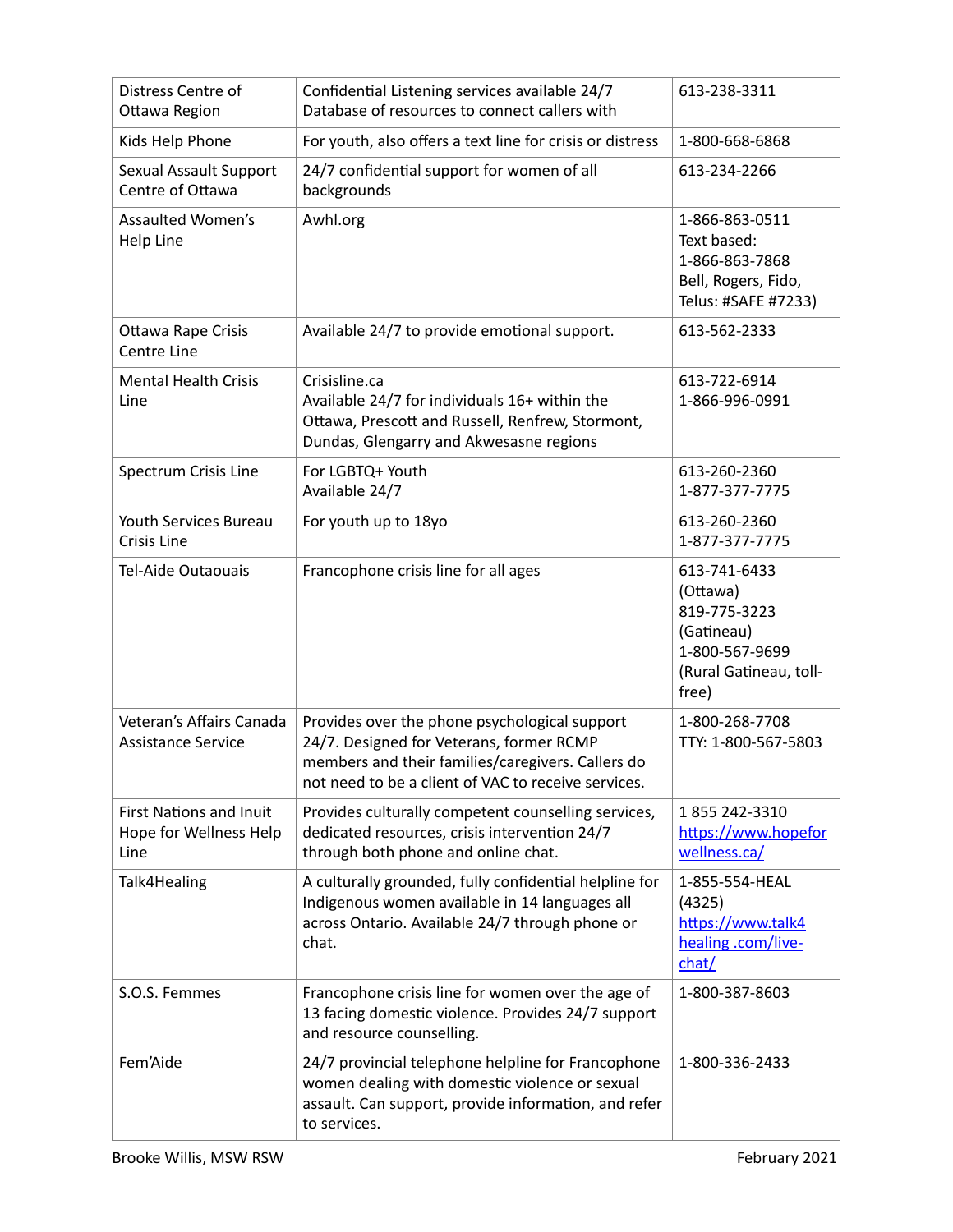| Good2Talk           | Good2Talk is a free, confidential service for post-<br>secondary students in Ontario, available 24/7.<br>Students in Ontario can receive professional<br>counselling and information and referrals for mental<br>health, addictions and well-being through either<br>talk or text.  | 1-866-925-5454 or<br>text GOOD2TALKON<br>to 686868 |
|---------------------|-------------------------------------------------------------------------------------------------------------------------------------------------------------------------------------------------------------------------------------------------------------------------------------|----------------------------------------------------|
| Seniors Safety Line | Provides 24/7 contact and referral information for<br>local agencies across the province that can assist in<br>cases of elder abuse. Trained counsellors also<br>provide safety planning and supportive counseling<br>for older adults who are being abused or at-risk of<br>abuse. | 1-866-299-1011                                     |

# **Counselling Services**

| <b>Agency</b>                                         | <b>Services</b>                                                                                                                                                                                                                                                                                                                                                                                                            | <b>Contact Info</b>                                                                 |
|-------------------------------------------------------|----------------------------------------------------------------------------------------------------------------------------------------------------------------------------------------------------------------------------------------------------------------------------------------------------------------------------------------------------------------------------------------------------------------------------|-------------------------------------------------------------------------------------|
| Men and Healing                                       | Individual psychotherapy which is male centered, trauma<br>informed and has emotional integrity. Scope includes<br>anger management, childhood abuse recovery, emotional<br>intelligence building, gender and sexuality support,<br>substance abuse recovery and more.                                                                                                                                                     | 613-482-9363<br>www.menandhealin<br>g.ca                                            |
| Ottawa Centre for<br>Attachment and<br>Trauma Therapy | OCATT support families whose children have experienced<br>trauma, as well as first responder and military families.<br>They provide services in individual, couple and family<br>therapy. There is a waitlist.                                                                                                                                                                                                             | 613-435-2355<br>160 Terence<br>Matthews,<br>Kanata<br>ottawacatt.com                |
| Serenity Renewal<br>for Families                      | Provides sliding scale support to individuals and families<br>affected by addiction and related issues. Offers<br>counselling and educational programs to clients young<br>and old, improving the emotional well-being of thousands<br>of area families. Some programming includes identity/<br>family of origin work, anger and resentment,<br>codependency, boundaries, and self-care/distress<br>tolerance skills.      | $(613)$ 523-5143<br>$202 - 2255$ St.<br>Laurent Blvd<br>info@serenityrene<br>wal.ca |
| Counselling<br>Connect                                | Acts as a one stop access point for people to connect with<br>and navigate local counselling services. Clients connected<br>through this service will be connected with a brief-<br>solutions focused single session which will serve to direct<br>them to appropriate resources or explore needs for longer<br>term counselling. This session has no waitlist and clients<br>can be seen as soon as same day or next day. | www.counselling<br>connect.org                                                      |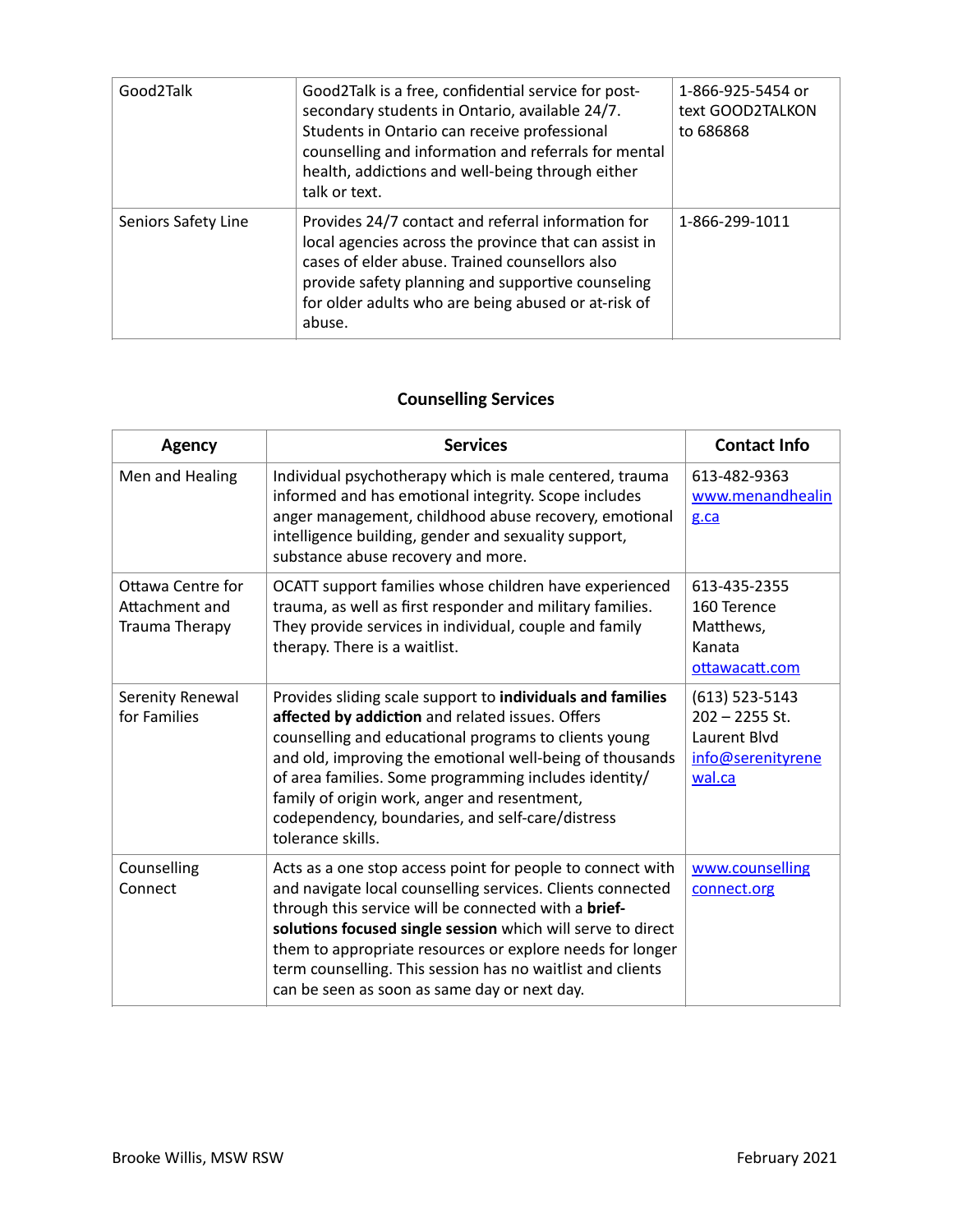| Centre for<br>Treatment<br>of Sexual Abuse and<br>Childhood Trauma<br>(CTSACT) | Provides long term therapy models specifically targeted to<br>treat issues pertaining to trauma (whether clients would<br>like to identify that or not). They offer group and<br>individual services, as well as professional training events.<br>These services are at cost however sliding scale is<br>available ranging from ~20 dollars to 140, with potential<br>to submit claims to private insurers. There is a waitlist.                                                                                          | Intake line: (613)<br>233-4929<br>265 Carling Ave |
|--------------------------------------------------------------------------------|---------------------------------------------------------------------------------------------------------------------------------------------------------------------------------------------------------------------------------------------------------------------------------------------------------------------------------------------------------------------------------------------------------------------------------------------------------------------------------------------------------------------------|---------------------------------------------------|
| Increasing Access to<br>Structured<br>Psychotherapy<br>(IASP)                  | Offered through the Royal to provide adults 18+ free,<br>short-term, face-to-face Cognitive Behavioural Therapy<br>(CBT) for adults experiencing depression, anxiety<br>disorders, obsessive-compulsive disorder, and/or post-<br>traumatic stress disorder (PTSD). Must be referred by a<br>physician or nurse practitioner to receive services, forms<br>can be found at: https://www.theroyal.ca/sites/default/<br>files/2019-08/<br>IASP Champlain Region Referral Form EN.pdf                                        | For intake<br>questions:<br>1 (877) 527-8207.     |
| The Counselling<br>Group                                                       | Offered by Jewish Family Centre a full range of counselling<br>and support services for children, individuals, couples and<br>families. Some areas of interest include trauma and family<br>violence, adoption, sexuality, separation/divorce, and<br>acquired injury/disability. They also provide group<br>counselling focused on specific issues, such as anger<br>management or grief.                                                                                                                                | Intake Counsellor<br>(613) 722-2225 ext.<br>352   |
| <b>Walk-in Counselling</b><br>Clinic                                           | Offers counselling services in English, French, Arabic,<br>Spanish, Somali, Cantonese and Mandarin at a variety of<br>different locations. Clinic hours are available at different<br>locations throughout the week, including evenings and<br>weekends. No referral is required. You will be assisted,<br>with no appointment, on a first-come, first-serve basis<br>during our Walk-In Counselling Clinic hours. The Walk-In<br>Counselling Clinic is open to Ontario residents within the<br>greater Champlain region. | 613-755-2277                                      |
| Saint Paul<br>University's<br>Counselling and<br>Psychotherapy<br>Centre       | Welcomes a diverse clientele for individual, couple or<br>family therapy. Offers sliding scale counselling and<br>psychotherapy in English and French. Services are<br>provided by counselling interns at the MA and PhD level in<br>Counselling and Spirituality at Saint Paul University.<br>Clients may need to be videotaped for learning<br>purposes. The counselling interns are supervised by<br>professionals who are certified and accredited by a<br>recognized professional association.                       | 613-782-3022<br>counselling<br>@ustpaul.ca        |
| The Ottawa<br>Institute of<br>Cognitive<br>Behavioural<br>Therapy              | Private practice clinic composed of therapists with<br>expertise in Cognitive Behavioural Therapy (CBT). Offers a<br>variety of assessment and treatment including intensive<br>assessment and diagnosis, adult ADHD assessments,<br>individual and group therapy, home/community based<br>treatment, intensive day treatment for OCD and anxiety,<br>Virtual Reality, and a DBT program. Options can be<br>provided on a sliding scale.                                                                                  | (613) 820-9931<br>411 Roosevelt Ave.<br>Suite 200 |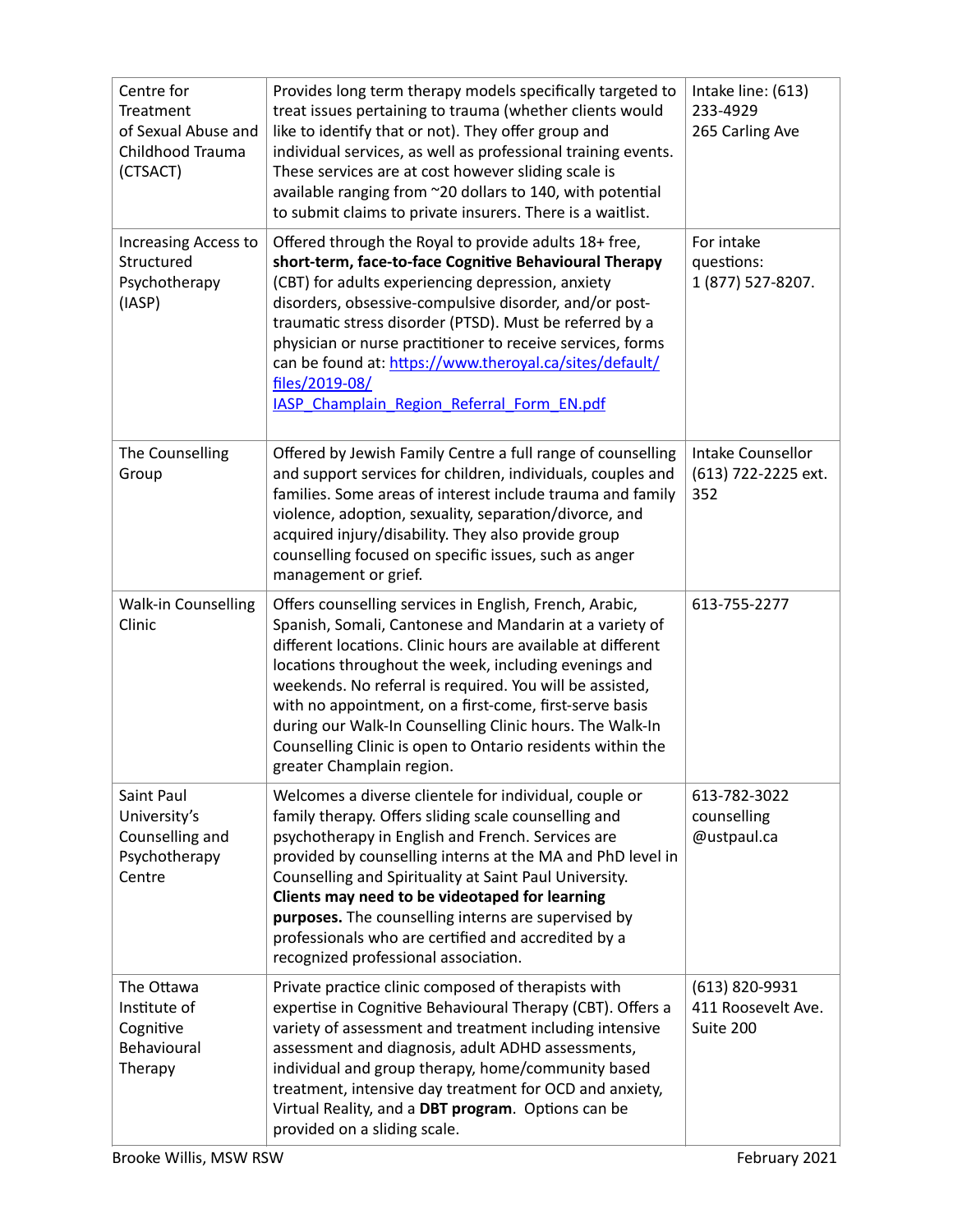| Ottawa South<br><b>Resiliency Clinic</b>     | We provide evidence-based, professional counselling<br>services that include: Cognitive Behavioural Therapy<br>(CBT), Dialectical Behaviour Therapy (DBT), Acceptance<br>and Commitment Therapy (ACT), positive psychology and<br>mindfulness approaches. There is free and convenient<br>parking behind the building, both in the parking lot and<br>on O'Donnell Court.                                                                                                                                                                                                                | 613-614-4236<br>2200 Prince of<br>Wales Drive #100 |
|----------------------------------------------|------------------------------------------------------------------------------------------------------------------------------------------------------------------------------------------------------------------------------------------------------------------------------------------------------------------------------------------------------------------------------------------------------------------------------------------------------------------------------------------------------------------------------------------------------------------------------------------|----------------------------------------------------|
| The Ottawa Anxiety<br>and Trauma Clinic      | The Ottawa Anxiety and Trauma Clinic is a private practice,<br>fee for service clinic that specializes in the provision of<br>mental health services related to psychological trauma.<br>We are a multi-disciplinary group of licensed mental<br>health professionals, including psychologists, psychiatrists,<br>social workers, and psychotherapists who all have a<br>special interest in helping people who have been through<br>traumatic experiences. All of our clinicians offer services<br>in English; some of our staff are bilingual and offer<br>services in French as well. | Traumaclinic.ca<br>613-737-1194                    |
| Centre for<br>Interpersonal<br>Relationships | Highly trained mental health clinicians who provide a<br>wide-range of treatment and assessment services to<br>clients of all ages and backgrounds. Accessibility of<br>services is promoted by clinicians through their offering of<br>reduced cost services, secure video psychotherapy, and<br>corporate/professional/executive coaching service.<br>Clinicians at CFIR provide scientific, evidence-based<br>treatment approaches, including Cognitive-Behavioural,<br>Emotion-Focused, Psychodynamic, EMDR, Systemic and<br>Narrative Therapy.                                      | 613-686-6645<br>ottawa.admin<br>@cfir.ca           |
| Affordable Therapy<br><b>Network</b>         | A directory of therapists offering affordable counselling<br>across Canada.                                                                                                                                                                                                                                                                                                                                                                                                                                                                                                              | https://<br>affordabletherapyn<br>etwork.com/      |
| Psychology Today                             | Website that provides articles, connection to profiles of<br>local therapists, and much more.                                                                                                                                                                                                                                                                                                                                                                                                                                                                                            | https://<br>www.psychologytod<br>ay.com/ca         |

**\*Counselling Services are also available at most CHCs and Family Centres, listed within services in below tables** 

#### **Resource and Community Health Centres**

| Agency               | <b>Services</b>                                                                                                                                                                                                                                                                                                 | <b>Contact Info</b>          |
|----------------------|-----------------------------------------------------------------------------------------------------------------------------------------------------------------------------------------------------------------------------------------------------------------------------------------------------------------|------------------------------|
| Southeast Ottawa CHC | Offers primary care, walk-in clinics, chronic disease<br>self-management program, community kitchen and<br>food programs, early years and parenting programs,<br>counselling services, nutrition supports, respite<br>programs, youth drop in, tax clinics and supports for<br>winter necessities/snow removal. | 613-737-5115<br>1355 Bank St |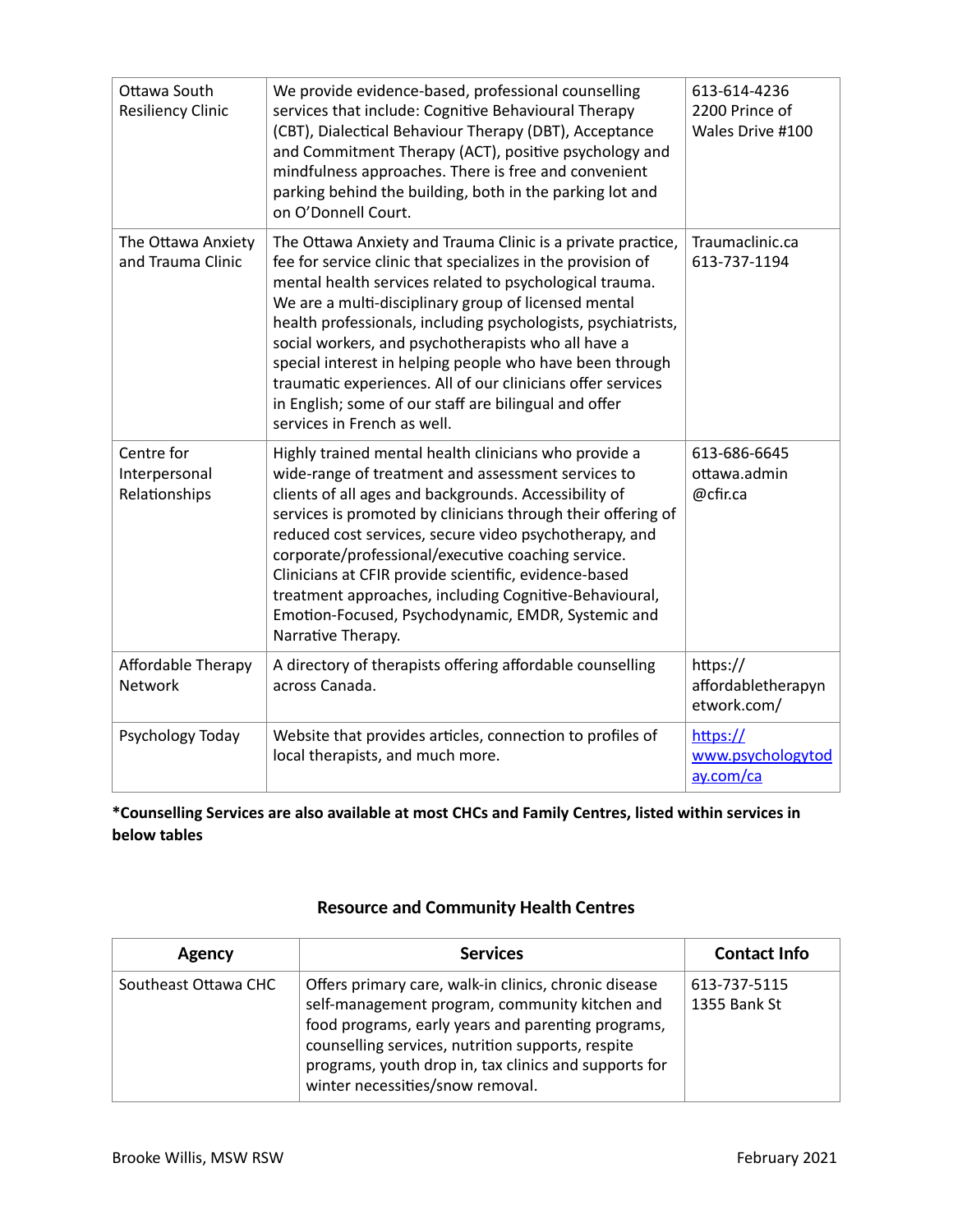| Centretown CHC                                        | Offers programming and services in LGBTQ+ and<br>Trans health, early years and family, obstetrics and<br>pregnancy, diabetes, medical services and primary<br>care, healthy eating, crisis support, seniors programs,<br>community engagement, dental screenings,<br>homeless/transitional housing, mental health and<br>addictions, and newcomer supports.                                                 | 613-233-4443<br>420 Cooper St    |
|-------------------------------------------------------|-------------------------------------------------------------------------------------------------------------------------------------------------------------------------------------------------------------------------------------------------------------------------------------------------------------------------------------------------------------------------------------------------------------|----------------------------------|
| Nepean Rideau Osgoode<br><b>Community Centre</b>      | Supports in Arabic, food support, baby cupboard,<br>counselling, intake and systems navigation, income<br>tax, seniors' programs, credit Canada debt solutions,<br>legal aid drop ins, housing supports, elder abuse<br>response, and diabetes supports.                                                                                                                                                    | 613-596-5626<br>1547 Merivale Rd |
| Sandy Hill CHC                                        | Offers primary care, walk-in clinics, foot care services,<br>counseling, social service walk-in clinic, dietician,<br>youth health clinic, ID clinic, safe injection,<br>methadone/suboxone clinics and addictions services,<br>intensive case management, and a rolling grocery<br>service.                                                                                                                | 613-789-1500<br>221 Nelson St    |
| Eastern Ottawa Resource<br>Centre                     | Offers crisis intervention, food cupboard, income tax<br>clinics, child and youth programs, violence against<br>women, child witnesses counsellor, adult day<br>programs, meals on wheels, transportation supports.                                                                                                                                                                                         | 613-741-6025<br>2339 Ogilvie Rd  |
| Western Ottawa<br><b>Community Resource</b><br>Centre | WOCRC provides health and social services to<br>communities in far west Ottawa. Offers counselling<br>and group programming for people across the life<br>span including parents, children, people experiencing<br>abuse, seniors, and people with physical disabilities.                                                                                                                                   | 613-591-3686<br>2 Macneil Court  |
| Carlington CHC                                        | Offers after school programs and youth drop in,<br>family, pregnancy and parenting programs, addiction<br>services, Low-Income Energy Assistance program,<br>language interpretation, food boxes, dental screening<br>and foot care, medical services, counselling, seniors<br>supports, ACTT, chronic disease prevention/7gmt<br>programs, Contact Ottawa for access to voicemail,<br>and crisis supports. | 613-722-4000<br>900 Merivale Rd  |
| Orleans-Cumberland<br><b>Resource Centre</b>          | Assists with accessing used goods/ food bank,<br>parenting/early years programming, employment<br>services, family health team, housing resources,<br>military family supports, and second language<br>programs.                                                                                                                                                                                            | 613-830-4357<br>240 Centrum Blvd |
| Rideau Rockcliffe<br><b>Resource Centre</b>           | Offers anti-poverty supports, emergency baby<br>cupboard and food supports, French community<br>supports, parenting resources, housing help, crisis<br>intervention, youth supports, home supports/<br>housing resources, family health team and family<br>resources, and counselling.                                                                                                                      | 613-745-0073<br>225 Donald St    |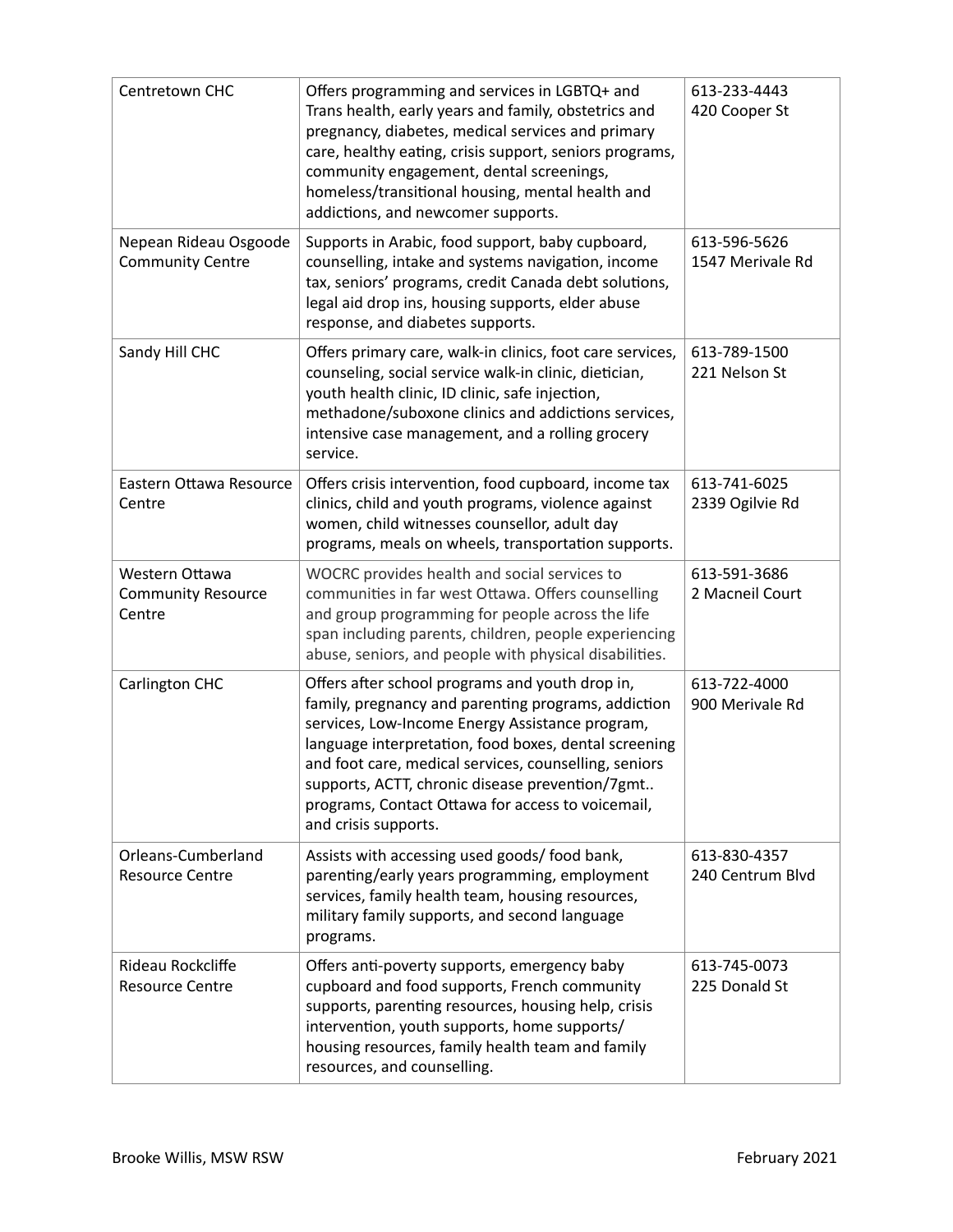| Pinecrest-Queensway<br>CHC                | Offers employment supports/resources, housing<br>supports, student supports for OSAP and scholarship<br>application, youth programs, early learning and<br>parenting supports, multicultural supports, senior<br>programs, food bank, clean needle exchange, abuse<br>supports, health and counselling services as well as<br>various community engagements.    | 613-820-4922<br>1365 Richmond Rd |
|-------------------------------------------|-----------------------------------------------------------------------------------------------------------------------------------------------------------------------------------------------------------------------------------------------------------------------------------------------------------------------------------------------------------------|----------------------------------|
| Somerset West CHC                         | SWCHC offers services in Primary Care, Health<br>Promotion, Families and Children, Mental Health and<br>Addictions as well as Chronic Disease Management.<br>They offer wide range of programming for<br>newcomers and Asian populations, families, seniors,<br>and people experiencing poverty. They also have a<br>wide array of respiratory health services. | 613-238-8210<br>55 Eccles St     |
| <b>Vanier Community</b><br>Service Centre | Offers employment supports, early years/pregnancy<br>supports, food bank, crime prevention, francophone<br>legal clinic, community programs, counselling,<br>settlement program, francophone programs, and<br>support for the elderly.                                                                                                                          | 613-744-2892<br>290 Dupuis St    |

#### https://www.caredove.com/ocsa http://www.coalitionottawa.ca/en/find-your-chrc.aspx

## **Family Services**

| Agency                           | <b>Services</b>                                                                                                                                                                                                                                                                                                        | <b>Contact Info</b>                                                 |
|----------------------------------|------------------------------------------------------------------------------------------------------------------------------------------------------------------------------------------------------------------------------------------------------------------------------------------------------------------------|---------------------------------------------------------------------|
| <b>Family Services</b><br>Ottawa | Offers counselling programs, supervised access, parenting<br>programs, post-partum supports, counselling and groups<br>for women who have experienced domestic violence,<br>dispute resolution, art programs, and programs for<br>LGBTQ+ people as well as education around gender<br>identity and sexual orientation. | 613-725-3601<br>312 Parkdale Ave                                    |
| Jewish Family<br><b>Services</b> | Offers non-sectarian services including a full range of<br>counselling programs, homeless outreach programs,<br>Jewish support programs, newcomer support programs<br>and settlement counselling, Jewish focused support<br>programs for seniors.                                                                      | 613-722-2225<br>300-2255 Carling<br>info@jfsottawa.co<br>m          |
| Caldwell Family<br>Centre        | Offers various programs and resources to people within<br>the Carlington-Nepean catchment area including food<br>bank, clothing and baby supply depot, toy library,<br>newcomer supports, summer camps and after school<br>programs, computer access, cooking workshops, and a<br>drop in centre                       | 613-728-1800<br>20-1100 Medford<br>St<br>info@caldwellcentr<br>e.ca |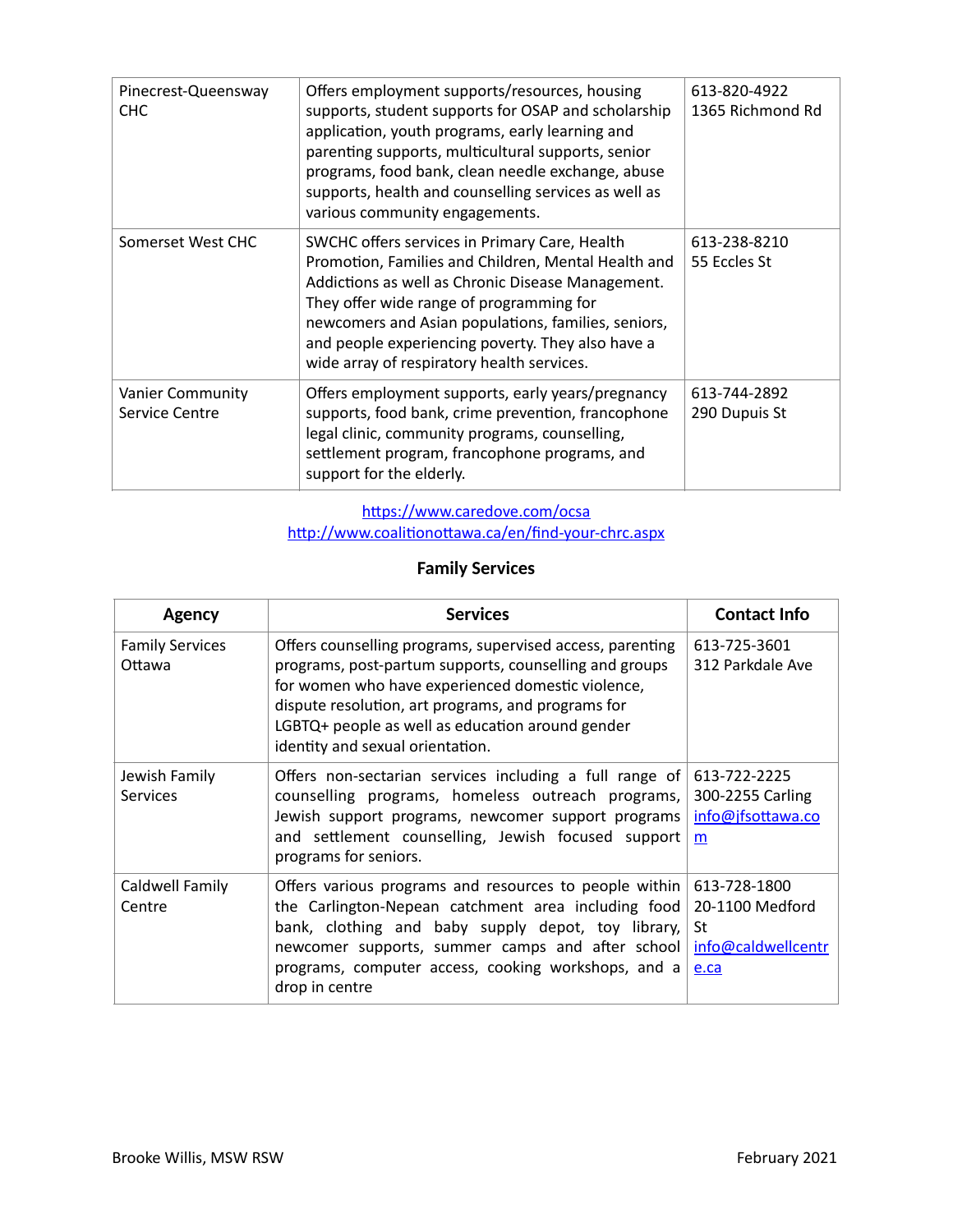| Fetal Alcohol<br><b>Resource Program</b>              | The bilingual Fetal Alcohol Resource Program aims to<br>support the large numbers of people affected by this<br>permanent physical disability. Through education and<br>community leadership development the program draws<br>together resources, skills and knowledge that exists in<br>Ottawa and provides clinical support and community<br>navigation for individuals with FASD and their families. | 613-761-9522<br>TTY: 613-725-6175<br>Toll Free:<br>1-866-222-2138                      |
|-------------------------------------------------------|---------------------------------------------------------------------------------------------------------------------------------------------------------------------------------------------------------------------------------------------------------------------------------------------------------------------------------------------------------------------------------------------------------|----------------------------------------------------------------------------------------|
| EarlyON Child and<br>Family Centre -<br>Ottawa South  | Provides a place for children aged 0-6, their parents and<br>caregivers to take part in programs and activities together.<br>Parents and caregivers can also get information about<br>services available to them in the community, learn about<br>their children's development and get answers to their<br>questions. Has drop in play groups and a resource library                                    | 613-737-6369<br>2330 Don Reid<br>earlyonottawasout<br>h@<br>afchildrensservices.<br>ca |
| Planned<br>Parenthood                                 | Provides a range of services and information for people in<br>the Ottawa area to make healthy decisions about their<br>health, bodies and relationships. Education, counselling,<br>information, and referral services are provided in a safe<br>environment for people to be assisted with pregnancy,<br>abortion, and sexual health supports for people or parents<br>as they support their kids.     | 613-226-3234<br>222 Somerset St                                                        |
| <b>Ontario Association</b><br>for Family<br>Mediation | We accredit and support mediators in Ontario to promote<br>family mediation as the first choice for families in conflict.<br>Website has a search engine to find a mediator for<br>families in high conflict seeking to resolve without legal<br>intervention. Examples include divorce and separation,<br>marriage and cohabitation, elder and intergenerational<br>caregiving, and family businesses. | 1-844-989-3026<br>https://<br>www.oafm.on.ca/                                          |

# **Family Violence Services**

| <b>Agency</b>                                        | <b>Services</b>                                                                                                                                                                                                                                                                                                                           | <b>Contact Info</b>                                                      |
|------------------------------------------------------|-------------------------------------------------------------------------------------------------------------------------------------------------------------------------------------------------------------------------------------------------------------------------------------------------------------------------------------------|--------------------------------------------------------------------------|
| Sexual Assault<br>Support Centre of<br>Ottawa        | Provides support services by womyn, to womyn who<br>have experienced sexual violence. They strive to<br>increase public awareness and offer training on the<br>issues and effects of violence against womyn. Provides<br>informal individual counseling, accompaniment and<br>advocacy services, support groups, and public<br>education. | Support: 613-234-2266<br>Office: 613-725-2160<br>info@sascottawa<br>.com |
| Ottawa Coalition to<br>End Violence<br>Against Women | Community organization that offers services in<br>prevention of VAW, public education and movement<br>building, and giving resources and voice to people<br>who work with survivors and people who have<br>experienced violence. They do not offer counselling,<br>legal support or assistance with claims or disputes.                   | 613-237-1000                                                             |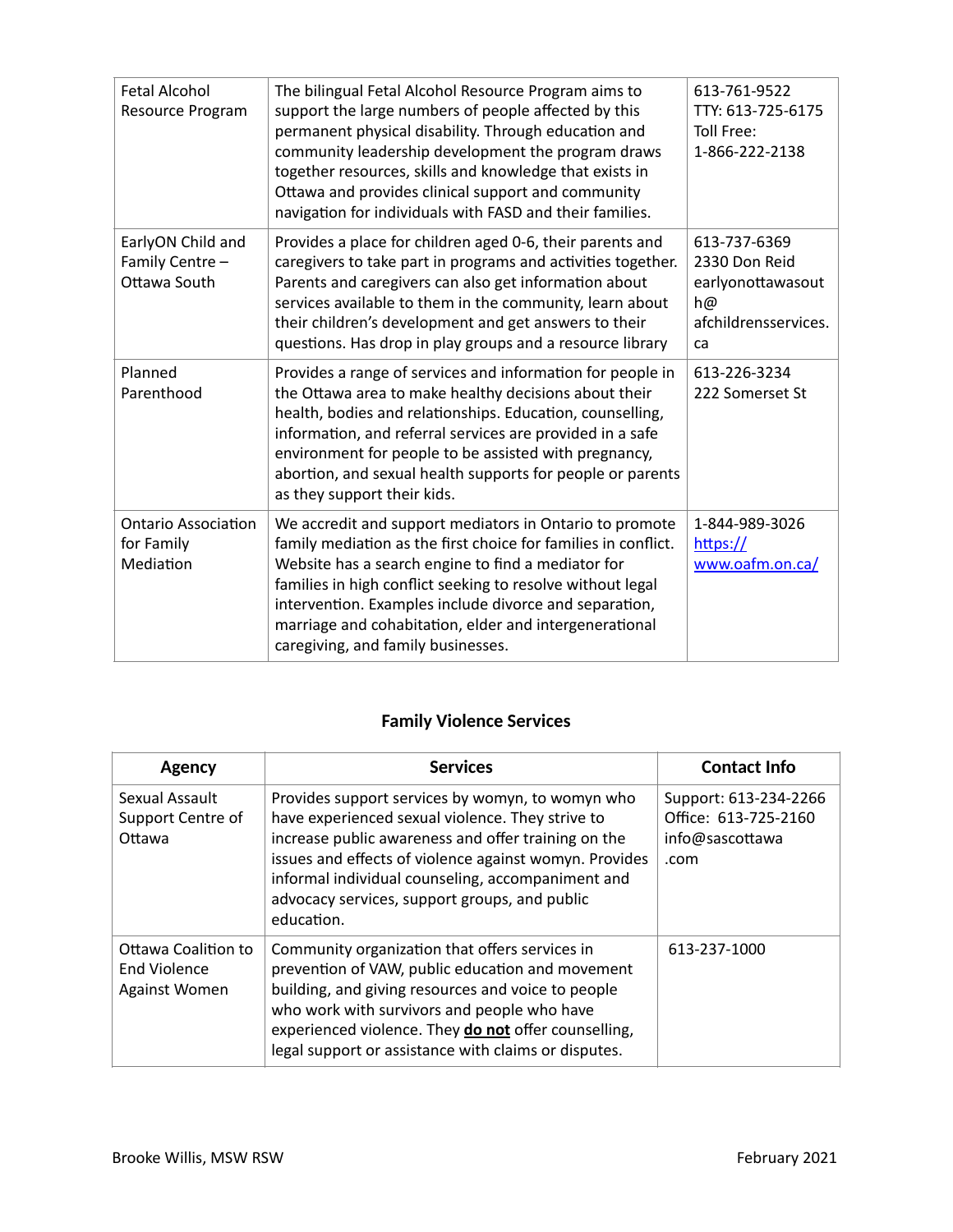| H.E.A.L.T.H Clinic                                                                                         | Provides trauma informed healthcare for people who<br>are at risk of, have or are currently experiencing<br>human trafficking sexual assault/abuse, or who find<br>mainstream healthcare as traumatic or inaccessible.<br>They can provide primary care and sexual health<br>services for people older than 13, regardless of<br>gender, ability, insurance or residency status. There is<br>no identification or health insurance required, but<br>referrals must be within the mandate described<br>above.                                                                                                                                                                     | 873-354-5450<br>healthclinic613@<br>gmail.com            |
|------------------------------------------------------------------------------------------------------------|----------------------------------------------------------------------------------------------------------------------------------------------------------------------------------------------------------------------------------------------------------------------------------------------------------------------------------------------------------------------------------------------------------------------------------------------------------------------------------------------------------------------------------------------------------------------------------------------------------------------------------------------------------------------------------|----------------------------------------------------------|
| CAS/VAW<br><b>Integrated Services</b><br>Program<br>(offered through<br>Western Ottawa<br>Resource Centre) | Referrals to the program are initiated by the child<br>protection worker. The VAW services are voluntary.<br>The VAW case managers will work with mothers in<br>their homes, in the community and/or by phone,<br>providing practical assistance and emotional support.<br>Can also connect women to related programs for<br>counselling, transitional/housing support programs,<br>peer support program, and child witness programs.                                                                                                                                                                                                                                            | 613-591-3686                                             |
| Counselling and<br><b>Family Service</b><br>Ottawa (CFS)                                                   | A non-profit that offers a range of services across<br>eastern Ottawa to help people in both official<br>languages, with interpretation services offered for<br>other languages. Provides counselling services for<br>women, men, children and groups as well as a range<br>of programs for child/youth witnesses to crime or<br>domestic violence, capacity/resilience building<br>programs, programs for people with a history of<br>enacting abuse/neglect, advocacy and community<br>outreach for marginalized people, VAW and<br>transitional support programs for women experiencing<br>abuse, support for men who have experienced sexual<br>abuse, and partner outreach. | 613-233-8478<br>310 Olmstead St, Vanier                  |
| Sexual Assault and<br>Partner Abuse Care<br>Program (SAPACP)                                               | Offered through The Ottawa Hospital that has an<br>interdisciplinary team available 24/7 to provide<br>trauma sensitive medical care to any person 16 years<br>of age and older who has experienced sexual or<br>intimate partner violence in the greater Ottawa<br>region. Outpatient services are accessible by self-<br>referral, referral by health professional and/or our<br>community partners.                                                                                                                                                                                                                                                                           | 613-798-5555 x 13770<br>(Located at the Civic<br>Campus) |
| Ottawa Rape Crisis<br>Centre                                                                               | Offers emotional support crisis line, counselling<br>services and connection to further community<br>resources.                                                                                                                                                                                                                                                                                                                                                                                                                                                                                                                                                                  | Office line:<br>613-562-2334                             |
| Rape Abuse Incest<br>National Network<br>(RAINN)                                                           | American based services but great info to access<br>online, including facts and statistics, survivor story<br>sharing, and safety plan guides/psychoeducation.                                                                                                                                                                                                                                                                                                                                                                                                                                                                                                                   | https://www.rainn.org/                                   |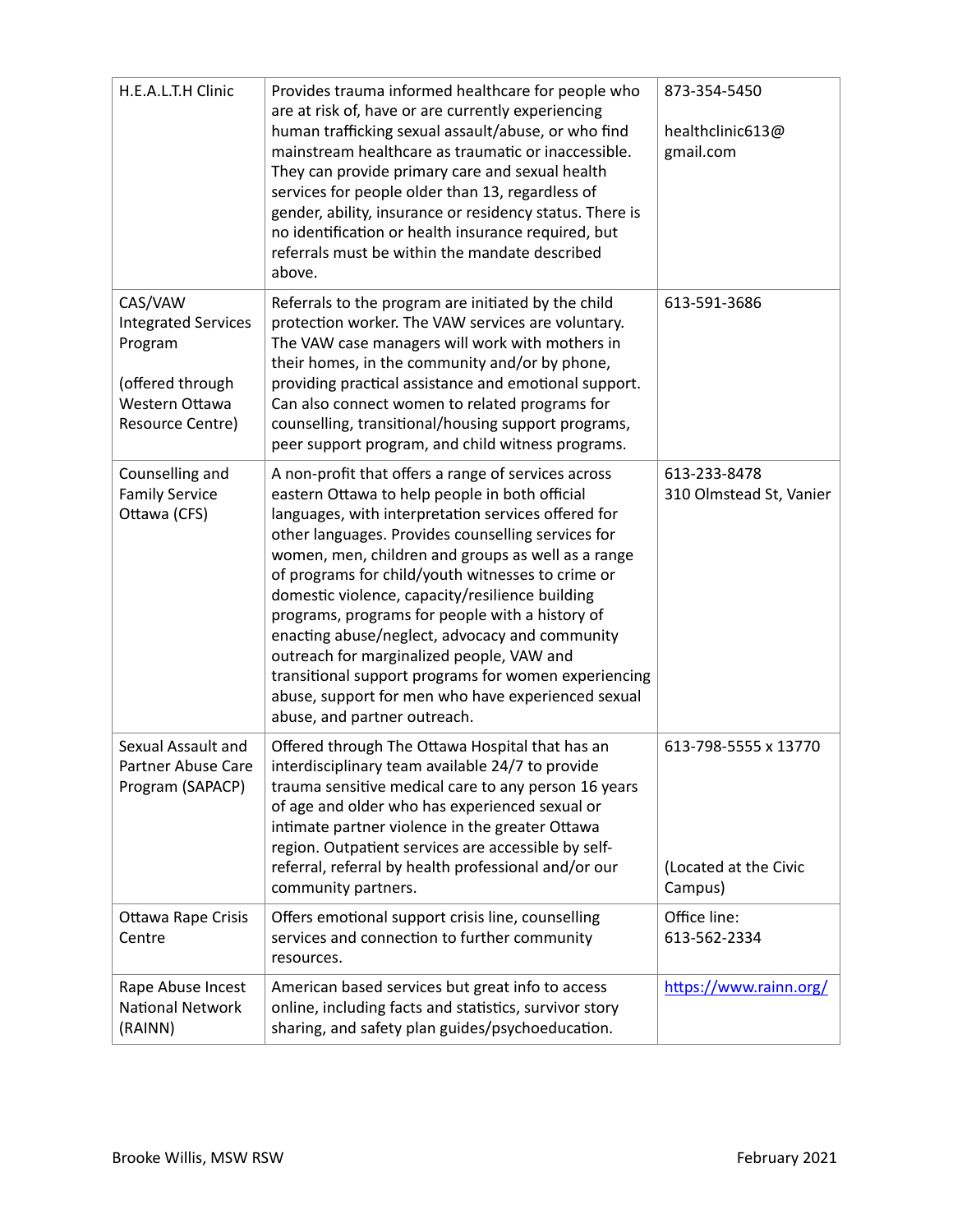| SafePet Ontario                                                        | Fosters companion animals for women and their<br>children who are fleeing from intimate partner<br>violence into the safety of local Violence Against<br>Women (VAW) shelter. The program provides<br>veterinary intake and long- or short-term fostering for<br>the duration of a woman's stay in a shelter. Upon<br>exiting the shelter, owners are reunited with their pets<br>so they can move into a better future together.                               | 1.800.670.1702<br>safepet@ovma.org                                 |
|------------------------------------------------------------------------|-----------------------------------------------------------------------------------------------------------------------------------------------------------------------------------------------------------------------------------------------------------------------------------------------------------------------------------------------------------------------------------------------------------------------------------------------------------------|--------------------------------------------------------------------|
| SOS violence<br>conjugale<br>Quebec based                              | (24 hr crisis line) to obtain information regarding VAW<br>resources in Quebec                                                                                                                                                                                                                                                                                                                                                                                  | 1-800-363-9010                                                     |
| Voicefound                                                             | Works to prevent sexual abuse and trafficking and to<br>support the healing and recovery of people who have<br>experienced sexual abuse or trafficking. Offers a<br>healthcare clinic and programs to help people escape<br>current trafficking, support people who have survived<br>trafficking in the past, and programs for adult<br>survivors of sexual abuse.                                                                                              | 613-763-5332<br>1-866-239-0558<br>info@voicefound.ca               |
| <b>Elder Abuse</b><br>Response &<br><b>Referral Service</b><br>(EARRS) | Assessment, case management & referral services to<br>seniors dealing with physical abuse, emotional abuse,<br>financial abuse, sexual abuse, & neglect. Offered<br>through the Nepean, Rideau & Osgoode CRC,                                                                                                                                                                                                                                                   | 613-596-5626 x230<br>info@nrocrc.org                               |
| ReportON                                                               | ReportON is a telephone line and email address to<br>report actual or suspected abuse or neglect of adults<br>with a developmental disability. The abuse or neglect<br>might be at the hands of the person's family, friends,<br>care giver or a stranger.                                                                                                                                                                                                      | 1-800-575-2222<br>reportONdisability<br>@ontario.ca                |
| Love is Respect                                                        | A project of the National Domestic Violence Hotline,<br>love is respect offers 24/7 information, support, and<br>advocacy to young people between the ages of 13 and<br>26 who have questions or concerns about their<br>romantic relationships. We also provide support to<br>concerned friends and family members, teachers,<br>counselors, and other service providers through the<br>same free and confidential services via phone, text,<br>and live chat. | LoveisRespect.org<br>Text: LOVEIS to 22522<br>Call: 1-866-331-9474 |

https://www.ottawahospital.on.ca/en/clinical-services/deptpgrmcs/programs/sexual-assault-and[partner-abuse-care-program/](https://www.ottawahospital.on.ca/en/clinical-services/deptpgrmcs/programs/sexual-assault-and-partner-abuse-care-program/)

https://endingviolencecanada.org/getting-help/

## **Local Emergency Services**

| Agencv | <b>Services</b> | <b>Contact Info</b> |
|--------|-----------------|---------------------|
|--------|-----------------|---------------------|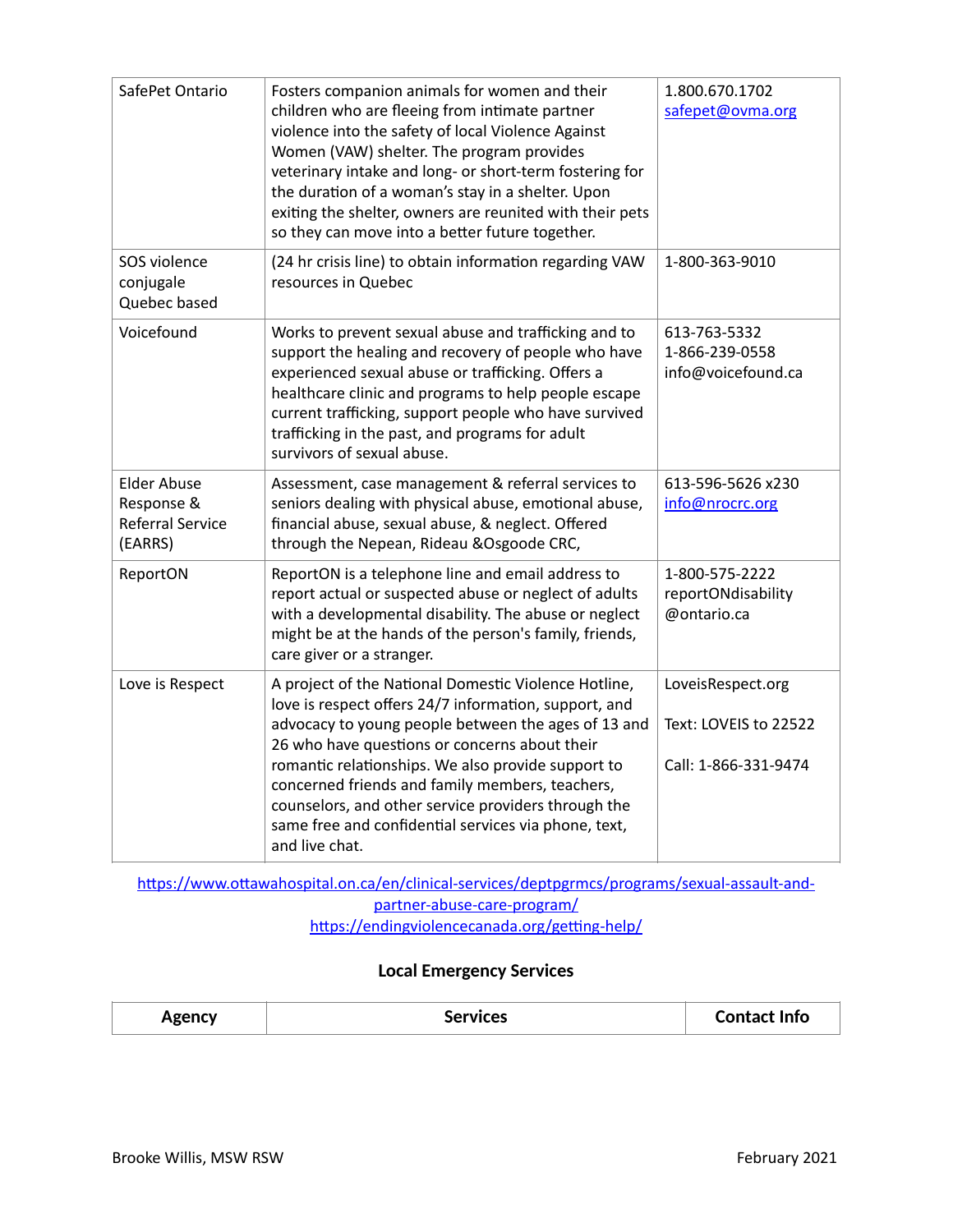| Ottawa Regional<br>Police                      | Emergency response and crime/prevention or<br>intervention.<br>Tracks and investigates missing persons files<br>Investigates allegations of elder abuse and vulnerable<br>adult abuse by a caregiver or a person of trust.<br>offers Hate crime unit to make reports or access three<br>interventions: investigation, community outreach/victim<br>support, and intelligence/ data gathering to identify<br>trends.<br>Victim Crisis Unit: Provides information, crisis counseling<br>and resources to vulnerable persons and victims of crime/<br>abuse. The Victim Crisis Unit is staffed by crisis counselors<br>who also triage to appropriate services.<br>Police Reporting Unit: Takes reports that do not require<br>police to attend however would substantiate police<br>involvement, some examples include break & enters, low<br>level assaults not requiring medical attention, missing<br>persons, breaches, and suspicious activity. This unit can be<br>contacted for recent history of crime/physical violence. | 613-236-1222<br>(non-reporting<br>lines, to file report<br>call 911)<br><b>Elder Abuse</b><br>Investigation Unit:<br>x2400<br>Hate Crime Unit:<br>X5015<br>Victim Crisis Unit:<br>x2223<br>Police/Missing<br>persons reporting<br>Unit: x7300 |
|------------------------------------------------|---------------------------------------------------------------------------------------------------------------------------------------------------------------------------------------------------------------------------------------------------------------------------------------------------------------------------------------------------------------------------------------------------------------------------------------------------------------------------------------------------------------------------------------------------------------------------------------------------------------------------------------------------------------------------------------------------------------------------------------------------------------------------------------------------------------------------------------------------------------------------------------------------------------------------------------------------------------------------------------------------------------------------------|-----------------------------------------------------------------------------------------------------------------------------------------------------------------------------------------------------------------------------------------------|
| Children's Aid<br>Society                      | Protects children and youth from harm by ensuring safety<br>from violence, ensuring access to necessary resources,<br>providing family education and counselling services,<br>provides supervision and adoption services when<br>necessary.                                                                                                                                                                                                                                                                                                                                                                                                                                                                                                                                                                                                                                                                                                                                                                                     | 613-747-7800                                                                                                                                                                                                                                  |
| <b>Victim Services</b><br>(OVS)                | Provides emotional support, practical assistance, referrals<br>and advocacy to individuals who have been victimized as a<br>result of a crime or tragic circumstance, without judgment<br>in order to lessen the impact of victimization. OVS is a<br>community-based agency committed to treating<br>individuals with courtesy, compassion and with respect for<br>their dignity, privacy and diversity.                                                                                                                                                                                                                                                                                                                                                                                                                                                                                                                                                                                                                       | 613-238-2762                                                                                                                                                                                                                                  |
| Victim Witness<br>Assistance Program<br>(VWAP) | Information and sometimes financial assistance to<br>support participation in the criminal court process *<br>services begin once police have laid charges and continue<br>until the court case is over * case-specific information<br>(court dates, bail conditions) * court preparation * needs<br>assessment * emotional support * crisis intervention *<br>referrals to community agencies. Services are offered to<br>victims and witnesses of intimate partner abuse/<br>domestic violence, child physical and sexual abuse, sexual<br>assault (including historical sexual assault and human<br>trafficking) * families of homicide victims, families of<br>motor vehicle fatalities * elderly victims, victims with<br>disabilities, victims of hate crime                                                                                                                                                                                                                                                              | 613-239-1229                                                                                                                                                                                                                                  |
| <b>Ontario Poison</b><br>Centre                | Helps to answer questions about poisons 24 hours a day,<br>every day of the year and advises when medical care is<br>needed. We can help people of all ages in more than 170<br>languages.                                                                                                                                                                                                                                                                                                                                                                                                                                                                                                                                                                                                                                                                                                                                                                                                                                      | 416 813 5900<br>1800 268 9017                                                                                                                                                                                                                 |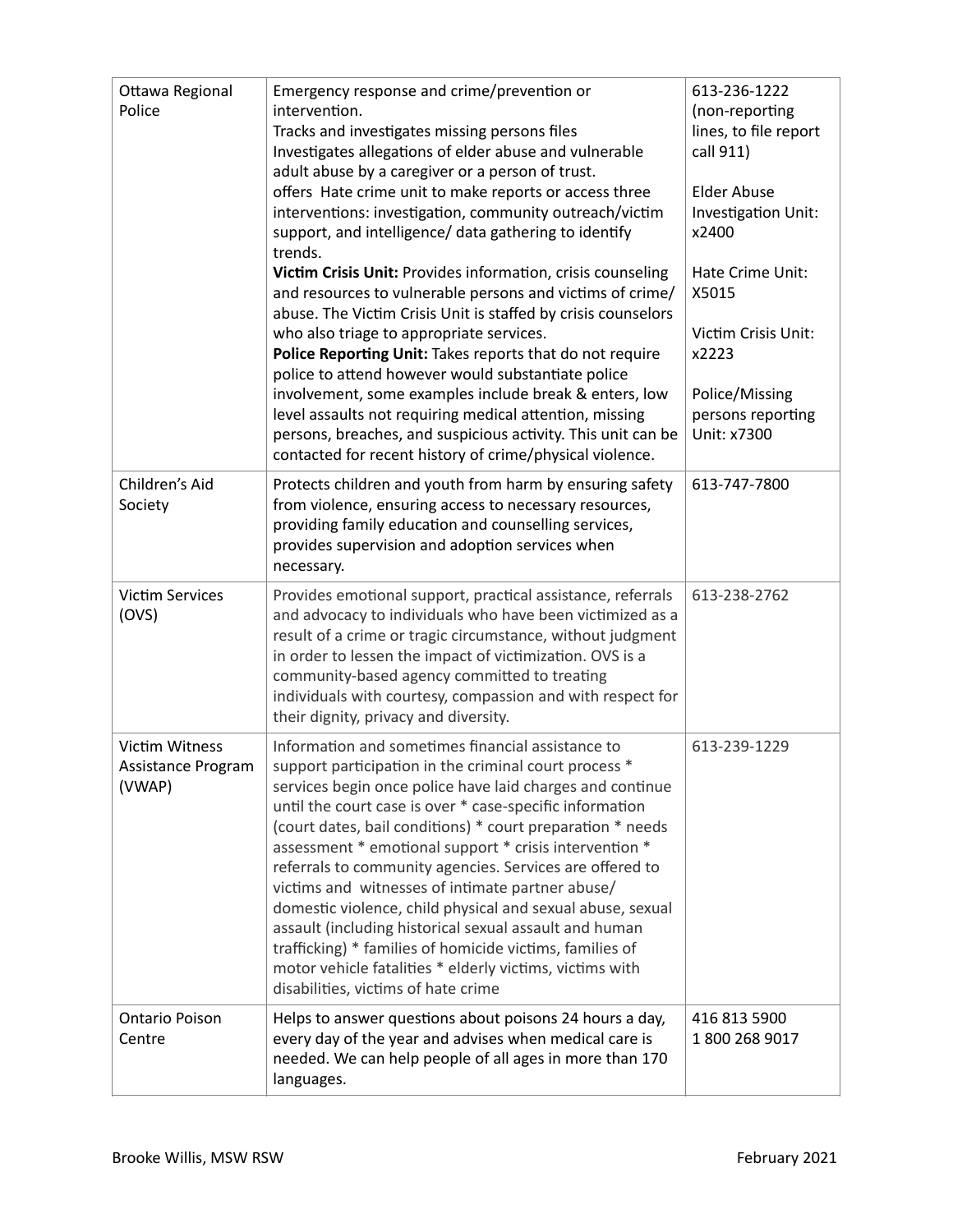| <b>MedicAlert Connect</b><br>Protect | Gives emergency responders and healthcare providers<br>quick and secure 24/7 access to registered members<br>medical profile. It is designed for individuals living with<br>dementia or developmental disability.(\$60/year cost)                                                                                             | Medicalert.ca/<br><b>Connect Protect</b>                                                             |
|--------------------------------------|-------------------------------------------------------------------------------------------------------------------------------------------------------------------------------------------------------------------------------------------------------------------------------------------------------------------------------|------------------------------------------------------------------------------------------------------|
| Philips Lifeline Alert               | Provides 24/7 access to Medical Alert System which can<br>notify trusted loved ones and emergency response teams<br>when someone needs help. System can provide medical<br>alert services both for home and mobile for people going<br>out, auto alert for fall detection, check in calls, and GPS<br>tracking for wandering. | 1-800-387-8120 ext.<br>7751<br>stephane.cameron<br>@philips.com                                      |
| Evidence Control<br><b>Services</b>  | To retrieve lost, found, or stolen property.<br>Please call in advance to coordinate the release of<br>property that has been found, abandoned or taken as<br>evidence.                                                                                                                                                       | To inquire about a<br>missing bicycle,<br>other stolen or lost<br>articles:<br>613-236-1222<br>x5238 |

# **Transportation**

| Agency                    | <b>Services</b>                                                                                                                                                                                                                                                                                                                                                                                | <b>Contact Info</b>                                                                         |
|---------------------------|------------------------------------------------------------------------------------------------------------------------------------------------------------------------------------------------------------------------------------------------------------------------------------------------------------------------------------------------------------------------------------------------|---------------------------------------------------------------------------------------------|
| ParaTranspo               | Shared-ride, book-in-advance, public transit service<br>open to eligible customers who are unable to take<br>conventional transit (buses and O-Train) some or<br>all of the time due to a disability. Funded by the<br>City of Ottawa, provides minibus and contracted<br>taxi services in Ottawa's urban communities and<br>between urban/rural areas and to Hull (in<br>Gatineau).           | Info line: 613-218-8417<br>Applications: https://<br>www.octranspo.com/en/<br>para-transpo/ |
| <b>Driving Miss Daisy</b> | Provides at-cost driving and accompaniment<br>services for seniors or people with disabilities<br>within Ottawa South (Alta Vista, Riverpark, Elmvale<br>Acres, Barrhaven, Huntclub, Riverside South,<br>Manotick). All Driving Miss Daisy vehicles can<br>accommodate collapsible wheelchairs and walkers<br>when the client is able to self-transfer. Accepts<br>cash, cheque or e-transfer. | 613-796-2285<br>conrad@drivingmiss<br>daisy.net                                             |
|                           |                                                                                                                                                                                                                                                                                                                                                                                                |                                                                                             |

# **Housing**

| Agency | <b>Services</b> | <b>Contact Info</b> |
|--------|-----------------|---------------------|
|--------|-----------------|---------------------|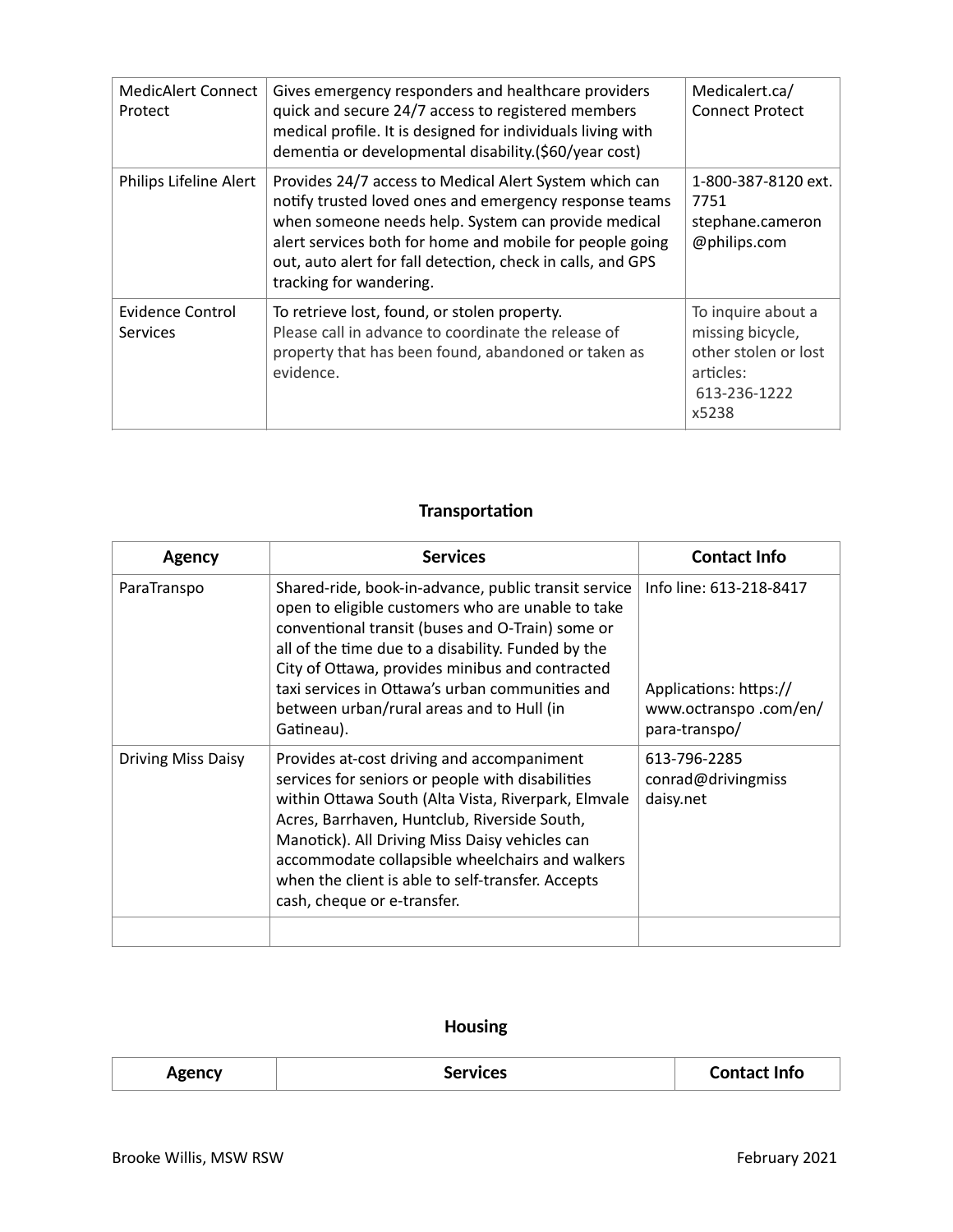| Inner City Health                                                                                                                                             | Ottawa Inner City Health (OICH) aims to improve the<br>health and access to health care for people who are<br>chronically homeless. They coordinate and integrate<br>health care services. OICH has special health care units<br>(Special care for men, TED program) located in local<br>shelters creating a safe environment where health care<br>can be provided. These special units are staffed by<br>personal support workers and supported by visiting<br>nurses and doctors. | 613-562-4500                                                                                                                                    |
|---------------------------------------------------------------------------------------------------------------------------------------------------------------|-------------------------------------------------------------------------------------------------------------------------------------------------------------------------------------------------------------------------------------------------------------------------------------------------------------------------------------------------------------------------------------------------------------------------------------------------------------------------------------|-------------------------------------------------------------------------------------------------------------------------------------------------|
| <b>Housing Help</b><br><b>Action Housing</b><br>(Each serve different<br>catchments)                                                                          | Action Housing and Housing Help are two distinct<br>housing loss prevention organizations in Ottawa. They<br>provide free services to low- to moderate-income<br>individuals and families to access and maintain safe,<br>adequate and affordable housing. They can support<br>with tenant advocacy, housing system and landlord<br>tenant board navigation, tenant right education, and<br>assistance in finding affordable housing.                                               | <b>Housing Help</b><br>613-563-4532<br>info@housinghelp.on<br>.ca<br><b>Action Housing</b><br>613-562-8219<br>info@action-<br>logement.ca       |
| <b>Residential Services</b><br><b>Group Homes</b><br><b>Ottawa Community</b><br>Housing (OCH)<br>Domiciliary Hostels/<br>Subsidized<br><b>Retirement Home</b> | Offered through the City of Ottawa residential services<br>and oversees applications for Domiciliary Hostels to<br>provide long term housing to adults who require some<br>supervision to maintain independent living. Services<br>include furnished rooms, 24 hour response, medication<br>mgmt., snacks, light housekeeping, and other<br>community services.                                                                                                                     | $3 - 1 - 1$<br>City of Ottawa:<br>613-580-2400 or<br>1-866-261-9799<br>OCH: 613-731-1182<br>For tenant support<br>workers press 3 and<br>then 4 |
| Homes for Special<br>Care                                                                                                                                     | The Homes for Special Care program provides<br>residential care to individuals with a mental illness who<br>no longer require hospitalization. The program is<br>funded, and residences are licensed by the Ontario<br>Ministry of Health and Long Term Care. There are<br>currently 181 HSC beds in Champlain and South East.                                                                                                                                                      | (613) 345-1461 ext.<br>1600                                                                                                                     |
| Options ByTown                                                                                                                                                | Provides permanent housing with on-site supports to<br>126 vulnerable people. No diagnosis needed to access<br>housing or support services, applications made<br>through the social housing registry. They have housing<br>workers and community engagement workers to<br>provide resources, community support, and stable<br>housing.                                                                                                                                              | $(613)$ 241-6363<br>Contact info for eight<br>resource centers can<br>be found on their<br>website:<br>optionsbytown.com                        |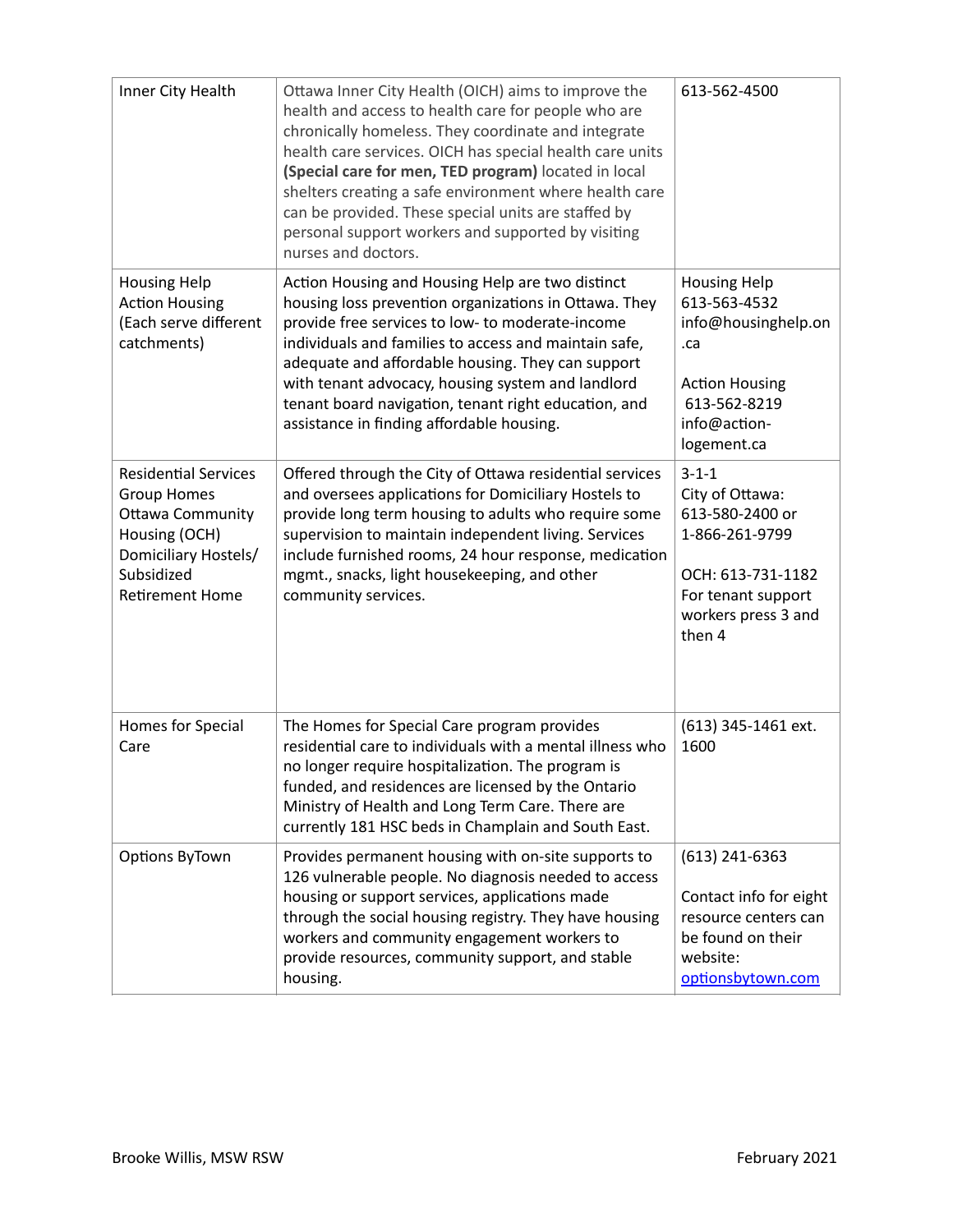| <b>Rooming Houses</b>                          | Rooming houses offer individual rooms for rent to<br>those in need of transitional housing. These rooms<br>often share a kitchen and washroom facilities with<br>other tenants. Rooms for rent can often be found on<br>Kijiji, facebook marketplace, padmapper or general<br>google searches.                                                                                                                                                                                                                                                                                 | 613 Student rooms:<br>613-860-1444<br>https://<br>www.613student<br>rentals.com/<br>ineedaroom .html                                                                                         |
|------------------------------------------------|--------------------------------------------------------------------------------------------------------------------------------------------------------------------------------------------------------------------------------------------------------------------------------------------------------------------------------------------------------------------------------------------------------------------------------------------------------------------------------------------------------------------------------------------------------------------------------|----------------------------------------------------------------------------------------------------------------------------------------------------------------------------------------------|
| TRY supportive<br>housing program for<br>women | Provides low cost housing with support for 18+yo<br>single women who are homeless or at risk of<br>homelessness. Has rooms with other facilities being<br>shared, most rooms do not have private bathrooms.<br>Clients provide their own mattress, bedding, towels,<br>and cooking supplies/groceries. TRY has case managers<br>and housing support workers, crisis counsellors, and<br>community resource support. Residents must be able<br>to contribute financially to program fee, motivated to<br>engage with personal development, and maintain<br>prosocial behaviour. | 613-237-1320 x 5138                                                                                                                                                                          |
| Salus Fisher                                   | Salus provides a wide range of supportive housing<br>options including a transitional rehabilitation program,<br>shared homes and independent living opportunities in<br>communities throughout the city of Ottawa. They also<br>offer mental health programming and supports.<br>Eligibility for Salus Housing at the time of housing offer<br>is dependent on the applicant being in receipt of<br>portable support services through a Mental Health<br>Community Support Service (MHCSS) agency or<br>Assertive Community Treatment Program (ACTT).                         | (613) 729-0123<br>Application packages<br>can be found on their<br>website:<br>https://<br>www.salusottawa.org<br>/supportive-housing/<br>how-to-apply-for-<br>salus-supportive-<br>housing/ |

https://www.ottawainnercityhealth.ca/programs/

https://ottawa.ca/en/family-and-social-services/housing/residential-services-homes-domiciliary-hostels

## **Financial**

| Program                                                          | <b>Service</b>                                                                                                                                                                                                                                                                                                                                                                                                                                                                                                                                                                                                                     | <b>Contact Info</b>                   |
|------------------------------------------------------------------|------------------------------------------------------------------------------------------------------------------------------------------------------------------------------------------------------------------------------------------------------------------------------------------------------------------------------------------------------------------------------------------------------------------------------------------------------------------------------------------------------------------------------------------------------------------------------------------------------------------------------------|---------------------------------------|
| <b>Essential Health and</b><br>Social Supports<br>Program (EHSS) | Helps Ottawa residents who cannot afford items or<br>services needed to maintain housing or health items<br>not covered by other programs. Can assist with<br>payment for things like: urgent dental/denture care,<br>eye exams/glasses, housekeeping/laundry, utilities<br>bills arrears deposits and reconnection fees, rent<br>arrears or deposits, assistive devices program,<br>bathroom aids, surgical or diabetes supplies,<br>cremations and burials. Low-income people not on<br>ODSP or OW can qualify, as long as they have not<br>already purchased the item. (OW or ODSP should be<br>redirected to their caseworker) | dial 3-1-1 and ask for<br><b>EHSS</b> |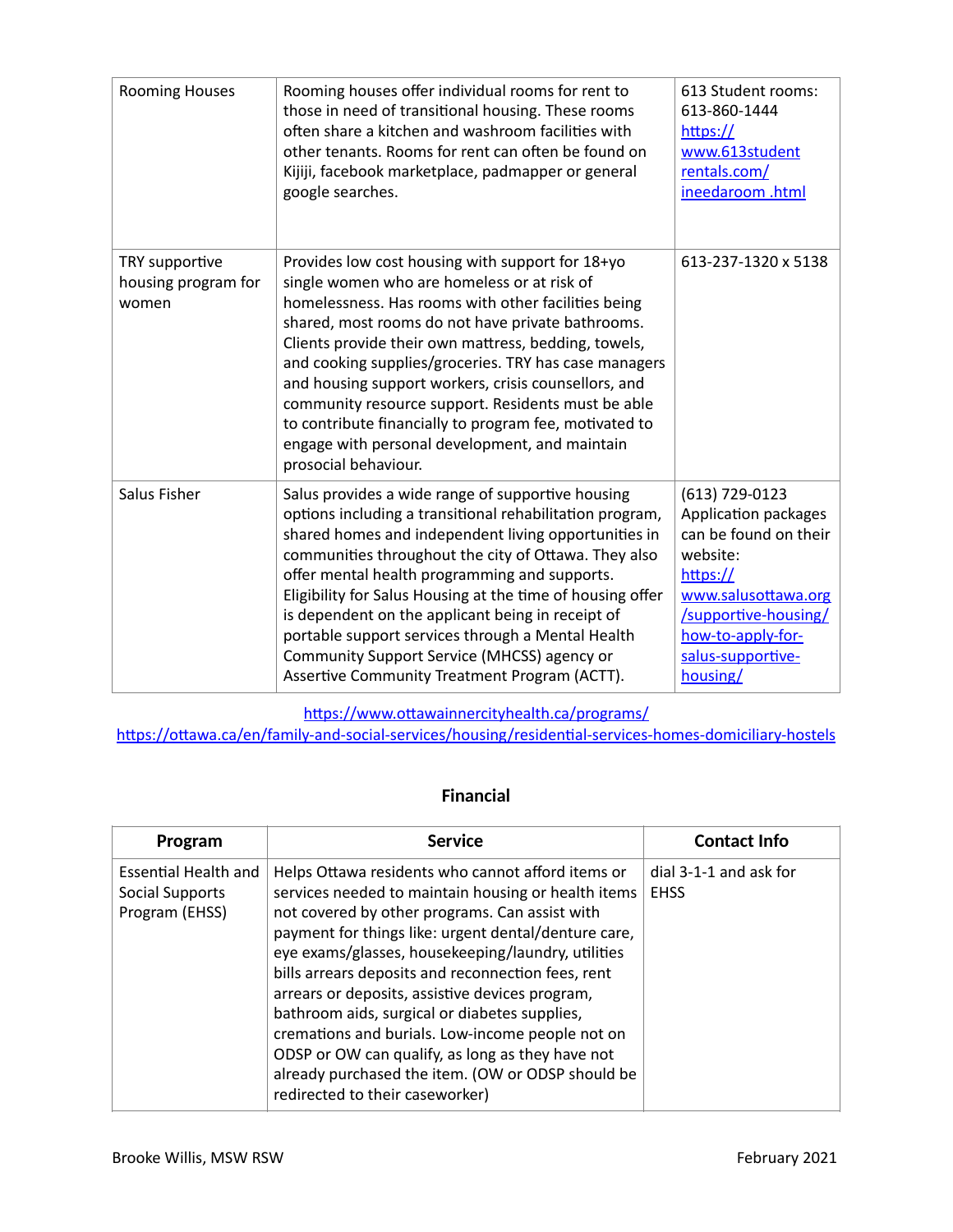| <b>Trillium Drug</b><br><b>Benefits Program</b>                                             | A provincial program to help people not already<br>covered by Ontario Drug Benefit program to afford<br>costs of some medical supplies and prescriptions<br>when these exceed 4% of net household income.<br>Applications can be made online or over the phone                                                                                                                                                                                                                                                                                                                                 | 416-642-3038<br>1-800-575-538                                                                                                                |
|---------------------------------------------------------------------------------------------|------------------------------------------------------------------------------------------------------------------------------------------------------------------------------------------------------------------------------------------------------------------------------------------------------------------------------------------------------------------------------------------------------------------------------------------------------------------------------------------------------------------------------------------------------------------------------------------------|----------------------------------------------------------------------------------------------------------------------------------------------|
| Social Assistance<br>Programs                                                               | Includes ODSP, OW for people with no paid into<br>plans and CPP, CPP-Disability, EI, and EI sick leave for<br>people who have coverage, these are all programs<br>to provide income support to people who are<br>unable to work for various reasons. Applications can<br>be made online, over the phone or in person at<br>local Community and Social Support Centres.                                                                                                                                                                                                                         | OW: (613) 560-0624<br>ODSP: (613) 234-1188<br>press 1<br>EI: 1-800-206-7218                                                                  |
| Causeway Work<br>Centre                                                                     | Offers a variety of education and employment<br>support programs to connect people with various<br>challenges to employment opportunities including:<br>Solutions for Youth Project (paid pre employment<br>for youth 16-29), employment supports program for<br>ODSP recipients, financial literacy training, support<br>for people trapped by Pay Day loans, and a wellness<br>program.                                                                                                                                                                                                      | 613-725-3494 x115<br>fdaly@causeway<br>workcentre.org<br>22 O'Meara St<br>Mon-Fri 8 am-4 pm                                                  |
| <b>Credit Counselling</b><br>Ottawa                                                         | Offers confidential, non-judgmental, free credit<br>counselling to explore solutions for debt<br>management, creating budget plans, and to stop<br>collection calls.                                                                                                                                                                                                                                                                                                                                                                                                                           | 613-234-0505<br>1-888-527-8999<br>info@nomore debts.org                                                                                      |
| <b>EBO Financial</b><br><b>Education Centre</b><br>(Formerly Entraide<br>budgétaire Ottawa) | Offers bilingual budget counselling, creditor<br>advocacy, financial education, and income tax<br>services.                                                                                                                                                                                                                                                                                                                                                                                                                                                                                    | 613-746-0400<br>info@centre-ebo.com                                                                                                          |
| Victim Quick<br>Response Program+<br>$(VQRP+)$                                              | Victim Quick Response Program (VQRP+) provides<br>timely financial assistance to eligible individuals<br>who have been victimized by violent crime<br>(homicide, attempted murder, serious physical<br>assault, domestic violence, sexual assault, human<br>trafficking, voyeurism, child abuse, criminal<br>harassment, and hate crime) and/or their family<br>members as well as witnesses. Financial needs<br>should be unable to be covered by other programs<br>and be needed to cover costs such as: emergency<br>repairs, counseling, funeral costs, or emergency<br>care/support fees. | 613-238-2762<br>info@ovs-svo.com<br>Service can be accessed<br>through Ottawa Victim<br>Services or by calling the<br><b>Distress Centre</b> |
| <b>Veterans Affairs</b><br>Canada                                                           | Offers veterans unique access to financial support/<br>medical expense compensation systems, healthcare<br>and case management resources, housing and<br>employment resources, and family supports. Can<br>also find Veteran's Ombudsman, increase funding<br>for LTC and in home services to support<br>independence and other supports on their website.                                                                                                                                                                                                                                     | 1-866-522-2122<br>TTY: 1-833-921-0071<br>Loretta Laroque<br>613-9497733 or 613 796<br>9525                                                   |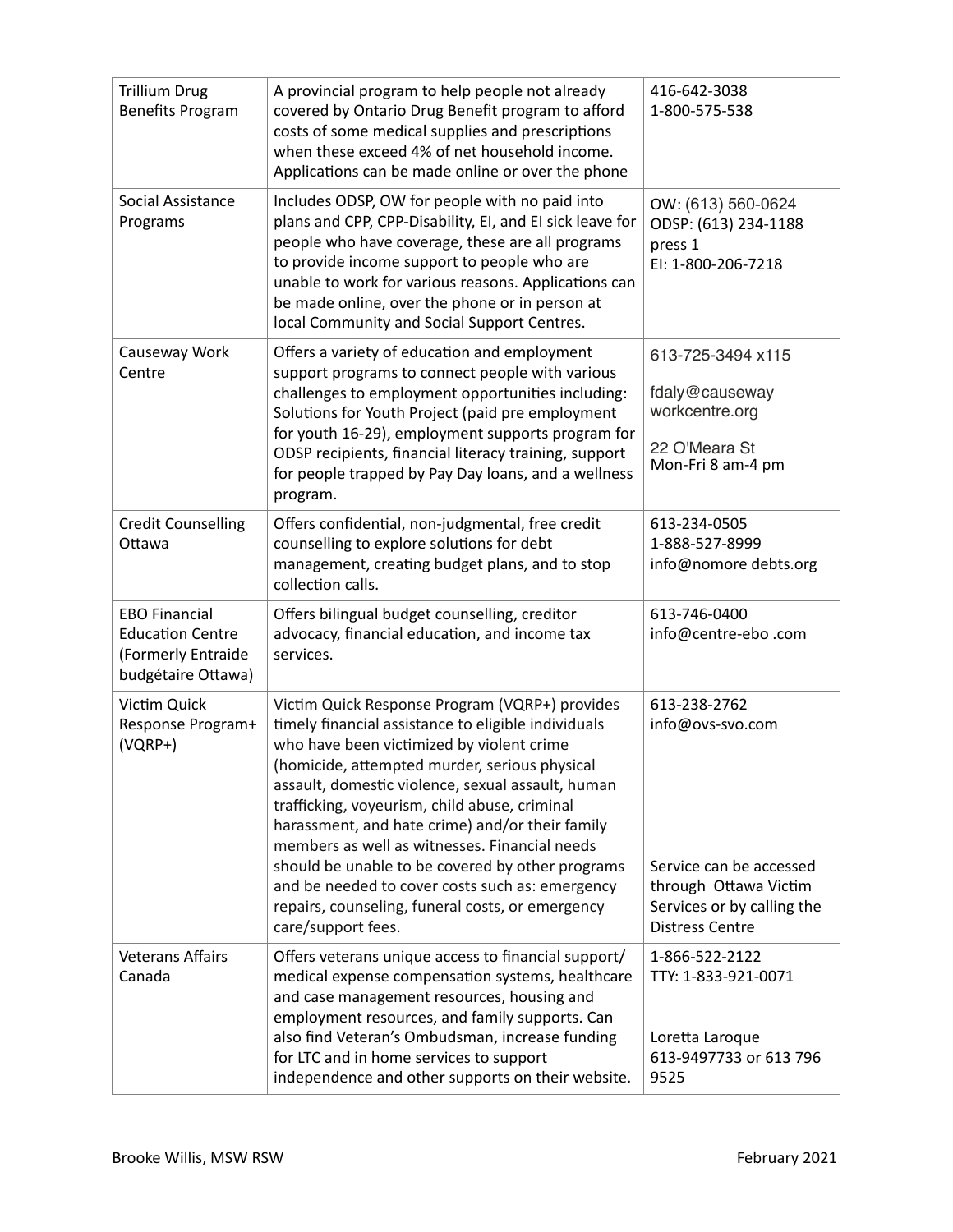| Non-Insured Health<br>Benefits (NIHB)                      | Provides funding for medical equipment and<br>medications to eligible members of the Inuit<br>population. Process can take several days to several<br>weeks. To obtain funding detailed prescriptions<br>should be faxed at least 48 hours before d/c to<br>OHSNI case manager. Please refer to in SW<br>resources                                                                                                                                                                                                                                                                                                                                                                                                 | OHSNI office line:<br>613-523-7822                                         |
|------------------------------------------------------------|--------------------------------------------------------------------------------------------------------------------------------------------------------------------------------------------------------------------------------------------------------------------------------------------------------------------------------------------------------------------------------------------------------------------------------------------------------------------------------------------------------------------------------------------------------------------------------------------------------------------------------------------------------------------------------------------------------------------|----------------------------------------------------------------------------|
| Low Energy<br>Assistance Program<br>(LEAP)                 | Service offered to Ottawa-area residents who have<br>fallen behind on their Hydro bill. Managed by<br>Salvation Army Booth Centre, Eligible applicants can<br>receive up to \$500 in emergency assistance (or \$600<br>if your home is electrically heated). The funds are<br>paid directly to the utility company. People can<br>apply through their local CHC or resource centre.                                                                                                                                                                                                                                                                                                                                | http://www.ottawabooth<br>centre.org/?ID=65<br>613-241-1573 ext. 325       |
| The Monitoring for<br><b>Health Program</b>                | Helps Ontarians with diabetes who use insulin or<br>have gestational diabetes pay for the cost of their<br>blood glucose testing supplies. The program is<br>funded by the Ministry of Health and Long-Term<br>Care and administered by Diabetes Canada. Must<br>have no other coverage (in whole or in part)<br>through a group benefit plan, private insurance or<br>other government program for the supplies being<br>claimed.                                                                                                                                                                                                                                                                                 | 1-800-361-0796<br>mfhp@diabetes.ca                                         |
| Lilly Canada Cares<br><b>Insulin Assistance</b><br>Program | Individual must apply to this program through a<br>Health professional only - such as a Diabetes<br>Educator. This program will provide insulin to<br>patients who cannot afford it and do not have<br>government or private insurance. Those eligible for<br>this assistance include patients requiring insulin<br>whose household incomes fall below Statistics<br>Canada Low-Income Cut-Off levels AND who do not<br>have other government or private health insurance.<br>The supply will be delivered to the designated<br>Diabetes Education Centre for the individual to pick<br>up. If the need is still present after three months the<br>individual, with their Health Care Professional can<br>reapply. | 1-888-479-7587 ext. 3006<br>(information line for<br>healthcare providers) |

https://www.diabetes.ca/get-involved/local-programs---events/ontario-monitoring-for-health-program

#### **Perinatal Resources**

| Agency                 | <b>Service</b>                                                                                                                                                                                                                                                     | <b>Contact Info</b>           |
|------------------------|--------------------------------------------------------------------------------------------------------------------------------------------------------------------------------------------------------------------------------------------------------------------|-------------------------------|
| Roger Neilson<br>House | Provides hospice/end of life care, bereavement<br>services and palliative supports to children and                                                                                                                                                                 | 613-523-6300 x4600            |
|                        | families of dying infants/children. Some supports<br>offered include memory making, legacy building,<br>perinatal hospice/loss of pregnancy support,<br>recreation therapy, respite care, sibling support. May<br>need referral from CHEO to access some services. | info@rogerneilson<br>house.ca |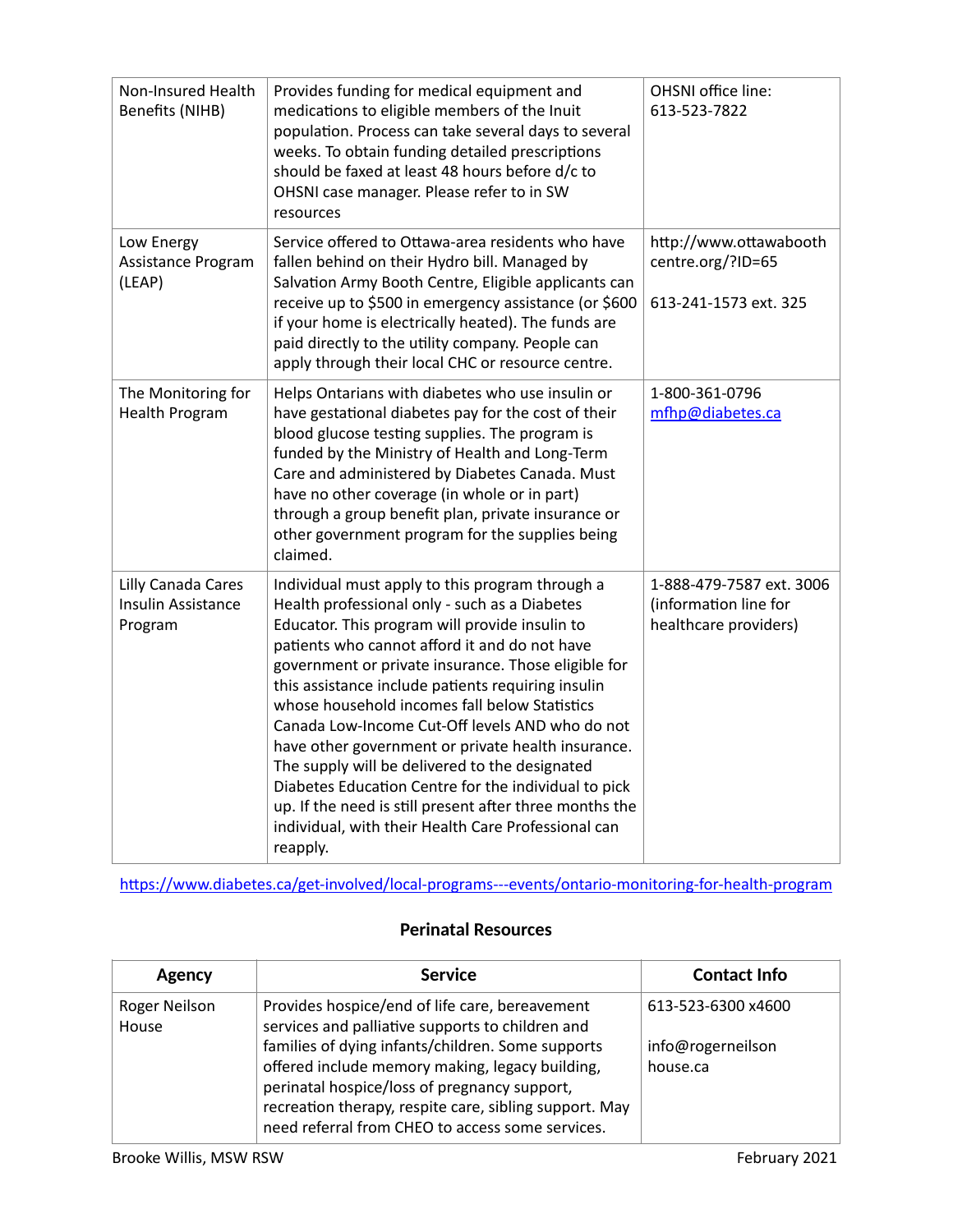| Mothercraft                                       | Supports the needs of families from prenatal to age<br>12 by providing comprehensive prenatal and<br>parenting classes/workshops, perinatal support,<br>programming for children with special needs, as well<br>as an array of programs and services offered through<br>EarlyON Child and Family Centres.                                                                                                                                                                                                                                                  | (613) 728-1839<br>info@mothercraft.com<br>475 Evered Avenue                                                    |
|---------------------------------------------------|------------------------------------------------------------------------------------------------------------------------------------------------------------------------------------------------------------------------------------------------------------------------------------------------------------------------------------------------------------------------------------------------------------------------------------------------------------------------------------------------------------------------------------------------------------|----------------------------------------------------------------------------------------------------------------|
| Postpartum<br><b>Therapy Support</b><br>Group-FSO | Beyond the Baby Blues is an 8 week group program<br>for mothers who are experiencing postpartum<br>depression and/or postpartum anxiety. This group is<br>designed for women who are noting the signs and<br>symptoms of distress that go beyond the short-term<br>"baby blues" that many women experience after<br>birth.<br>We also offer: Support and assessment during<br>perinatal period (including pregnancy and<br>postpartum), referral to community partners,<br>parenting information, parenting groups and referrals<br>to community resources | 613-725-3601 ext. 108<br>Family Services Ottawa,<br>312 Parkdale Avenue<br>wsmith@family<br>servicesottawa.org |
| Postpartum<br>Support<br>International (PSI)      | Promotes awareness, prevention and treatment of<br>mental health issues related to childbearing in every<br>country worldwide. Provides access to information,<br>social support, and informed professional care to<br>deal with mental health issues related to<br>childbearing.                                                                                                                                                                                                                                                                          | 1.800.944.4773<br>https://www.post<br>partum.net/                                                              |
| Omama                                             | OMama is a website and a mobile application (app)<br>that connects you to trusted, evidence-informed<br>pregnancy, birth, and early parenting information<br>(focusing on resources in Ontario, Canada).                                                                                                                                                                                                                                                                                                                                                   | https://www.omama.com                                                                                          |
| Dads Can                                          | Canadian website based out of London, ON. Offers<br>tips and practical information on how to<br>support a partner who is experiencing postpartum<br>depression. Offers advice on how to cope with<br>the day-to-day stress of having a new baby. Offers<br>help to men who want to be involved in the<br>fathering role.                                                                                                                                                                                                                                   | http://www.dadscan.ca                                                                                          |

## **Borderline Personality Resources**

| Agency                                                     | <b>Service</b>                                                                                                                                                                                                                                                                                                     | <b>Contact Info</b>                                               |
|------------------------------------------------------------|--------------------------------------------------------------------------------------------------------------------------------------------------------------------------------------------------------------------------------------------------------------------------------------------------------------------|-------------------------------------------------------------------|
| Ottawa Network<br>for BPD                                  | Educates and supports relatives of people with BPD<br>and helps family members develop skills for coping.                                                                                                                                                                                                          | https://on-bpd.ca/en<br>info@on-bpd.ca                            |
| Ottawa Institute of<br>Cognitive<br>Behavioural<br>Therapy | Offers comprehensive DBT treatment program that<br>involves individual psychotherapy and group skills<br>training. In order to participate in the program,<br>participants need to commit to weekly group therapy<br>sessions and supplementary individual therapy<br>sessions. Covered by most insurance benefits | 613-820-9931<br>https://www.ottawa<br>cht.ca<br>411 Roosevelt Ave |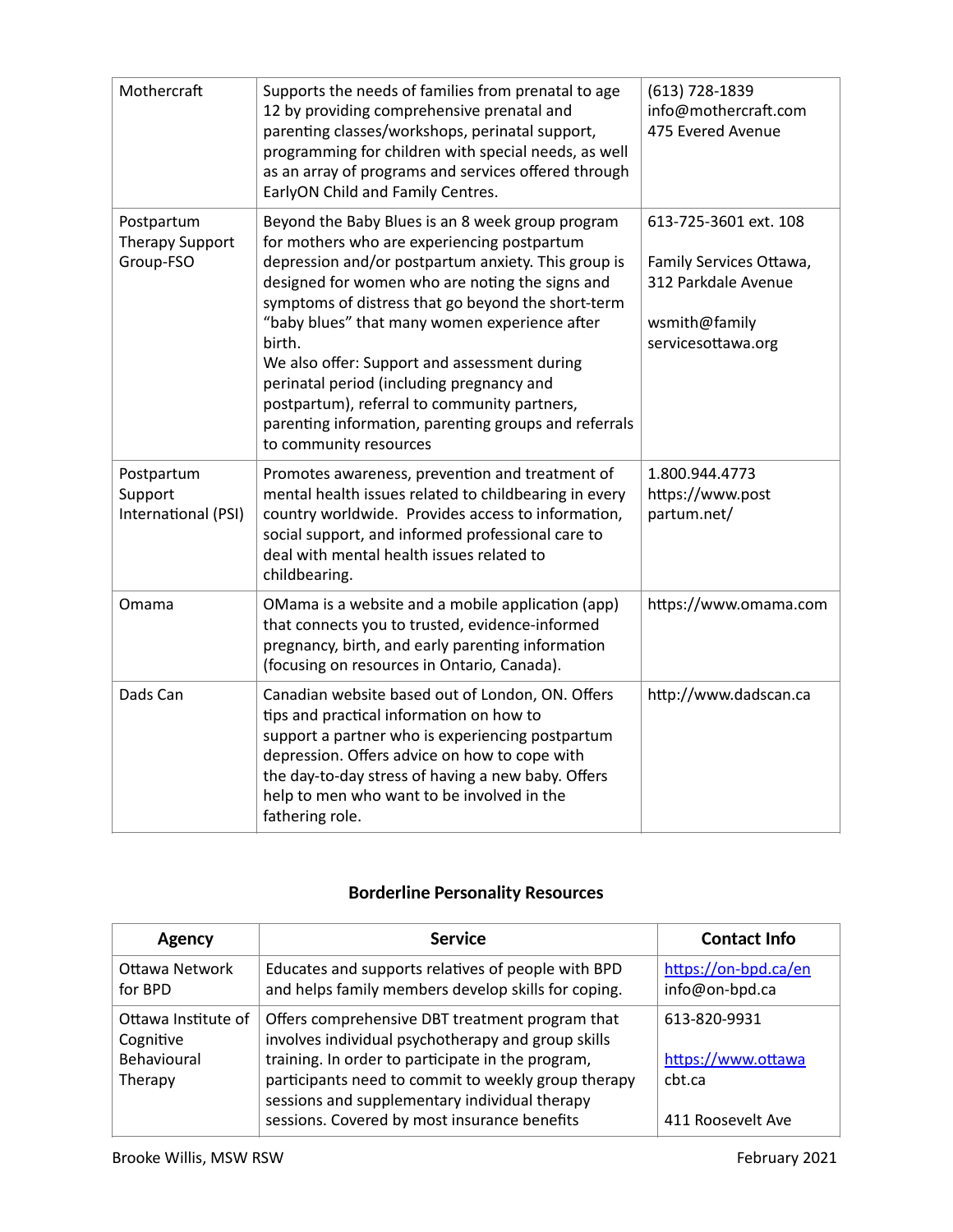| Canadian Mental<br><b>Health Association</b> | Offers a variety of services and programs that are<br>accessible to both the public and other support<br>organizations. This includes, but is not limited to,<br>people with lived experiences and family members,<br>mental health training services, Dialectical Behaviour<br>Therapy and more.                                                                     | 613-737-7791<br>311 McArthur Ave,<br>Suite 201<br>general@<br>cmhaottawa.ca |
|----------------------------------------------|-----------------------------------------------------------------------------------------------------------------------------------------------------------------------------------------------------------------------------------------------------------------------------------------------------------------------------------------------------------------------|-----------------------------------------------------------------------------|
| <b>DBT Self Help</b>                         | This website is a service for people who are seeking<br>information about DBT (Dialectical Behavior Therapy).<br>This site was written primarily by people who have<br>been through DBT, not DBT professionals. For this<br>reason, consider the source of any given document. We<br>cannot give advice, but we can talk about our<br>experiences on our DBT journey. | https://www.dbtself<br>help.com/                                            |
| <b>BPD Resource</b><br>Center                | This online resource educates people affected by BPD<br>and connects them with treatment and support in their<br>local areas.                                                                                                                                                                                                                                         | https://www.nyp.org/<br>bpdresourcecenter                                   |

#### **Online Resources**

| <b>Agency</b>                                    | <b>Service</b>                                                                                                                                                                                                                                                                                                                                                                                                                          | <b>Contact Info</b>                 |
|--------------------------------------------------|-----------------------------------------------------------------------------------------------------------------------------------------------------------------------------------------------------------------------------------------------------------------------------------------------------------------------------------------------------------------------------------------------------------------------------------------|-------------------------------------|
| Togetherall<br>Formerly<br><b>Big White Wall</b> | An online peer-to-peer support community for your<br>mental health. An anonymous community where<br>members can support each other. Access 24 hours a<br>day, 365 days a year. Trained practitioners available<br>24/7 to keep the community safe. Self-assessments and<br>resources. Creative tools to help express how you're<br>feeling. Wide range of self-guided courses to do at your<br>own pace                                 | https://<br>togetherall .com/en-ca/ |
| <b>BounceBack</b><br>(through CMHA)              | BounceBack is a free skill-building program. It is<br>designed to help adults and youth 15+ manage low<br>mood, mild to moderate depression and anxiety, stress<br>or worry. Delivered over the phone with a coach and<br>through online videos, you will get access to tools that<br>will support you on your path to mental wellness. A<br>referral from physician must be submitted for access<br>to this program.                   | https://bounceback<br>ontario.ca/   |
| Wellness Together<br>Canada                      | A mental health and substance use website to support<br>people across Canada and Canadians living abroad in<br>both official languages. We provide the following<br>resources for you at no cost: Immediate text support,<br>Info and videos on common mental health issues,<br>Mental wellness programs you can do on your own and<br>with coaching, Monitored communities of support<br>Individual phone, video, and text counselling | https://ca.portal.gs/               |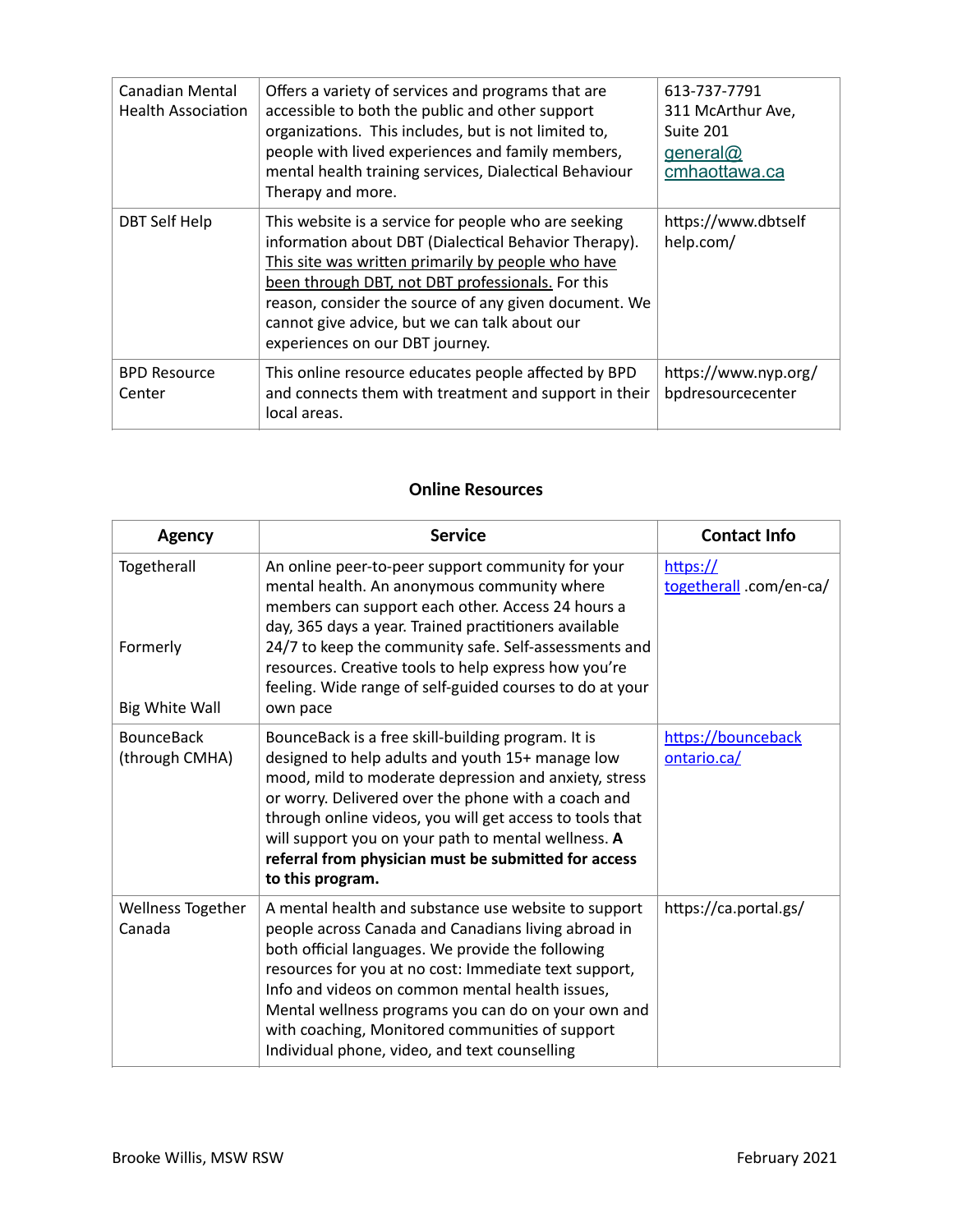| eMentalHealth                               | Provides anonymous, confidential and trustworthy<br>information, 24 hours a day, 365 days a year. Features<br>include: Mental Health Help (i.e. directory of mental<br>health services and organizations)<br>Info Sheets: Information about a variety of mental<br>health conditions and topics. Screening Tools: Find out<br>if you or a loved one has a mental health concern with<br>our free, online screening tools. Events Calendar:<br>Information about mental health events in your area.<br>News Feed: Information about the latest mental health<br>news. Research directory: Information about research<br>studies in your area. | Ementalhealth.ca                           |
|---------------------------------------------|----------------------------------------------------------------------------------------------------------------------------------------------------------------------------------------------------------------------------------------------------------------------------------------------------------------------------------------------------------------------------------------------------------------------------------------------------------------------------------------------------------------------------------------------------------------------------------------------------------------------------------------------|--------------------------------------------|
| OCD center of Los<br>Angeles                | Website created by an OCD treatment centre based in<br>LA that has a wealth of knowledge on OCD including<br>it's many different subtypes, symptoms, resources, and<br>education.                                                                                                                                                                                                                                                                                                                                                                                                                                                            | Ocdla.com                                  |
| TherapistAid                                | Psychoeducational (not meant to replace therapy)<br>website which offers a library of worksheets,<br>interactive tools, guides, videos and articles. Many<br>available for free, some at cost.                                                                                                                                                                                                                                                                                                                                                                                                                                               | https://www.therapist<br>aid.com/          |
| <b>Centre for Clinical</b><br>Interventions | Psychoeducational website which researches and<br>provides comprehensive worksheets to support issues<br>related to mood disorders, eating disorders, and coping<br>skills.                                                                                                                                                                                                                                                                                                                                                                                                                                                                  | https://<br>www.cci.health .wa.gov.<br>au/ |

# **Caregiver Supports**

| Agency                                            | <b>Service</b>                                                                                                                                                                                                                                                                                                                                                                                          | <b>Contact Info</b>                                |
|---------------------------------------------------|---------------------------------------------------------------------------------------------------------------------------------------------------------------------------------------------------------------------------------------------------------------------------------------------------------------------------------------------------------------------------------------------------------|----------------------------------------------------|
| Parents Lifelines of<br>Eastern Ontario<br>(PLEO) | Peer support and system navigation service for<br>caregivers whose children are experiencing mental<br>health and/or addiction challenges. Offers bilingual,<br>confidential helpline for caregivers of children, youth,<br>and young adults.                                                                                                                                                           | 613-321-3211                                       |
| The Oasis in<br>Kanata                            | Community outreach program of Glen Cairn United<br>Church that offers information, education, and support<br>for caregivers of people with mental illness living in<br>Kanata and the surrounding area. Is able to support<br>and connect caregivers to resources.                                                                                                                                      | https://theoasis<br>kanata.ca/                     |
| The Ontario<br>Caregiver<br>Association           | The Ontario Caregiver Helpline directly addresses the<br>need for caregiver specific supports and can help<br>caregivers access information like finding respite,<br>financial supports, power of attorney, and information<br>related to system navigation. We support caregivers by<br>being their one point of access to information, so they<br>have what they need to be successful in their role. | 1-833-416-2273<br>https://ontariocare<br>giver.ca/ |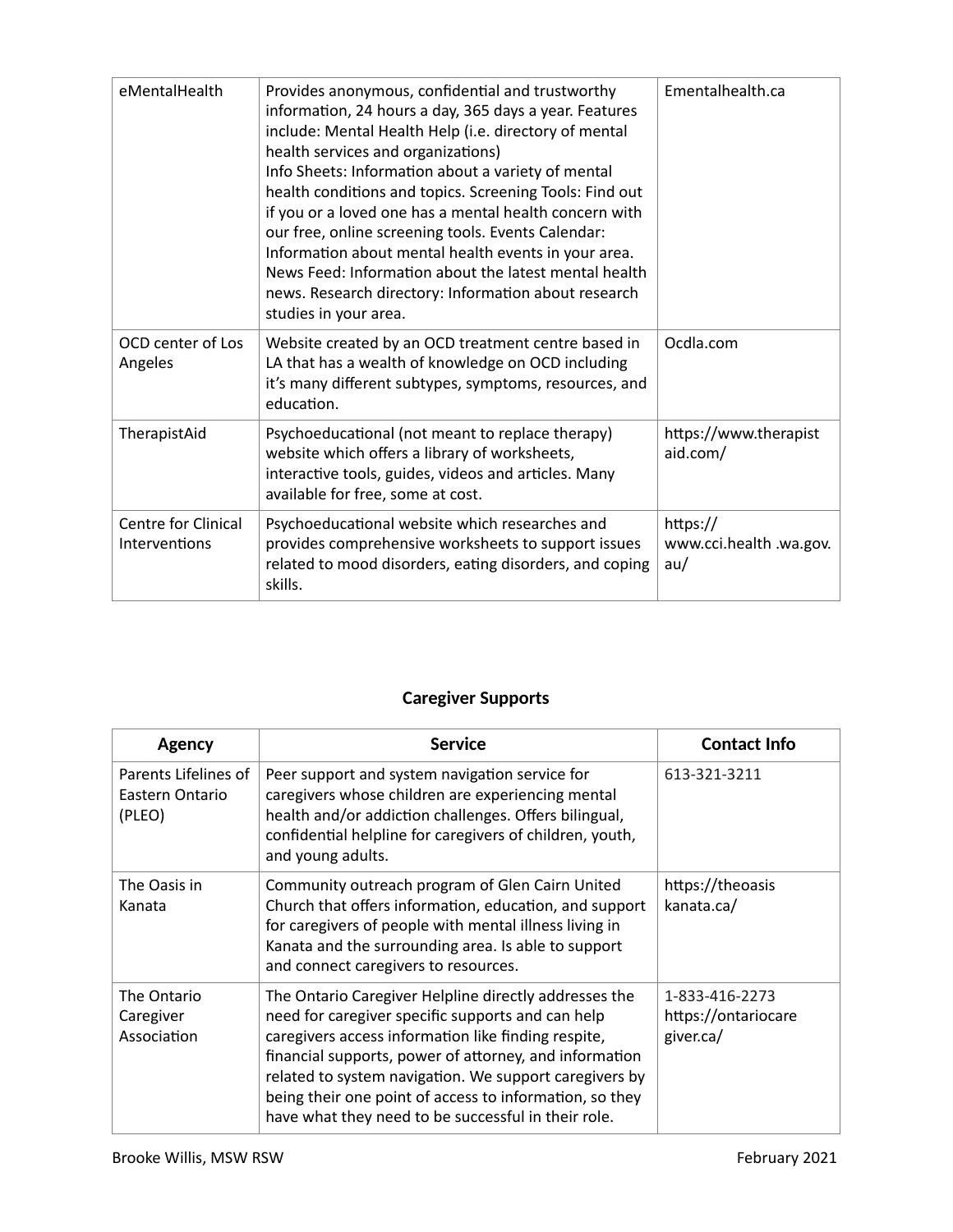| Ottawa Child Care<br>Registry and<br>Waitlist | Apply for full fee, subsidy or both by completing just<br>one application! Licensed child care programs must<br>meet and maintain specific provincial standards, set<br>out in the Child Care and Early Years Act. These<br>standards provide for the health, safety and<br>developmental needs of children                                                                           | $3 - 1 - 1$<br>https://onehsn.com/<br>Ottawa/                                                                                          |
|-----------------------------------------------|---------------------------------------------------------------------------------------------------------------------------------------------------------------------------------------------------------------------------------------------------------------------------------------------------------------------------------------------------------------------------------------|----------------------------------------------------------------------------------------------------------------------------------------|
| Parent Resource<br>Centre                     | City-wide hub, offering early and middle years services<br>for children, and specialized supports for parents and<br>caregivers. Also develop targeted training for<br>community professionals and service providers who<br>work directly with children and families. Has<br>playgroups, parent workshops, family resilience<br>programs, parent support lines, and community events. | 613-565-2467<br>Parent Support Line: ext<br>$\mathfrak{p}$<br>300 Goulburn Crescent<br>Ottawa, ON<br>information@<br>parentresource.ca |

#### **Suicide Supports**

| <b>Agency</b>                                               | <b>Service</b>                                                                                                                                                                                                                                                       | <b>Contact Info</b>                                |
|-------------------------------------------------------------|----------------------------------------------------------------------------------------------------------------------------------------------------------------------------------------------------------------------------------------------------------------------|----------------------------------------------------|
| <b>Suicide Prevention</b><br>Ottawa (SPO)                   | Provides resources, education, and program<br>development for the general public and caregivers<br>wanting to learn how to support suicidality or seeking<br>peer support. Offers Post Suicide Support Team (PSST)<br>group sessions for non-family after a suicide. | (613) 729-0577, ext.<br>1252<br>PSST: 613-737-7791 |
| Canadian<br>Association for<br>Suicide Prevention<br>(CASP) | Does not provide crisis support services<br>Provides information and resources to<br>communities to reduce the suicide rate and<br>minimize the harmful consequences of suicidal<br>behaviour.                                                                       | https://www.suicide<br>prevention.ca/              |
| Centre for Suicide<br>Prevention                            | An education centre based in Alberta with online, in-<br>print, and interactive library of over 45 000 suicide<br>specific items.                                                                                                                                    | https://www.suicide<br>info.ca/                    |

## **Eating Disorder Supports**

| Agency   | <b>Service</b>                                                                                                                                                                 | <b>Contact Info</b>                  |
|----------|--------------------------------------------------------------------------------------------------------------------------------------------------------------------------------|--------------------------------------|
| Hopewell | Eating Disorder Support Centre that offers support<br>groups, mentoring programs, and community outreach<br>to provide public education on eating disorders and<br>body image. | $(613)$ 241-3428<br>info@hopewell.ca |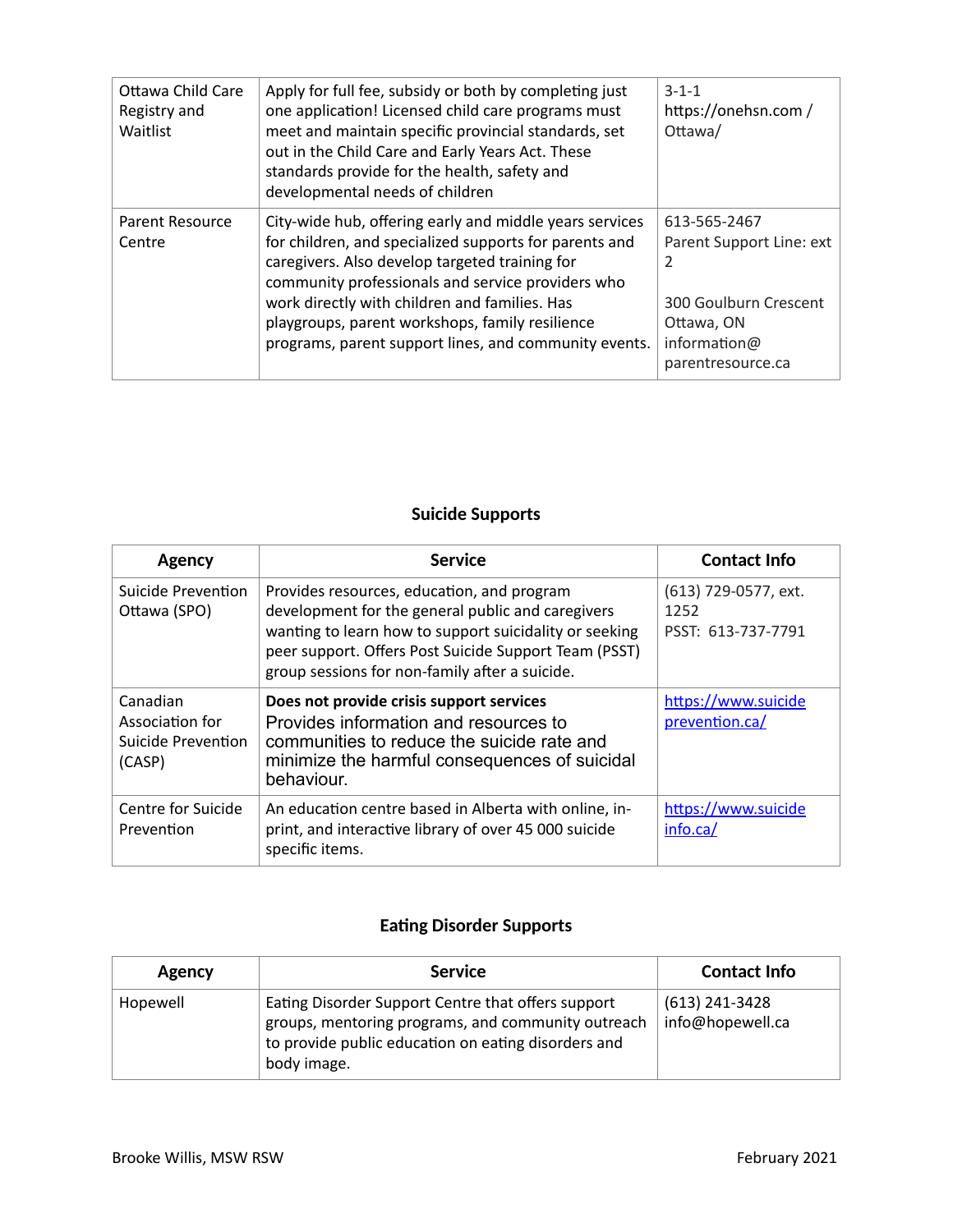| National Eating<br>Disorder<br>Information Centre<br>(NEDIC)                            | NEDIC provides information, resources, referrals and<br>support to Canadians affected by eating disorders<br>through our toll-free helpline and instant chat.<br>Outreach and education programming focuses on the<br>awareness and prevention of eating disorders, and is<br>available online across Canada and in-person in the<br>Greater Toronto Area. | 1-866-633-4220<br>Email: nedic@uhn.ca<br>Chat: nedic.ca |
|-----------------------------------------------------------------------------------------|------------------------------------------------------------------------------------------------------------------------------------------------------------------------------------------------------------------------------------------------------------------------------------------------------------------------------------------------------------|---------------------------------------------------------|
| <b>Blossom</b><br><b>Counselling Centre</b>                                             | An Ottawa-based counselling centre for adults offering<br>psychotherapy and nutrition counselling for eating<br>disorders, body shame, self-esteem, and anxiety. Our<br>providers strive to be LGBTQIA+ affirming, fat positive,<br>and trauma-informed.                                                                                                   | 613-229-9515<br>info@blossom<br>counsellingcentre.com   |
| Eating, Weight &<br>Body Image<br><b>Treatment Service</b><br>(Offered through<br>CFIR) | Our mental health professionals can support you to<br>address your concerns, issues or struggles related to<br>eating, weight and body image.<br>Services are at cost with various prices. Covered by<br>most insurance programs                                                                                                                           | 613-686-6645<br>ottawa.admin@cfir.ca                    |

#### **General Mental Health**

| Agency                                       | <b>Service</b>                                                                                                                                                                                                                                                                                         | <b>Contact Info</b>                                                      |
|----------------------------------------------|--------------------------------------------------------------------------------------------------------------------------------------------------------------------------------------------------------------------------------------------------------------------------------------------------------|--------------------------------------------------------------------------|
| Psychiatric<br>Survivors of<br>Ottawa        | Non-Profit that offers a safe and non-judgmental<br>environment for people who have experience within<br>the mental health system to provide peer support and<br>shared learning.                                                                                                                      | 613-567-4379<br>211 Bronson Avenue                                       |
| Canadian Mental<br><b>Health Association</b> | CMHA Ottawa is committed to providing direct services<br>and supports for eligible individuals in the city of<br>Ottawa who are experiencing mental health challenges.<br>Also offers a variety of services and programs that are<br>accessible to both the public and other support<br>organizations. | 613-737-7791                                                             |
| CAP (CPS)                                    | New agency since 2020, which provides mental health<br>and addictions services in French. CAP is an<br>amalgamation of Centre psychosocial and Maison<br>Fraternité. Serves the Ottawa-Carleton area.                                                                                                  | 613-789-2240<br>613-260-2360 (Crisis<br>Line)<br>https://centrelecap.ca/ |

#### **Seniors Supports**

| <b>CANCV</b> | TVICE. | Contact Info |
|--------------|--------|--------------|
| -8           |        |              |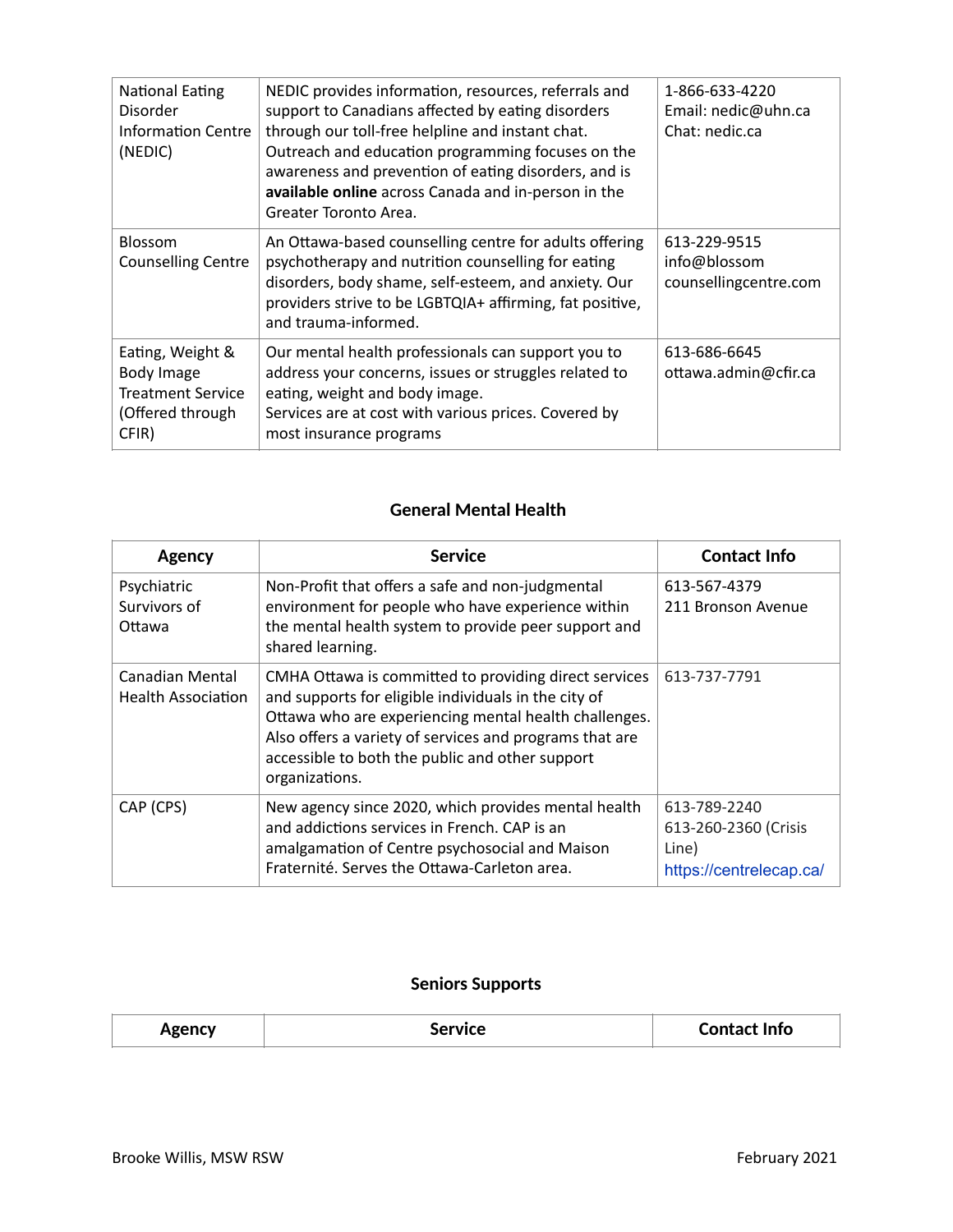| <b>Good Companions</b>                                    | Offers services to seniors and adults with physical<br>disabilities to provide support for medical<br>transportation, phone check-ins, prescription pick up,<br>day programs, support for home maintenance, food<br>hamper delivery, meals on wheels, social events, and<br>in house services for haircuts, esthetics, foot care,<br>denture clinics, legal services and connection to other<br>services as needed.     | 613-236-0428<br>info@thegood<br>companions.ca<br>670 Albert St, Ottawa                     |
|-----------------------------------------------------------|-------------------------------------------------------------------------------------------------------------------------------------------------------------------------------------------------------------------------------------------------------------------------------------------------------------------------------------------------------------------------------------------------------------------------|--------------------------------------------------------------------------------------------|
| The Dementia<br>Society                                   | Provides Dementia Care Coaches for one on one<br>supports to patients or their caregivers, public<br>education, support groups, and social/recreational<br>programs                                                                                                                                                                                                                                                     | 613-523-4004<br>https://dementia<br>help.ca/                                               |
| Ottawa West<br>Community<br>Support                       | Provides various at cost services to seniors including:<br>day programs, lunch programs, foot care, medical<br>transportation, shopping bus, snow removal and yard<br>work, friendly visiting/phone calls, respite and<br>personal care, housecleaning, repairs, and odd jobs.                                                                                                                                          | 613-728-6016<br>1137 Wellington St<br>info@owcs.ca                                         |
| Old Forge<br>Community<br><b>Resource Centre</b>          | Provides seniors and adults with physical disabilities<br>support with: medical transportation, grocery<br>shopping/prescription pick up, yard work, day<br>programs, phone check ins, recreational programs,<br>foot care, home help/maintenance, snow removal<br>and friendly visits.                                                                                                                                 | 613-829-9777<br>2730 Carling Ave<br>info@oldeforge.ca                                      |
| Meals on Wheels                                           | Delivers nutritious hot or frozen meals to individuals<br>to help them maintain their health and independence<br>at home. Seniors, people with chronic illness or<br>disabilities, and people recovering from illness or<br>surgery are eligible for services.                                                                                                                                                          | 613-233-2424<br>service@mealson<br>wheelsottawa.org                                        |
| The Glebe Centre                                          | The Glebe Centre's Community Programs at<br>Abbotsford offer a comprehensive range of programs<br>and services to 55+ seniors living in the community.<br>The community programs offer fitness, recreation and<br>artistic programing and clubs as well as lectures and<br>special events.                                                                                                                              | 613-230-5730<br>950 Bank Street                                                            |
| Seniors On Site                                           | Provides at-cost PSS/companion care, alzheimer's and<br>dementia care, IADL support, home maintenance,<br>transportation and accompaniment, respite/overnight<br>care, etc. Offers free in-home courtesy visit to discuss<br>services with no obligation. Offers affordable services<br>in the greater Ottawa area and can give services in<br>homes and assisted living facilities.                                    | 613-422-7676<br>info@sosonsite.com                                                         |
| <b>Seniors for Seniors</b><br>(A division of<br>Spectrum) | Companionship and care for seniors living in eastern<br>Ontario and Quebec regions. At-Cost services offered<br>by other seniors and includes: friendly drop-in visits,<br>light housekeeping, driving to appointments,<br>overnight and live-in care, medication reminders,<br>meal preparation, errands and grocery shopping,<br>respite for families, personal care, Alzheimer's and<br>dementia care, handy person. | 1-844-422-7399<br>https://<br>spectrumhealthcare.com<br>/services/seniors-for-<br>seniors/ |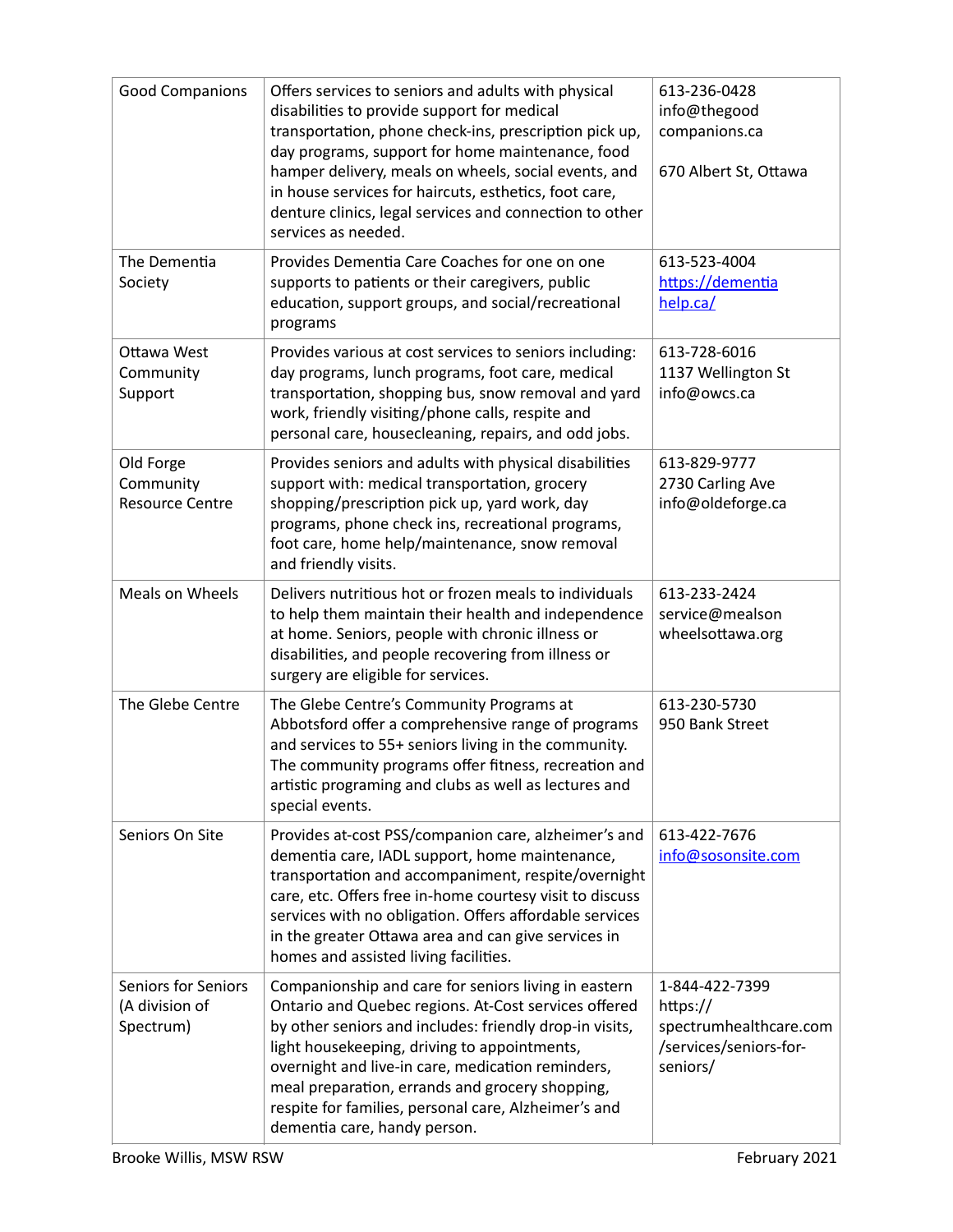| Geriatric Psychiatric<br>Community<br>Services of Ottawa | Interdisciplinary team provides support to maintain<br>seniors in their home by managing psychiatric<br>symptoms and challenging behaviours. Can assess,<br>provide case management, diagnose, care plan and<br>provide support/education for caregivers to assist<br>with behaviour management and advocacy. Referrals<br>must be made by MRP.                                                               | <b>Intake Coordinator:</b><br>613-562-9777 x5239                                                                    |
|----------------------------------------------------------|---------------------------------------------------------------------------------------------------------------------------------------------------------------------------------------------------------------------------------------------------------------------------------------------------------------------------------------------------------------------------------------------------------------|---------------------------------------------------------------------------------------------------------------------|
| <b>Elder Dog</b>                                         | ElderDog Canada is a charity that seeks to assist and<br>support older adults in the care and well-being of<br>their canine companions and to promote the welfare<br>of older dogs whose lives have been disrupted due to<br>illness, relocation or death of a human companion.<br>They are able to provide volunteers to provide dog<br>care for admitted patients.                                          | ElderDog Ottawa<br>Kim Lefebvre<br>Elderdogottawa<br>@gmail.com<br>1-855-EDOGCAN<br>$(1 - 855 - 336 - 4226)$        |
| <b>NICE Tools</b><br><b>Resource Center</b>              | Offers digital tools for seniors and their caregivers to<br>navigate a variety of themes including: caregiver self<br>care, driving cessation, legal information, dementia<br>care, end of life issues, financial literacy, elder abuse,<br>addictions, and mental health.                                                                                                                                    | http://www.nicenet.ca/<br>cartnice/gallery.aspx?<br>pg=112 &gp=57<br>or nicenet.ca and click<br>tools in the banner |
| A Friendly Voice<br>Seniors Line (55+)                   | Offers empathetic and supportive listening for callers.<br>Through their conversations volunteers will<br>encourage and support callers to engage with their<br>community. If requested, volunteers can assist the<br>senior by providing contact information for local<br>services and programs from publicly accessible<br>information sources. Please note, A Friendly Voice is<br>not a referral service. | 613-692-9992 or<br>1-855-892-9992                                                                                   |

# **Palliative and Bereavement**

| <b>Agency</b>                                 | <b>Services</b>                                                                                                                                                                                                                                                                                                                | <b>Contact Info</b>                       |
|-----------------------------------------------|--------------------------------------------------------------------------------------------------------------------------------------------------------------------------------------------------------------------------------------------------------------------------------------------------------------------------------|-------------------------------------------|
| City of Ottawa-<br>Emergency<br>Assistance    | If circumstances have left you unable to afford the $613-560-6000$<br>comfort of a funeral or burial ceremony when a loved one<br>dies, you may be able to receive assistance. The City offers<br>agreements specifically for funeral and burial financing<br>and therefore cannot reimburse any costs or<br>commitments made. |                                           |
| <b>Bereaved Families</b><br>of Ontario-Ottawa | An organization made up of people in Ottawa who provide<br>peer support to people in grief. Services include group<br>programs, memorial events, art therapy, 1:1 support, and<br>educational workshops.                                                                                                                       | 613-567-4278<br>office@bfo-<br>ottawa.org |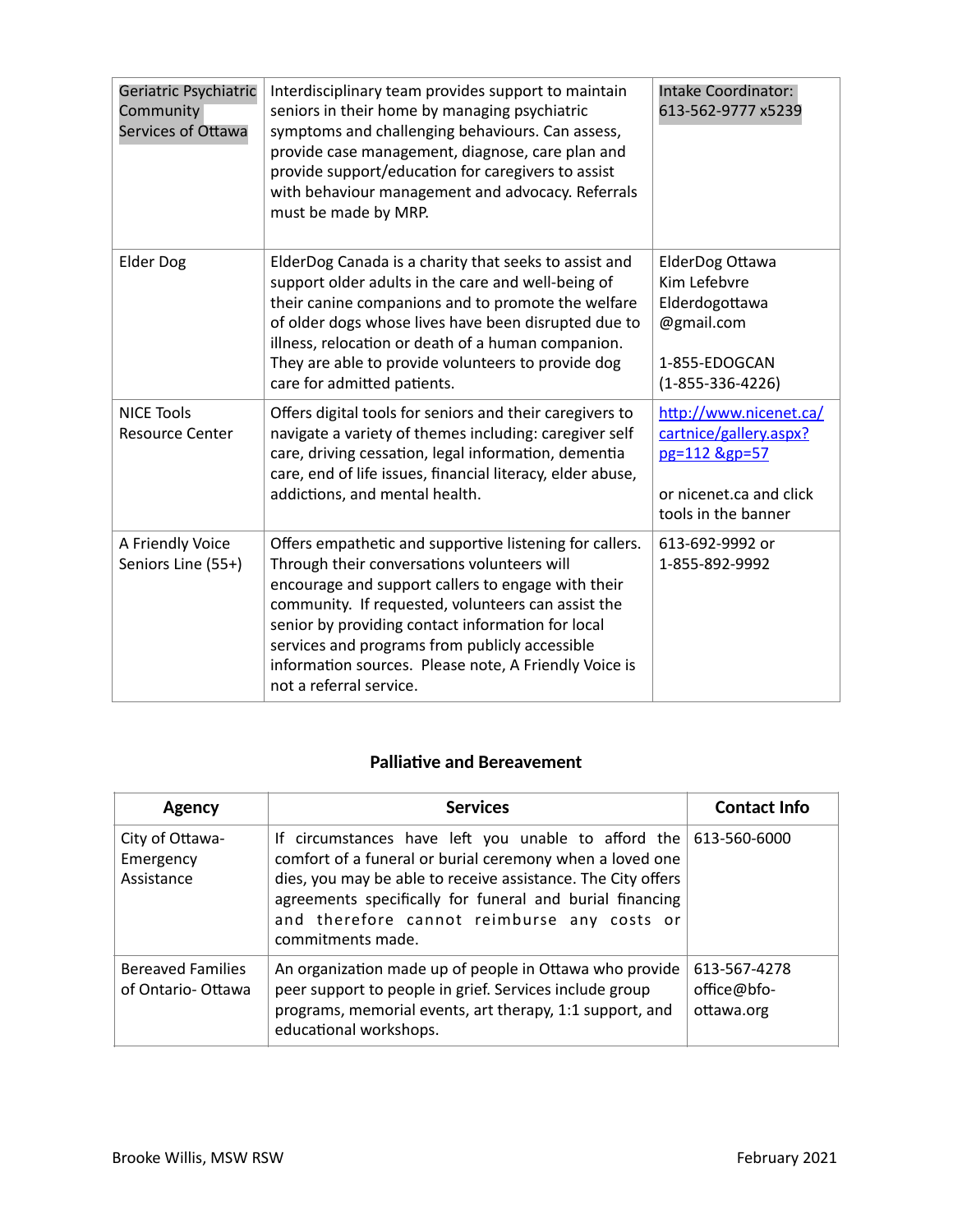| Center for Loss and<br>Life Transition | Organization dedicated to helping people who are grieving<br>and those who care for them. Perhaps someone you love<br>has died, or you want to help a grieving friend or family<br>member. Or maybe you are a professional or volunteer<br>grief caregiver. Either way, we are here to offer resources<br>and understanding.                                                                                 | Centerforloss.com<br>907-226-6050                  |
|----------------------------------------|--------------------------------------------------------------------------------------------------------------------------------------------------------------------------------------------------------------------------------------------------------------------------------------------------------------------------------------------------------------------------------------------------------------|----------------------------------------------------|
| <b>Hospice Care</b><br>Ottawa          | Offers grief, palliative and end-of-life programs/services to<br>people living in the City of Ottawa. All services are offered<br>at no charge to clients and their families. We provide<br>Community Hospice Care programs such as in-home visits<br>and day hospice, Residence Hospice Care, Bereavement<br>Care and Caregiver Support. Based out of May Court,<br>Ruddy-Shenkman, and La Maison de l'Est. | Community<br>services intake line:<br>613-680-0306 |

## **Miscellaneous**

| <b>Agency</b>                                | <b>Services</b>                                                                                                                                                                                                                                                                                                                                                                                                                                                                                                                                                           | <b>Contact Info</b>                                                          |
|----------------------------------------------|---------------------------------------------------------------------------------------------------------------------------------------------------------------------------------------------------------------------------------------------------------------------------------------------------------------------------------------------------------------------------------------------------------------------------------------------------------------------------------------------------------------------------------------------------------------------------|------------------------------------------------------------------------------|
| <b>HiJinx</b>                                | Grassroots community organization run by two social<br>workers who perform miscellaneous supports and<br>community engagement. Individuals can access with<br>requests for random acts of kindness, something to eat,<br>human interaction, etc. It is an informal community hub/<br>resource.                                                                                                                                                                                                                                                                            | 613-864-4289<br>Email: highjinx@live.ca<br>290 Kent St. Ottawa               |
| PAW ID Clinic<br>(Through Sandy<br>Hill CHC) | Practical Assistance Worker (PAW) ID Clinic assists<br>homeless clients and clients on ODSP in applying for:<br>OHIP cards, Birth Certificates<br>S.I.N. cards, Replacement Citizenship cards.<br>This program also provides an ID safekeeping service<br>where clients can store their ID in a secure area and<br>access it as needed. Appointments are booked each<br>Monday for that week only. Appointments are filled very<br>quickly - it is best to call early Monday morning                                                                                      | 613-789-6309                                                                 |
| John Howard<br>Society                       | Provides services and supports to reduce crime and<br>victimization by helping individuals, and families, who<br>are at risk of, or have come into, conflict with the law.<br>Our work includes the provision of prevention and<br>intervention services, as well as advocacy, public<br>education, and community partnerships. These include<br>supports in crime prevention, housing, services in court<br>and detention, community reintegration, employment<br>support, conflict resolution and anger management, re-<br>offense diversion, and life skills training. | 613-789-7418<br>550 Old Patrick St<br>jhsottawa@<br>ottawa.John<br>howard.ca |
| Elizabeth Frye<br>Society                    | Elizabeth Fry Society of Ottawa supports and advocates<br>for young and adult women in our community who are<br>criminalized or may become criminalized. Offers<br>programs and services with housing support and<br>residential programs, court/prison in-reach, and case<br>management.                                                                                                                                                                                                                                                                                 | 613-237-7427<br>info@efryottawa.com<br>211 Bronson Ave                       |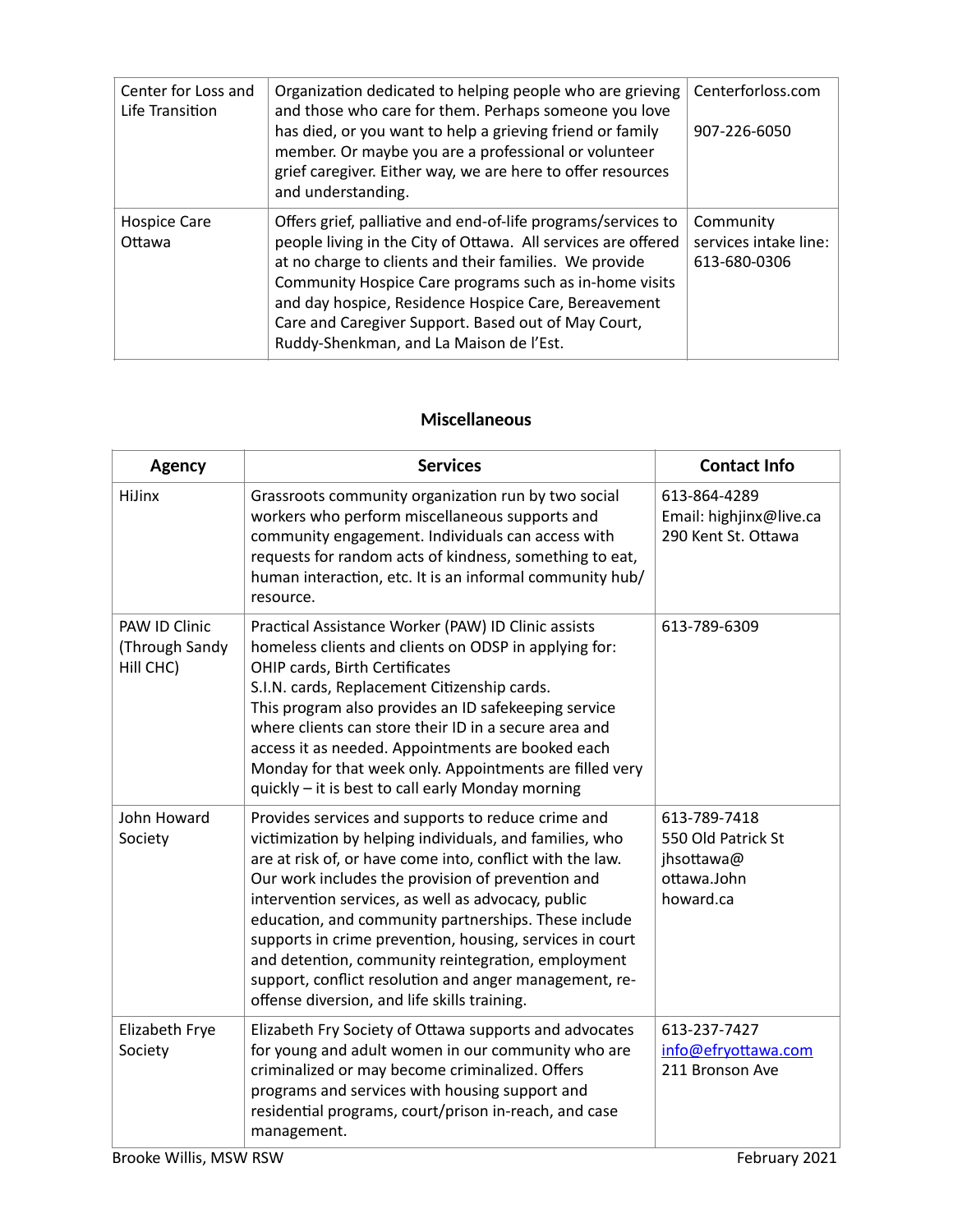| The Québec<br><b>Family Doctor</b><br>Finder                                                                 |                                                                                                                                                                                                                                                                                                                                                                                                                                                                                                                                                 | www.gamf.gouv<br>.qc.ca                                                                                             |
|--------------------------------------------------------------------------------------------------------------|-------------------------------------------------------------------------------------------------------------------------------------------------------------------------------------------------------------------------------------------------------------------------------------------------------------------------------------------------------------------------------------------------------------------------------------------------------------------------------------------------------------------------------------------------|---------------------------------------------------------------------------------------------------------------------|
| Ottawa Dental<br>Society                                                                                     | Connects people with emergency dental services and<br>helps people on social assistance to access services.<br>Emergency services include: pain relief, smoothing<br>fractures, treating infections or antibiotics, temporary<br>restoration, extraction, fixing broken crowns, and<br>pulpotomy. They service people all week from 9am to<br>9pm, with an exception to OW recipients who are<br>redirected to Public Health between the hours of 8:30 to<br>4:30. They also have a directory for people to find a<br>dentist on their website. | <b>Dental Emergency</b><br>Number:<br>613-523-4185<br>Non-emergency:<br>613-523-3876<br>ottawadental<br>society.org |
| Canadian Armed<br><b>Forces Transition</b><br>Centre AKA<br>Integrated<br>Personnel<br><b>Support Centre</b> | Provides an integrated, one-stop centre where ill and<br>injured CAF members and their families are offered<br>transition services and casualty support. This is a centre<br>where veterans can have support accessing many<br>programs offered through Veteran's Affairs Canada and<br>other partners, supporting CAF members, veterans and<br>their families. They provide special care and attention to<br>those who are ill or injured and help with transition to<br>civilian life.                                                        | 613-945-6600 x3014<br>1745 Alta Vista Dr.                                                                           |
| <b>Public Guardian</b><br>and Trustee<br>(PG&T)                                                              | Provides support to patients who have been deemed<br>incapable and do not have an appropriately deemed<br>Power of Attorney. PG&T hosts consent and capacity<br>boards when pt's want to challenge an incapacity, can<br>investigate POA to ensure best interests of the pt and can<br>manage financial affairs or occasionally provide custodial<br>authority for personal care or placement in LTC decisions<br>(when no POA or SDM is available).                                                                                            | $(613)$ 241-1202                                                                                                    |
| AboutFace                                                                                                    | Promotes and enhances the emotional and mental well-<br>being of individuals with facial differences and their<br>families through social and peer support, information,<br>educational programs and public awareness. To do this,<br>we work with other stakeholders: volunteers; donors;<br>allies in the medical, dental, and social service<br>communities; educators; and others.                                                                                                                                                          | 1-800-665-3223                                                                                                      |
| St. Lukes Table                                                                                              | Open five days a week, provides day programs with<br>community services including: meal programs, telephone<br>number and mailing address provision, haircuts and<br>personal hygiene supplies, use of computers,<br>recreational services, and counseling services for<br>vulnerable people. Services are targeted to low income<br>people experiencing homelessness or near<br>homelessness, however all are welcome.                                                                                                                         | 613-234-6287<br>contactus@stlukes<br>table.ca<br>760 Somerset St. W                                                 |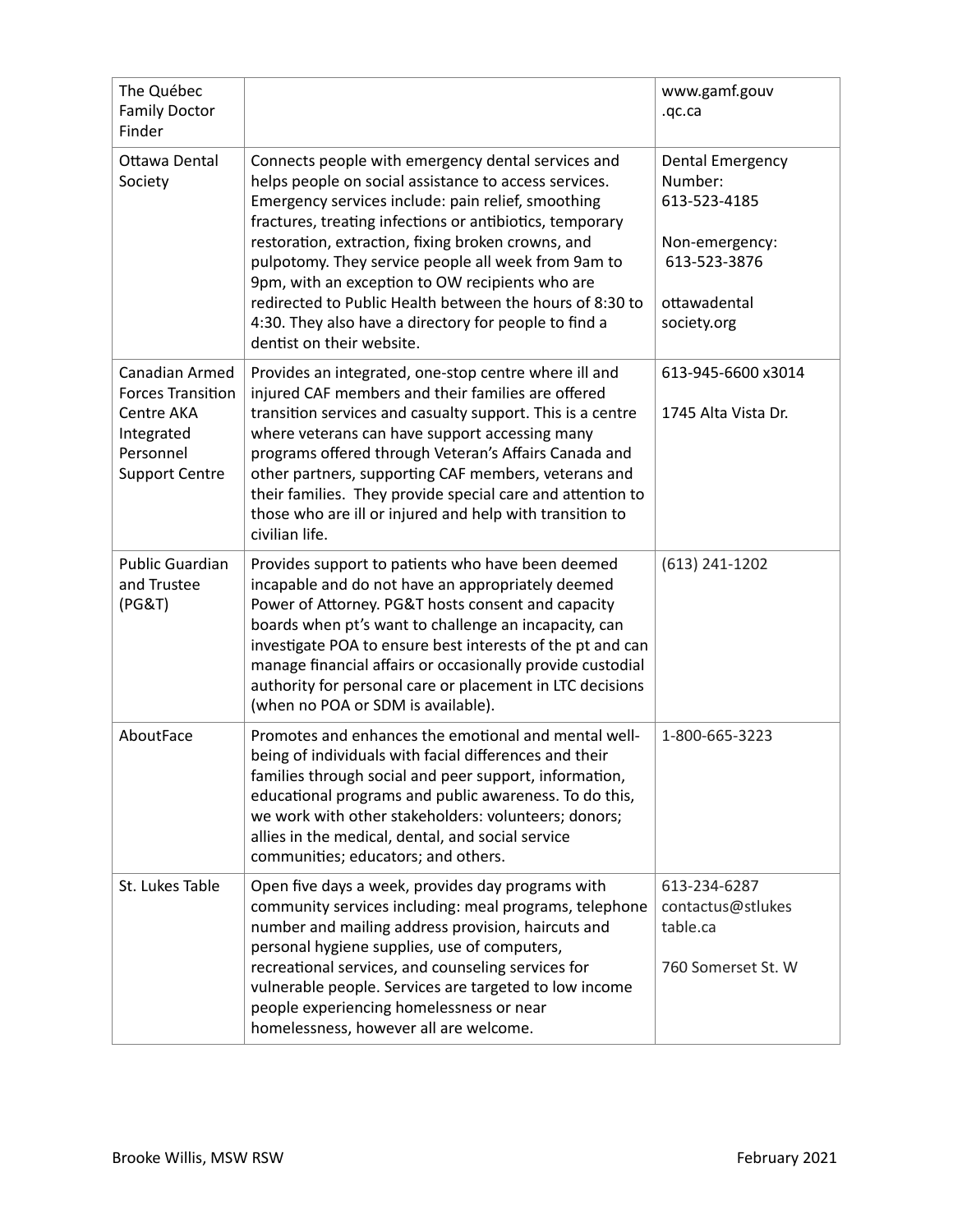| 211                      | 211 is a helpline and online database of Ontario's<br>community and social services. 211 is answered and<br>updated by highly-trained specialists. This service is<br>confidential and offered in 150 languages.                                                                                                 | $2 - 1 - 1$<br>https://211ontario.ca/                             |
|--------------------------|------------------------------------------------------------------------------------------------------------------------------------------------------------------------------------------------------------------------------------------------------------------------------------------------------------------|-------------------------------------------------------------------|
| Food Not Bombs<br>Ottawa | Delivers free vegan meals, no questions asked, made up<br>of unsold food donated from local businesses. Currently<br>running deliveries on Wednesdays from 2-5. Food can be<br>requested through email or by filling out food request<br>form on google (linked through their Instagram,<br>@ottawafoodnotbombs) | Foodnotbombs<br>ottawacanada@<br>gmail.com<br>@ottawafoodnotbombs |
| Therapetic               | Website that provides information, guidance, and<br>connection to resources for navigating the laws and<br>process in acquiring an emotional support animal.                                                                                                                                                     | https://therapetic.org/                                           |

## **Addictions**

| <b>Agency</b>                                                                                                                         | <b>Services</b>                                                                                                                                                                                                                                                                                                                                                                                                                                                                                                                                                                                | <b>Contact Info</b>                                                                                                                                                                                   |
|---------------------------------------------------------------------------------------------------------------------------------------|------------------------------------------------------------------------------------------------------------------------------------------------------------------------------------------------------------------------------------------------------------------------------------------------------------------------------------------------------------------------------------------------------------------------------------------------------------------------------------------------------------------------------------------------------------------------------------------------|-------------------------------------------------------------------------------------------------------------------------------------------------------------------------------------------------------|
| ConnexOntario                                                                                                                         | Addiction, mental health, and problem gambling<br>treatment services.<br>Helpful, supportive System Navigation Specialists answer<br>all calls, emails or webchat requests 24/7. They maintain<br>up to date and comprehensive database of resources.<br>Our referral service is free and confidential.                                                                                                                                                                                                                                                                                        | 1-866-531-2600<br>https://www.connex<br>ontario.ca/<br>Website offers chat<br>services, email support<br>and service directory                                                                        |
| Prescott-Russell<br><b>Addiction Service</b>                                                                                          | Services include:<br>Screening, assessment and referral<br>Counselling - individual and group interventions<br>Youth-adapted program<br>Mothers with young children program<br>Program for people with housing issues                                                                                                                                                                                                                                                                                                                                                                          | Anyone can call:<br>1-844-304-1414<br>Health care<br>professionals may refer<br>clients by faxing a<br>service request to<br>613-632-7450<br>https://hgh.ca/<br>programs-services/<br>addiction/#tab3 |
| Service Access to<br>Recovery (SAR)<br>Formerly Known<br>As<br>Ottawa Addictions<br>Access and<br><b>Referral Services</b><br>(OAARS) | System navigation to support both French and English-<br>speaking people with addictions using a harm reduction<br>model. Can complete ADAT, treatment planning and<br>helps navigate mental health, housing, primary care, and<br>income support systems. They offer walk in clinics,<br>assessments, community groups, supports for families,<br>and warm referrals for anyone over the age of 16.<br>Encompasses all individuals with addiction problems,<br>including drugs, alcohol, and gambling, from mild to<br>severe. Goals may include harm reduction, moderation<br>or abstinence. | 613-241-5202<br>1777 Montreal Road,<br>Ottawa (Montfort<br>Renaissance)<br>Navigator1@mri.ca                                                                                                          |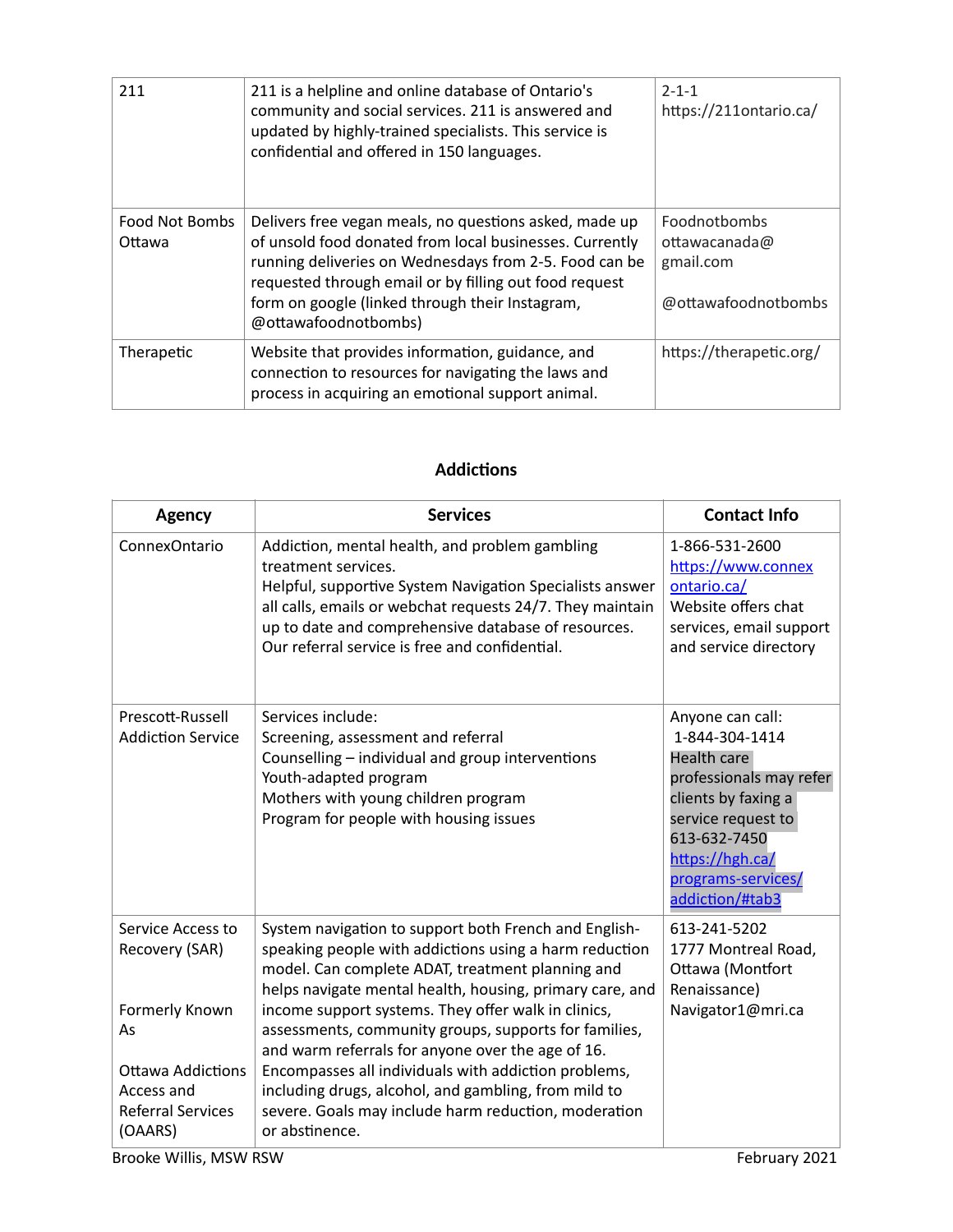| <b>Rapid Access</b><br>Addiction<br><b>Medicine Clinic</b><br>(RAAMIC)<br>Offered through<br>The Royal | RAAMIC provides outpatient (not in need of immediate<br>hospitalization) rapid access to addiction medicine<br>services for patients who present to TOH-ED and require<br>services for alcohol or opioid problems.<br>Patients do not require a scheduled appointment time,<br>but can present at any time during regular clinic hours:<br>RAAMIC Alcohol: Monday to Friday 8:00am to 11:00am<br><b>RAAMIC Opioid:</b><br>Monday and Thursday 10 AM to 12 PM and 1 to 2 PM<br>Tuesday and Wednesday 8 AM to 12 PM and 1 to 2 PM               | Phone: 613-722-6521<br>x6508<br>Fax: 613-715-5802                |
|--------------------------------------------------------------------------------------------------------|-----------------------------------------------------------------------------------------------------------------------------------------------------------------------------------------------------------------------------------------------------------------------------------------------------------------------------------------------------------------------------------------------------------------------------------------------------------------------------------------------------------------------------------------------|------------------------------------------------------------------|
| <b>Ontario Addiction</b><br><b>Treatment Centres</b>                                                   | Needle exchange program, naloxone overdose response<br>program, safe inhalation program, suboxone and<br>methadone clinics, and Hepatitis C treatment program                                                                                                                                                                                                                                                                                                                                                                                 | Ontario:<br>1-877-937-2282<br>Ottawa: 613-233-1141               |
| Withdrawal<br>Management<br>Centre                                                                     | Non-medical facility (person must be conscious, mobile,<br>and medically stable upon admission) $\cdot$ Men and women<br>over the age of $16 \cdot \ln$ house AA and NA meetings<br>available · Assessment and referral services available ·<br>Stays are generally short-term (3-7 days), but vary<br>depending on person's needs · Participation in groups is<br>mandatory                                                                                                                                                                  | 613-241-1525                                                     |
| The Shepherds of<br>Good Hope                                                                          | Offers Targeted Emergency Diversion Program (TED) as a<br>health care service which offers 24 monitoring for detox<br>in shelter and provides accessible treatment and care<br>including nursing, mental health services, intensive case<br>management, peer support for appointments, nurse<br>practitioners, psychiatry, access to an internist and<br>medical monitoring.<br>Hope Outreach is a shelter program for women. While<br>living in the program, they can access support,<br>assessment and referral for their addiction issues. | Managed Alcohol<br>Program (MAP)<br>613-688-1848<br>613-241-4303 |
| Lifestyle<br>Enrichment for<br>Senior Adults<br>(LESA)                                                 | LESA is a substance abuse and problem gambling<br>counselling service for seniors offered across the City of<br>Ottawa. Support is provided for men and women aged<br>55 and older who are concerned about their alcohol or<br>drug use or problem gambling. Services include:<br>community workshops; in-home visits; groups; outings;<br>seniors problem gambling support line which is<br>anonymous, confidential, and free.                                                                                                               | 613-233-5430<br>Toll-Free:<br>1-877-795-8442                     |
| Rideauwood<br>Addiction and<br><b>Family Services</b>                                                  | Offers a wide range of substance use, behavioural<br>addictions, and mental health supports to youth, young<br>adults, adults, parents and families. Some of these<br>include a youth justice program, pregnancy and<br>parenting programs, harm reduction and cessation<br>supports, and a concurrent disorder program.                                                                                                                                                                                                                      | 613-724-4881                                                     |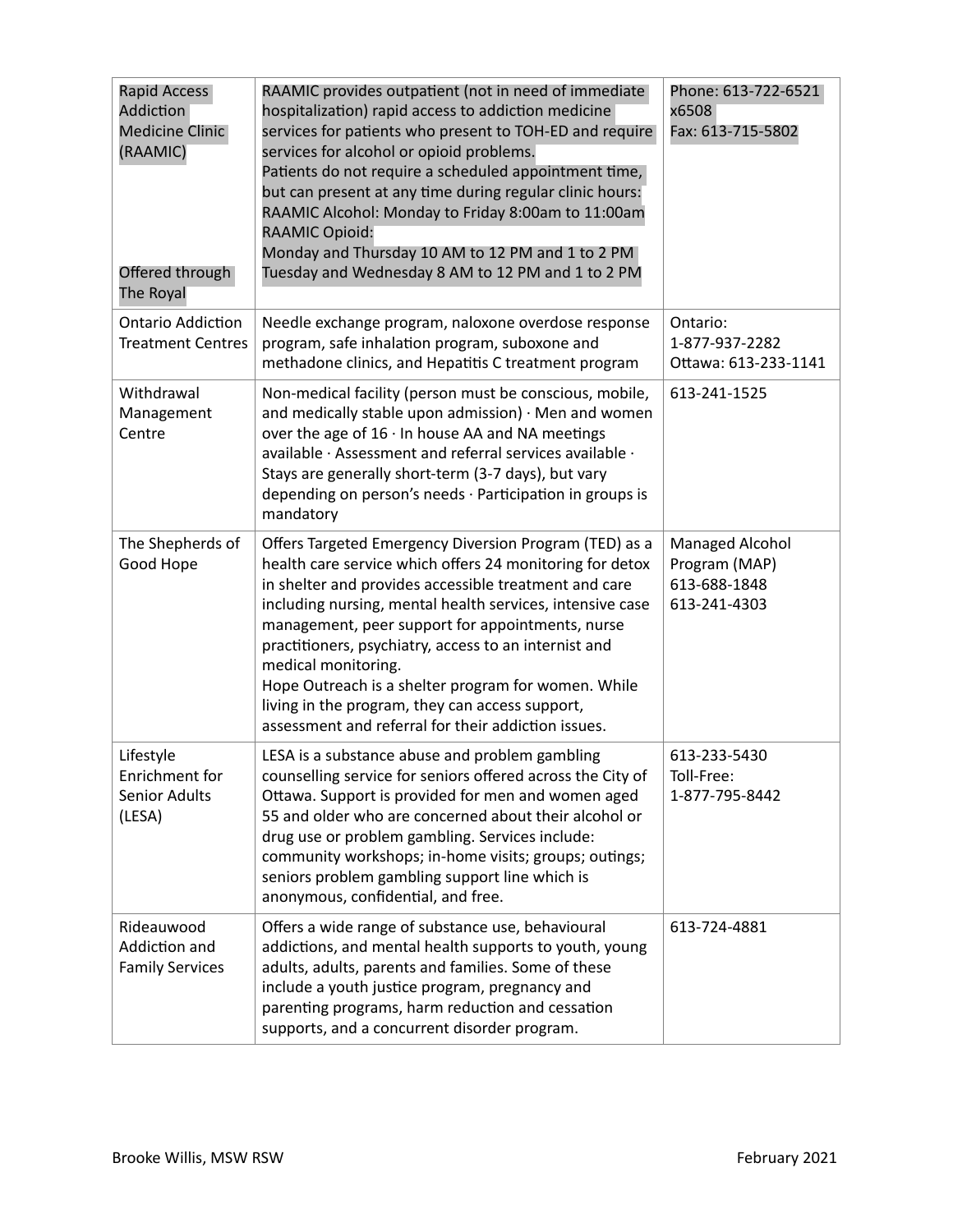| <b>NESI Van</b>                                | Offered through Somerset West CHC, offers harm<br>reduction services for people who use drugs, including<br>safer inhalation and injection supplies, collection and<br>disposal of used equipment, and peer support in a non-<br>judgmental environment.<br>Stop by the NESI drop-in room at the Eccles Branch or<br>call the NESI van to have supplies delivered.                                                                                                                                                                                                                             | 613-761-0003<br>55 Eccles, Ottawa            |
|------------------------------------------------|------------------------------------------------------------------------------------------------------------------------------------------------------------------------------------------------------------------------------------------------------------------------------------------------------------------------------------------------------------------------------------------------------------------------------------------------------------------------------------------------------------------------------------------------------------------------------------------------|----------------------------------------------|
| <b>SITE Van</b>                                | Offered through Ottawa Public Health, includes site<br>needle and syringe program services provided through<br>mobile outreach van and at fixed office location.<br>Distribution of harm reduction supplies (injection and<br>inhalation supplies, naloxone). Distribution of condoms<br>and lube. Health education/ promotion. Substance use<br>counselling. General counselling and support. Referral to<br>health and social service agencies including drug<br>treatment services.                                                                                                         | 613-232-3232<br>179 Clarence St,<br>Ottawa   |
| <b>SMART Recovery</b>                          | Self-Help online resource for both people experiencing<br>addictions and family /friends of people experiencing<br>addictions. Self-Management And Recovery Training<br>(SMART) is a global community of mutual-support<br>groups. At meetings, participants help one another<br>resolve problems with any addiction (to drugs or alcohol<br>or to activities such as gambling or over-eating).<br>Participants find and develop the power within<br>themselves to change and lead fulfilling and balanced<br>lives guided by our science-based and sensible 4-Point<br>Program <sup>®</sup> . | www.smartrecovery.or<br>g                    |
| Amethyst<br>Women's<br><b>Addiction Centre</b> | Offers alternative addiction services to women.<br>Amethyst is committed to working with diverse and<br>marginalized groups of women. We address and<br>communicate the specific ways in which substance use<br>and/or problem gambling affect women's well-being and<br>why social change is necessary. Offers programs in<br>health promotion, treatment, and public education/<br>prevention.                                                                                                                                                                                               | 613-563-0363<br>INFO@AMETHYST-<br>OTTAWA.ORG |

## **Immigration/Multicultural Services**

| Agency | <b>Services</b>                                                                                                                                                                                                                                                   | <b>Contact Info</b>                                                                                            |
|--------|-------------------------------------------------------------------------------------------------------------------------------------------------------------------------------------------------------------------------------------------------------------------|----------------------------------------------------------------------------------------------------------------|
| Wabano | Indigenous Centered medical, social, mental health,<br>spiritual, and community services. Offers facility<br>rentals, primary care, counselling, dental, and sexual<br>health clinics that integrate traditional medicine,<br>education, and community engagement | Programs:<br>613-748-0657<br>Health Clinic:<br>613-748-5999<br>Address: 299<br>Montreal Rd, Ottawa<br>(Vanier) |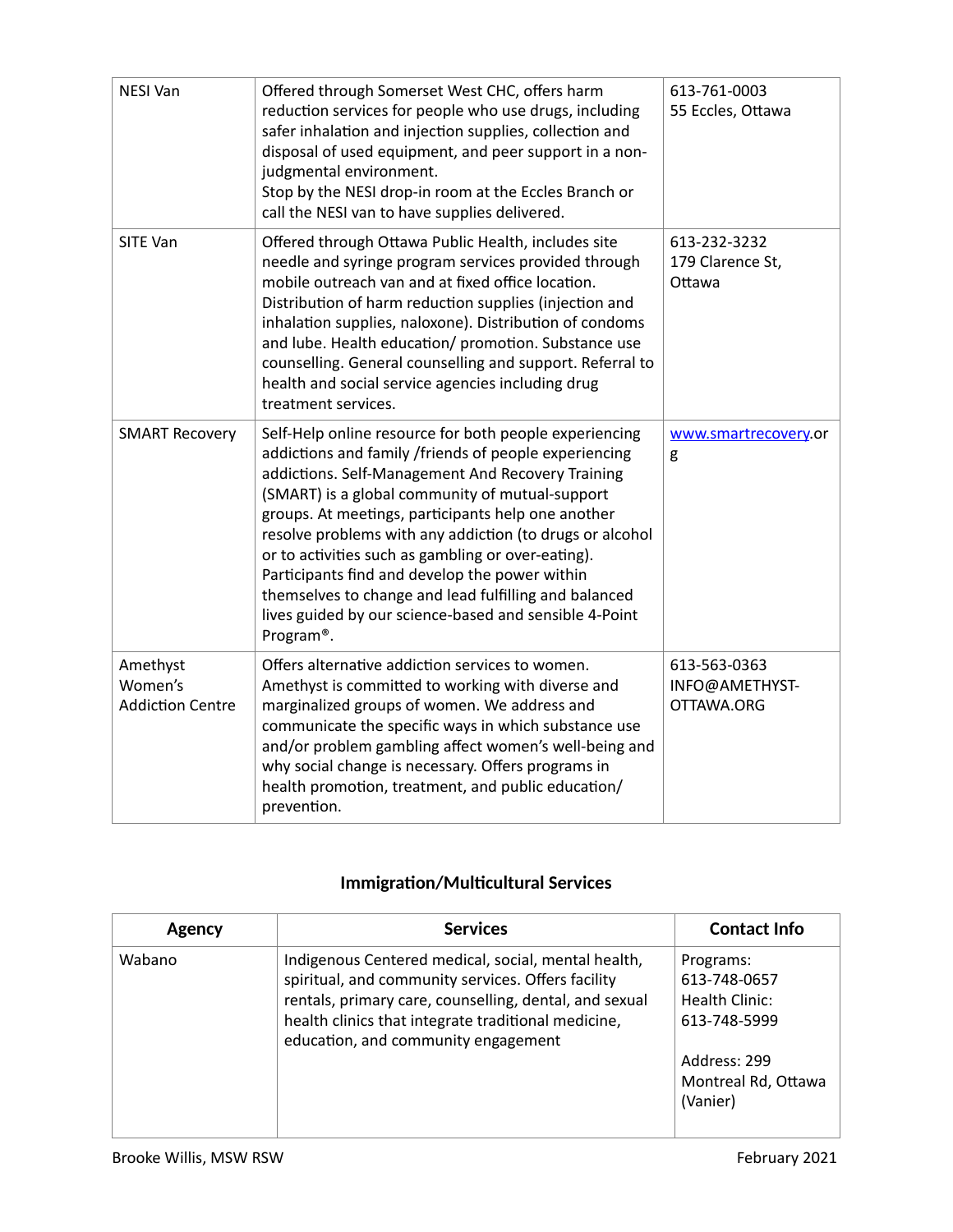| Immigrant Women<br><b>Services</b>                                   | Offers services in crisis intervention, interpretation,<br>settlement and integration, abuse counselling, public<br>education/outreach. These services are built on a<br>foundation of a mission to meet the needs of<br>immigrant and minority women who were victims of<br>domestic violence.                                                                                                                                                                                                                                | 613-729-3145<br>219 Argyle Ave<br>infomail@immigrant<br>womenservices.com     |
|----------------------------------------------------------------------|--------------------------------------------------------------------------------------------------------------------------------------------------------------------------------------------------------------------------------------------------------------------------------------------------------------------------------------------------------------------------------------------------------------------------------------------------------------------------------------------------------------------------------|-------------------------------------------------------------------------------|
| <b>Ottawa Newcomer</b><br><b>Health Centre</b>                       | Offers culturally and linguistically appropriate<br>healthcare and social services for newcomers directly<br>while also supporting in navigating health and social<br>systems. Provides interpretation services to healthcare<br>professionals.                                                                                                                                                                                                                                                                                | 613-691-0192<br>219 Argyle Ave                                                |
| Ottawa Health<br>Services Network Inc<br>(OHSNI)                     | Coordinates specialist and tertiary health care between<br>Ottawa services and residents of Baffin. This can<br>include medical care, nursing case 30gmt, social work,<br>interpretation services, access to culturally appropriate<br>food, arrangement of appts, accommodation and<br>transportation.                                                                                                                                                                                                                        | Office: 613-523-7822<br>Pager: 613-788-1432<br>120-1929 Russell Rd,<br>Ottawa |
| <b>Ottawa Community</b><br><b>Immigrant Services</b><br>Organization | Provides comprehensive settlement and integration<br>services, language and culture specific clinical<br>counselling, multicultural liaison program to schools,<br>language instruction for newcomers, and career<br>mentorship.                                                                                                                                                                                                                                                                                               | 613-249-0006<br>1800 Bank St                                                  |
| Catholic Centre for<br>Immigrants                                    | Helps refugees and immigrants adapt and integrate<br>into Canadian society. Provide programs and services<br>to all newcomers regardless of race, gender, sexual<br>orientation, age or religion. Offers programs in<br>settlement, youth, community connections, pastoral<br>services, employment and housing services and<br>community integration.                                                                                                                                                                          | 613-232-9634<br>219 Argyle Ave                                                |
| Tungasuvvingat Inuit                                                 | Tungasuvvingat Inuit is an Inuit-specific, provincial<br>service provider that provides social support, cultural<br>activities, counselling and crisis intervention as a one-<br>stop resource centre. Offers a wide range of<br>programming to assist with support, healing and<br>wellness across the life span and with many social<br>challenges. Range of services includes: family/<br>parenting support, legal system support, youth<br>programming, homelessness supports, cultural<br>awareness and lifelong healing. | 613-565-5885<br>1071 Richmond Rd<br>info@tungasuvvingat<br>inuit.ca           |
| We Matter                                                            | We Matter is an Indigenous youth-led and nationally<br>registered organization dedicated to Indigenous youth<br>support, hope and life promotion. Community<br>members from across Canada submit short videos,<br>written and artistic messages sharing their own<br>experiences of overcoming hardships, and<br>communicating with Indigenous youth that no matter<br>how hopeless life can feel, there is always a way<br>forward.                                                                                           | https://wematter<br>campaign.org/                                             |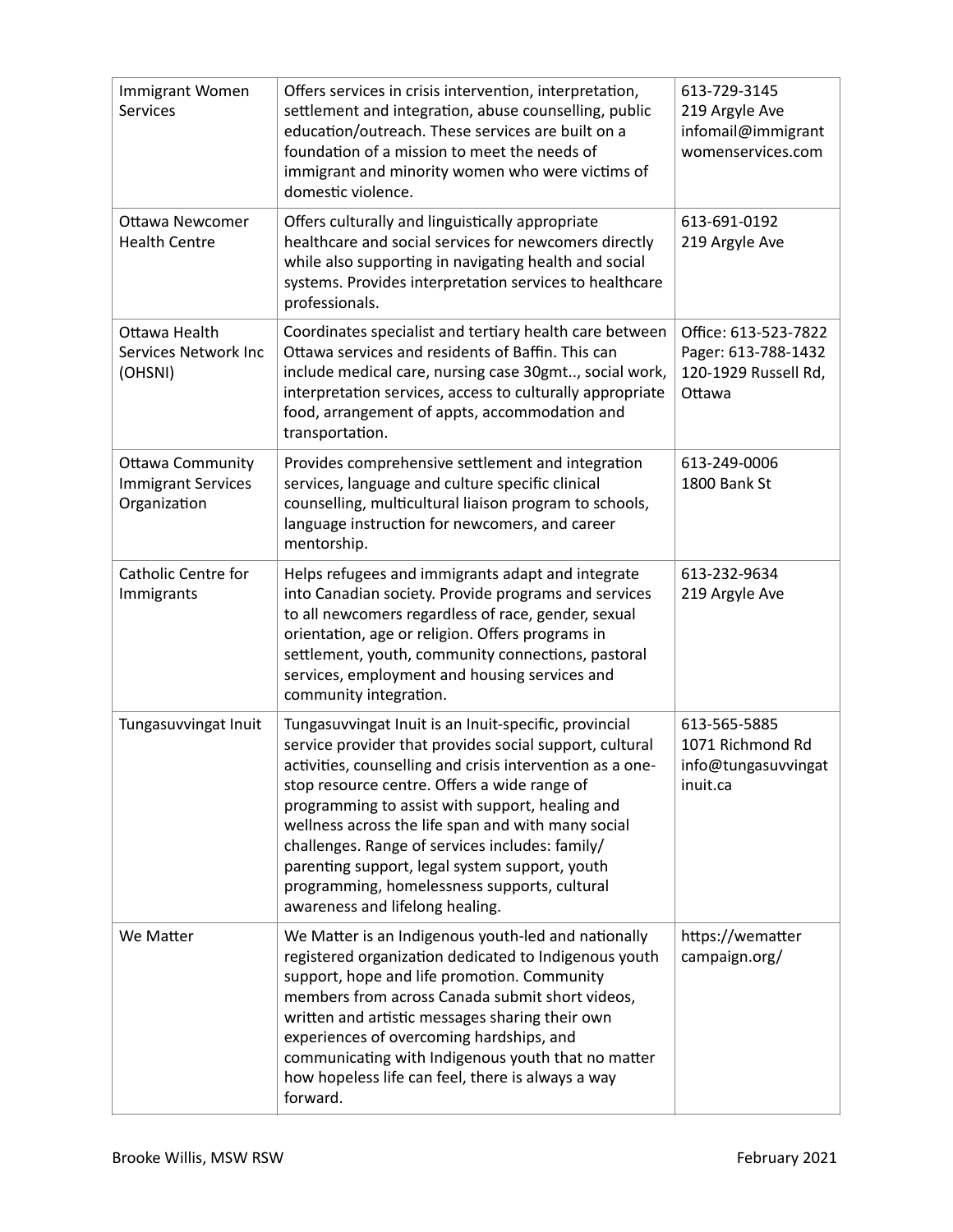| Odawa Native<br>Friendship Centre             | The Odawa Native Friendship Centre offers a full<br>calendar of events including programs for all age<br>groups and needs, cultural events and social/<br>recreational activities. Range of services includes:<br>family/parenting support, legal system support, youth<br>programming, homelessness supports, cultural<br>awareness and lifelong healing.                                                                                  | 613-722-3811<br>815 St. Laurent Blvd.                                            |
|-----------------------------------------------|---------------------------------------------------------------------------------------------------------------------------------------------------------------------------------------------------------------------------------------------------------------------------------------------------------------------------------------------------------------------------------------------------------------------------------------------|----------------------------------------------------------------------------------|
| Somali Centre for<br><b>Family Services</b>   | Broad-based, non-profit organization that assists<br>refugees and immigrants - particularly Somali families<br>and individuals living in Ottawa - with the timely and<br>culturally appropriate services that enhance their<br>social-economic well-being in Canada. Offers<br>settlement services/counselling, community outreach,<br>seniors' social events and phone calls, interpretation,<br>youth programs/drop ins, and mentorships. | $(613) 526 - 2075$<br>1719 Bank St,<br>Ottawa, ON K1V 7Z4<br>info@scfsottawa.org |
| Muslim Family<br>Services of Ottawa<br>(MFSO) | Community service and mental health services for all<br>communities. Our focus areas include Muslims with<br>mental health issues as well as vulnerable,<br>marginalized, racialized, and low-income Muslims/<br>residents of the downtown core. Culturally-responsive<br>counselling and psychotherapy centre offering a variety<br>of services.                                                                                           | $(613) 562 - 2273$<br>309 Cooper St Suite<br>503<br>info@mfso.ca                 |
| <b>Islam Care Centre</b>                      | Islam Care Centre has served as Ottawa's downtown<br>Muslim organization since 1993, offering spiritual,<br>social, and mental health services.                                                                                                                                                                                                                                                                                             | (613) 232-0210<br>Temp: 375 Somerset<br>St. W Ottawa,<br>info@islamcare.ca       |

## **Developmental Disability Services**

| Agency                                                        | <b>Services</b>                                                                                                                                                                                                                                                      | <b>Contact Info</b>                                 |
|---------------------------------------------------------------|----------------------------------------------------------------------------------------------------------------------------------------------------------------------------------------------------------------------------------------------------------------------|-----------------------------------------------------|
| <b>Christian Horizons</b>                                     | Support with community participation,<br>children's respite, employment, independent<br>living or residences for people with higher<br>needs                                                                                                                         | 613-225-5900 x44                                    |
| <b>Innovative Community</b><br><b>Support Services (ICSS)</b> | Offers residences for people with a dual<br>diagnosis as well as community supports and<br>supports for independent living. ICSS has<br>behaviour support workers who are able to<br>provide inpatient visits to eligible patients with<br>development disabilities. | (613) 824-9424                                      |
| Citizen Advocacy<br>For all types of<br>disabilities          | Provides community engagement and advocacy<br>for people with disabilities and their families,<br>regardless of age. Provides various group<br>programs and matches volunteers to<br>participants for 1 on 1 supports.                                               | 613-761-9522<br>TTY: 613-725-6175<br>1-866-222-2138 |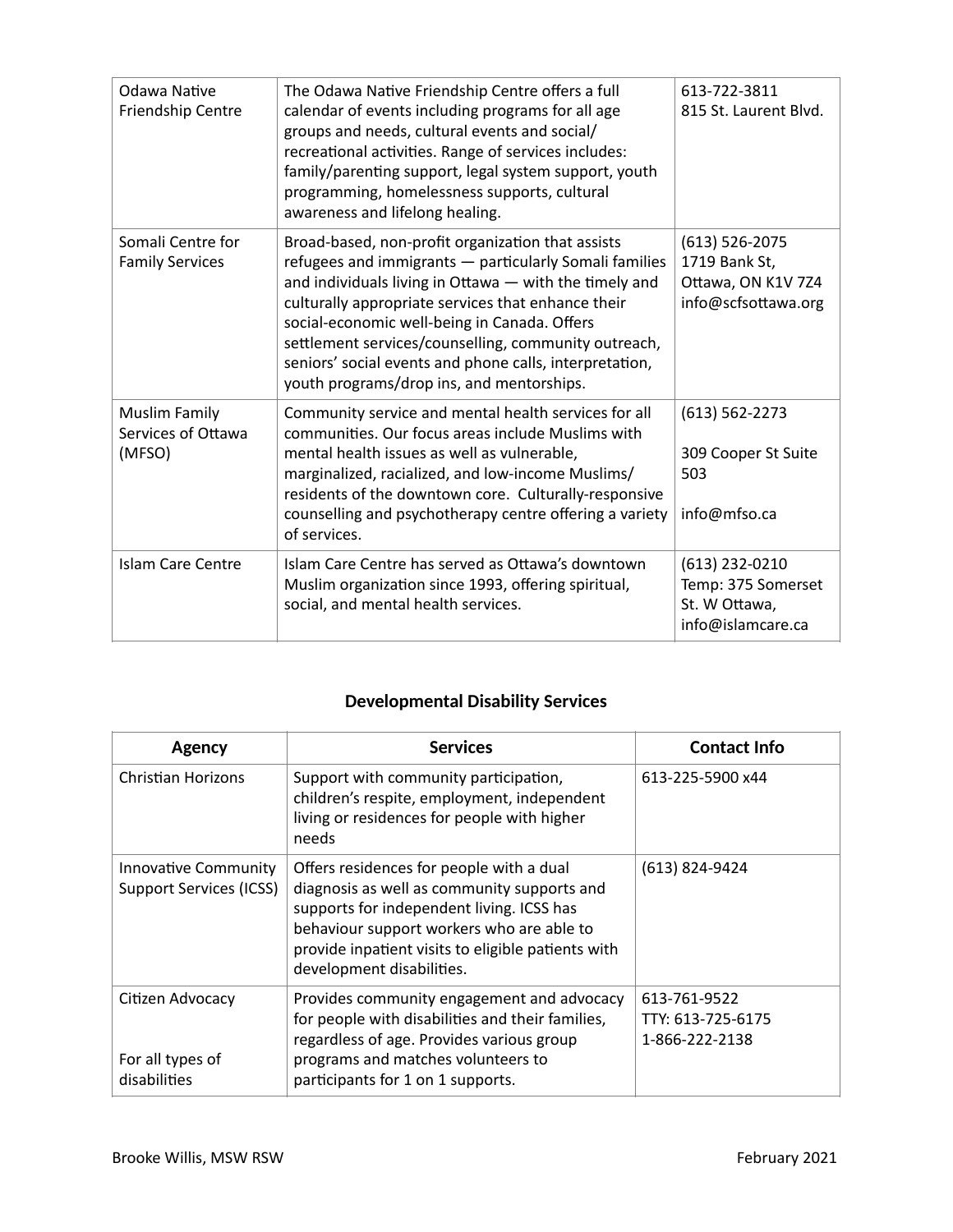| Developmental<br>Services Ontario (DSO) | DSO is the access point for adults with a<br>developmental disability to receive funding and<br>access community programs to help with<br>community participation, independent living,<br>caregiver respite/supports, adult protective<br>services to investigate/intervene on suspected<br>abuse, and access to more resources. Locations<br>are across Ontario, with five in Eastern Division.                                                                                                               | 1-855-376-3737<br>https://www.dsontario.ca/ |
|-----------------------------------------|----------------------------------------------------------------------------------------------------------------------------------------------------------------------------------------------------------------------------------------------------------------------------------------------------------------------------------------------------------------------------------------------------------------------------------------------------------------------------------------------------------------|---------------------------------------------|
| <b>Valor and Solutions</b>              | Offers bilingual services to adults with an<br>intellectual disability or dual diagnosis who<br>present challenging behaviours and/or complex<br>medical needs across the Eastern Region of<br>Ontario. All referrals generated from DSO.<br>Through consultation, education, training, on-<br>site support and practical interventions;<br>recommendations are put forth to the circle of<br>support with the goal to reduce the<br>presentation of challenging behaviours and to<br>enhance quality of life. | $(613)$ 249-8593<br>info@valorsolutions.ca  |
| Service Coordination<br>Support         | First line of support to connect youth and adults<br>living with autism or developmental disability to<br>local resources. They offer services including:<br>case management, respite services, coordinated<br>service planning for youth, and residential/<br>community services for youth in the care of CAS                                                                                                                                                                                                 | 613-748-1788<br>admin@scsonline.ca          |
| <b>Emerging Minds</b>                   | Private agency offering interdisciplinary<br>supports for assessments, behaviour<br>intervention plans, and treatment for children,<br>adolescents, adults and families with autism or<br>other neurodevelopmental challenges. Note<br>that this program is at cost (expensive but able<br>to adjust fees) and often has extensive waitlists.<br>Their website also lists some good tools and<br>resources for people to access.                                                                               | 613-728-3808<br>info@emergingminds.ca       |
| LiveWorkPlay                            | LiveWorkPlay helps the community welcome<br>and include people with intellectual disabilities,<br>autistic persons, and individuals with a dual<br>diagnosis to live, work, and play as valued<br>citizens. LiveWorkPlay offers two distinct<br>categories of support: employment Supports<br>and community Connecting/Supported<br>Independent Living                                                                                                                                                         | 613-235-9550                                |

## **LGBTQ+**

| ------<br>$\overline{\phantom{0}}$ |  | linta<br>чно |
|------------------------------------|--|--------------|
|------------------------------------|--|--------------|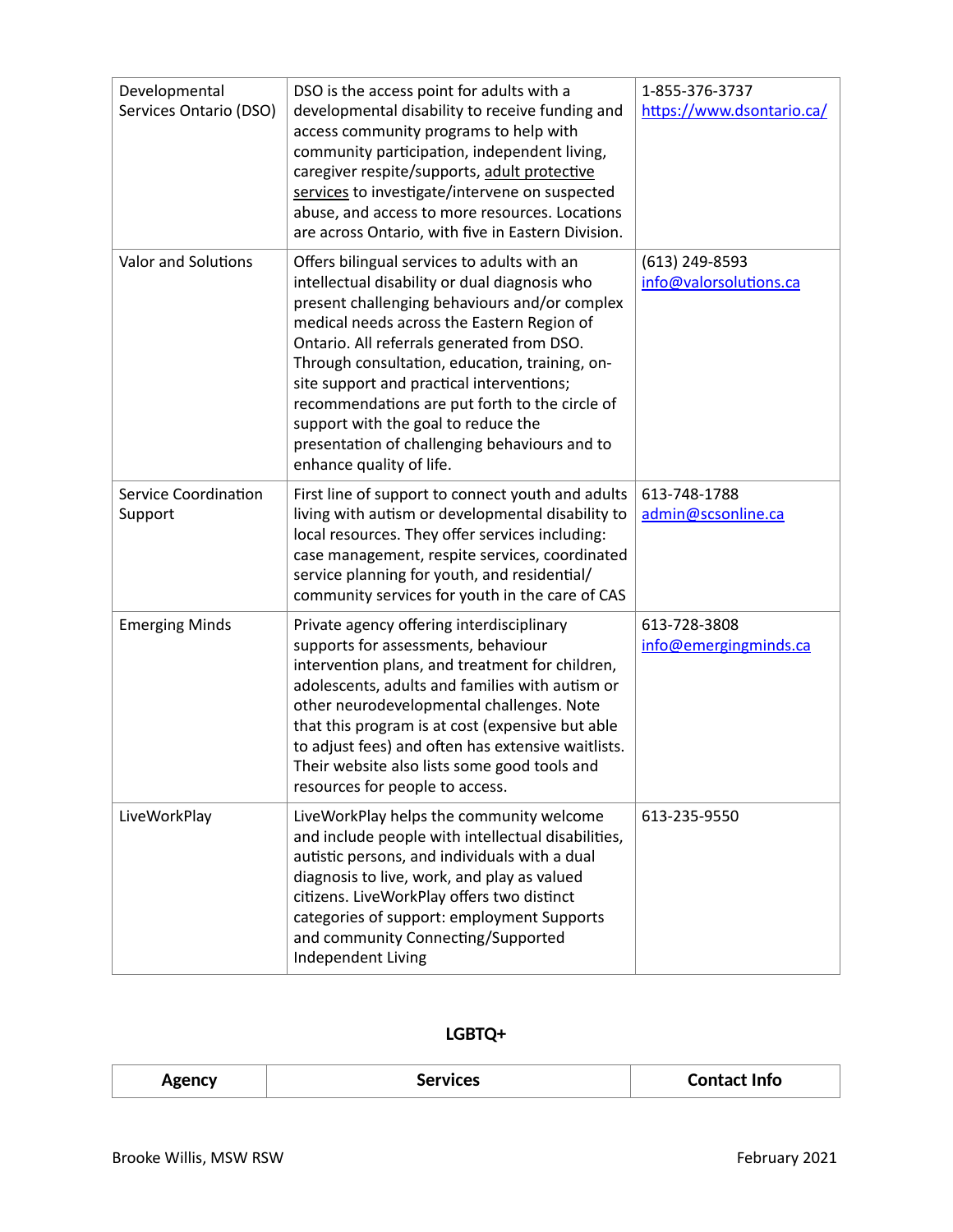| Kind Space                                                                            | Provides community development, online library<br>and referral resources, advocacy for safer sex<br>practices, sex positive dialogue and building<br>understanding of LGBTQ+ issues.                                                                                                                                                                                                                                           | 613-563-4818<br>welcome@kindspace.ca<br>222 Somerset St W, Suite<br>404 |
|---------------------------------------------------------------------------------------|--------------------------------------------------------------------------------------------------------------------------------------------------------------------------------------------------------------------------------------------------------------------------------------------------------------------------------------------------------------------------------------------------------------------------------|-------------------------------------------------------------------------|
| Spectrum (for<br>youth)                                                               | Serves youth 14-24 who identify as LGBTQ+ Peer<br>to peer community youth group, workshops,<br>discussion groups, art collaborations, counselling<br>services, peer<br>mentoring, and primary care resources, access to<br>a snack, showers, laundry, harm reduction<br>supplies, telephone, internet, crisis counsellors<br>available                                                                                         | 613-241-7788 x300<br>ballard@ysb.ca<br>147 Besserer St                  |
| <b>Ottawa Senior Pride</b><br>Network                                                 | Volunteer-run network made up of LGBTQ older<br>adults committed to creating safe, LGBT-positive<br>seniors' services (age 50+) & programs, residential<br>environments, and a strong visible senior queer<br>community. Can assist with resources such as<br>affordable LGBTQ+ friendly housing, community<br>events, end of life care, and provides trainings for<br>local organizations. Offered through Centretown<br>CHC. | 613-233-4443 x2194<br>ospn.rfao@gmail.com                               |
| Around the<br>Rainbow                                                                 | Community-based program, which provides a full<br>range of LGBTTQ+ education, programs, support<br>services and counselling regarding gender identity,<br>gender expression and sexual orientation. Offers<br>programming for inclusion, workshops, art and<br>play groups, and caregiver support groups.<br>Offered through Family Services Ottawa.                                                                           | 613-725-3601<br>fsfo@familyservices<br>ottawa.org                       |
| <b>Ottawa CHC Trans</b><br><b>Health Program</b><br>Adult (through<br>Centretown CHC) | Offers medical, social/practical, and counselling<br>support to help trans people over 18yo navigate<br>their transition (hormones, ID changes,<br>psychosocial supports, etc)                                                                                                                                                                                                                                                 | 613-233-4443 x 2109                                                     |
| Support And<br><b>Education For Trans</b><br>Youth Ottawa<br>(SAEFTY)                 | SAEFTY Ottawa fosters spaces for trans and<br>gender diverse children, youth, and adults, along<br>with their families to connect with each other<br>through youth-centred events outside of<br>mainstream health and social services in the<br>Ottawa region.                                                                                                                                                                 | saeftyottawa@gmail.com                                                  |

#### [www.ospn-rfao.ca](http://www.ospn-rfao.ca)

**Legal** 

| ا  .<br><u> Jroanization</u><br>Info<br>סמיוו |
|-----------------------------------------------|
|-----------------------------------------------|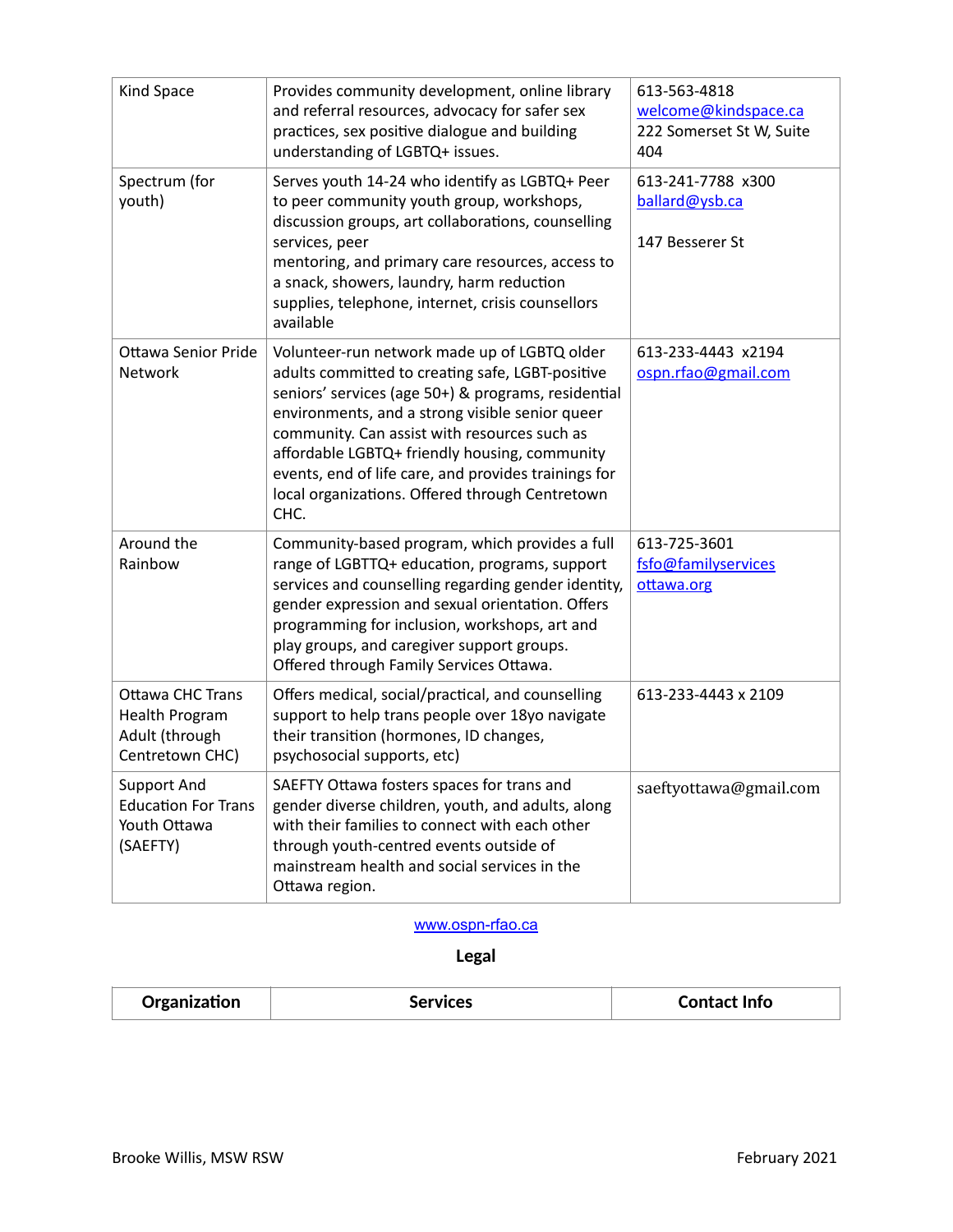| <b>Community Legal</b><br>Services of Ottawa                 | Legal clinic which provides free legal services<br>for residents in Ottawa with low income. They<br>can help with legal issues pertaining to:<br>employment and work, health and disability,<br>housing law, immigration law, income<br>assistance and social assistance appeals,<br>refugee law, tribunals and court. They have<br>legal information to offer in: abuse and family<br>violence, criminal law, debt and consumer<br>rights, family law, French language rights, help<br>from lawyers and paralegals, human rights,<br>wills and power of attorney. | South Clinic: 1355 Bank St<br>613-733-0140<br>Downtown: 1 Nicholas St<br>613-241-7008<br>West Clinic: 1301 Richmond<br>613-596-1641                                                                                                                                                                                                        |
|--------------------------------------------------------------|--------------------------------------------------------------------------------------------------------------------------------------------------------------------------------------------------------------------------------------------------------------------------------------------------------------------------------------------------------------------------------------------------------------------------------------------------------------------------------------------------------------------------------------------------------------------|--------------------------------------------------------------------------------------------------------------------------------------------------------------------------------------------------------------------------------------------------------------------------------------------------------------------------------------------|
| Legal Aid Ontario                                            | Provides legal representation and financial<br>support to cover costs of lawyers to low<br>income residents in Ontario. Provides support<br>in over 300 languages.                                                                                                                                                                                                                                                                                                                                                                                                 | Call Monday to Friday, 8 am to<br>5 pm<br>416-979-1446<br>1-800-668-8258<br>Bell Relay service:<br>1-800-855-0511<br>https://www.legalaid.on.ca/                                                                                                                                                                                           |
| Social Justice<br><b>Tribunals Ontario</b>                   | Holds tribunals and can provide guidance to<br>resolve issues pertaining to: Child and Family<br>Services Review Board, Criminal Injuries<br>Compensation Board, Custody Review Board,<br>Human Rights Tribunal of Ontario, Landlord<br>and Tenant Board, Ontario Special Education<br>(English) Tribunal, Ontario Special Education<br>(French) Tribunal and Social Benefits Tribunal.                                                                                                                                                                            | Landlord Tenant Board:<br>1-888-332-3234<br>Human Rights Tribunal:<br>1-866-598-0322<br><b>Social Benefits Tribunal:</b><br>1-800-753-3895<br>Criminal Injuries Board:<br>1-800-372-7463<br>Child and Family Board:<br>1-888-777-3616<br><b>Custody Review Board:</b><br>1-888-728-8823<br><b>Special Education Board:</b><br>416-326-1356 |
| Steps to Justice                                             | Online guide to law in Ontario. Offers a variety<br>of legal information and online chat support<br>for topics pertaining to any legal issue or rights<br>advice.                                                                                                                                                                                                                                                                                                                                                                                                  | https://stepstojustice.ca/                                                                                                                                                                                                                                                                                                                 |
| <b>Community Legal</b><br><b>Education Ontario</b><br>(CLEO) | Provides legal rights education and information<br>to help people understand and exercise their<br>legal rights. It features an extensive collection<br>of legal information resources and publications<br>available in a variety of languages and formats                                                                                                                                                                                                                                                                                                         | https://www.cleo.on.ca/en                                                                                                                                                                                                                                                                                                                  |
| Law Society of<br>Ontario<br>Brooke Willis, MSW RSW          | Law Society of Ontario governs Ontario's<br>lawyers and paralegals in the public interest by<br>ensuring that the people of Ontario are served<br>by lawyers and paralegals who meet high<br>standards of learning, competence and<br>professional conduct. There is a search engine<br>to find lawyers and paralegals on their site as<br>well as a place to file complaints.                                                                                                                                                                                     | https://lso.ca/home<br>1-800-668-7380<br>416-947-3300<br>February 2021                                                                                                                                                                                                                                                                     |